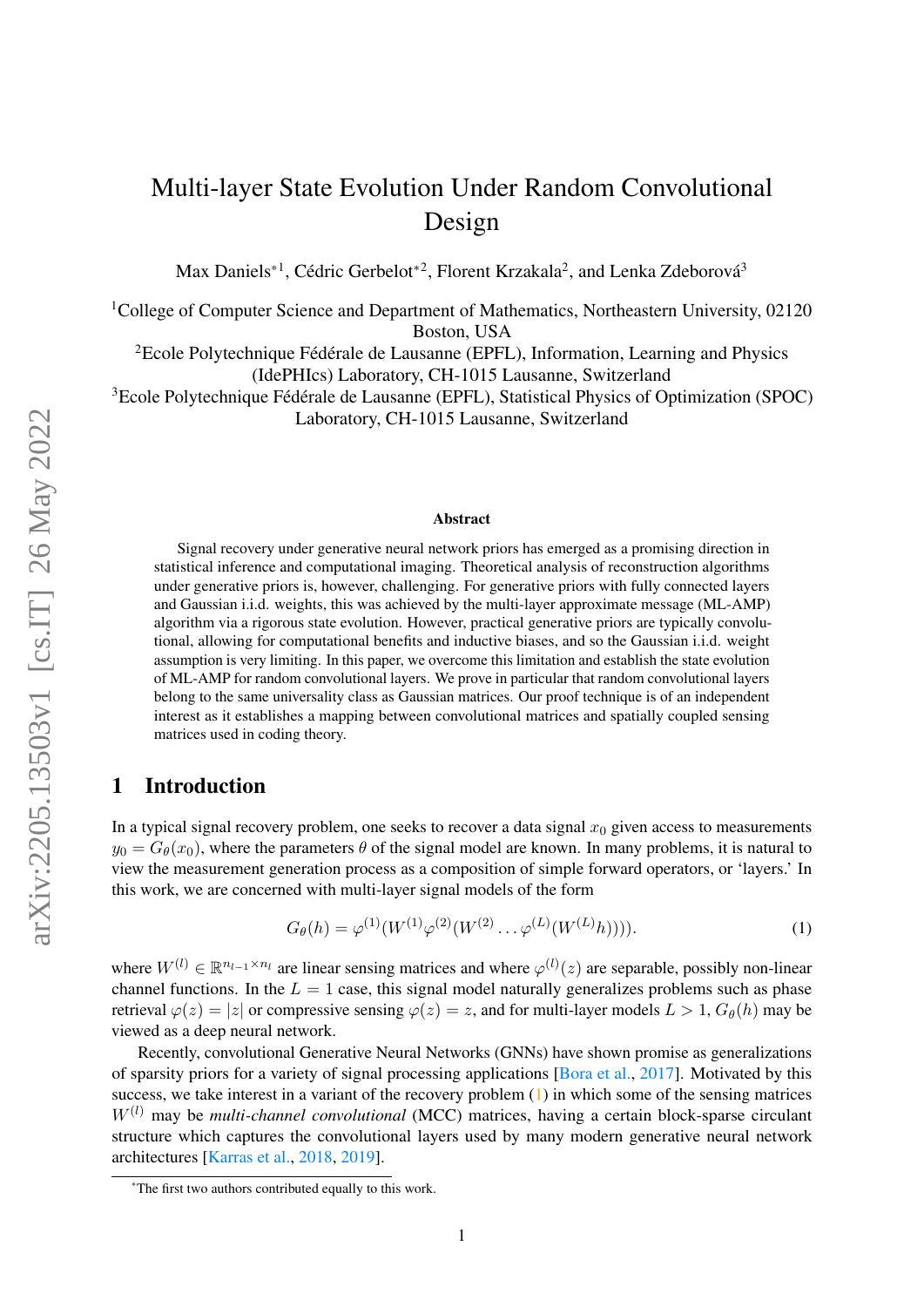<span id="page-1-0"></span>

Figure 1: Agreement between the performance of the AMP algorithm run with random multichannel convolutional matrices and its state evolution as proven in this paper. (left) Compressive sensing  $y_0 =$ W  $x_0 + \zeta$  for noise  $\zeta_i \sim \mathcal{N}(0, 10^{-4})$  and signal prior  $x_0 \sim \rho \mathcal{N}(0, 1) + (1 - \rho)\delta(x)$ , where  $W \in \mathbb{R}^{Dq \times Pq}$ has varying aspect ratio  $\beta = D/P$ . Crosses correspond to AMP evaluations for  $W \sim \text{MCC}(D, P, q, k)$ according to Definition [3.2,](#page-3-0) averaged over 10 independent trials. Lines show the state evolution predictions when  $W_{ij} \sim \mathcal{N}(0, 1/Pq)$ . The system size is  $P = 1024$ ,  $q = 1024$ ,  $k = 3$ , where  $\beta$  and  $D = \beta P$  vary. While our theorem treats the limit  $P, D \to \infty$ ,  $q, k = O(1)$ , we observe strong empirical agreement even when  $q \sim P$ . In Appendix [C.1](#page-30-0) we give the same figure for  $q = 10 \ll P$ . (right) AMP iterates at  $\rho = 0.25$  and  $\beta$  near the recovery transition. Rather than showing these models have equivalent fixed points, we show a stronger result: the state evolution equations are equivalent *at each iteration*.

In this work, we develop an asymptotic analysis of the performance of an *Approximate Message Passing* (AMP) algorithm [\[Donoho et al.,](#page-10-1) [2009\]](#page-10-1) for recovery from multichannel convolutional signal models. This family of algorithms originates in statistical physics [\[Mézard and Montanari,](#page-11-2) [2009;](#page-11-2) [Zdeborová and Krzakala,](#page-12-0) [2016\]](#page-12-0) and allows to compute the marginals of an elaborate posterior distribution defined by an inference problem involving dense random matrices. A number of AMP iterations have been proposed for various inference problems, such as compressed sensing [\[Donoho et al.,](#page-10-1) [2009\]](#page-10-1), low-rank matrix recovery [\[Rangan and Fletcher,](#page-12-1) [2012\]](#page-12-1) or generalized linear modeling [\[Rangan,](#page-11-3) [2011\]](#page-11-3). More recently, composite AMP iterations (ML-AMP) have been proposed to study multilayer inference problems [\[Manoel et al.,](#page-11-4) [2017;](#page-11-4) [Aubin et al.,](#page-10-2) [2019\]](#page-10-2). Here we consider the ML-AMP proposed in [\[Manoel](#page-11-4) [et al.,](#page-11-4) [2017\]](#page-11-4) to compute marginals of a multilayer generalized linear model, however the usual dense Gaussian matrices will be replaced by random convolutional ones. A major benefit of AMP lies in the fact that the asymptotic distribution of their iterates can be exactly determined by a low-dimensional recursion: the state evolution equations. This enables to obtain precise theoretical results for the reconstruction performance of the proposed algorithm. Another benefit of such iterations is their low computational complexity, as they only involve matrix-multiplication and, in the separable case, pointwise non-linearities.

Previous works on AMP suggest that the state evolution is not readily applicable to our setting because its derivation requires strong independence assumptions on the coordinates of the  $\{W^{(l)}\}\$  which are violated by structured multi-channel convolution matrices. Despite this, we use AMP for our setting and rigorously prove its state evolution. Our main contributions are:

- 1. We rigorously prove state evolution equations for models of the form  $(1)$ , where weights are allowed to be either i.i.d. Gaussian or random structured MCC matrices, as in Definition [3.2.](#page-3-0)
- 2. For separable channel functions  $\varphi^{(l)}$  and separable signal priors, we show that the original ML-AMP of [\[Manoel et al.,](#page-11-4) [2017\]](#page-11-4) used with dense Gaussian matrices or random convolutional ones admits the same state evolution equations, up to a rescaling. Multi-layer MCC signal models can therefore simulate dense signal models while making use of fast structured matrix operations for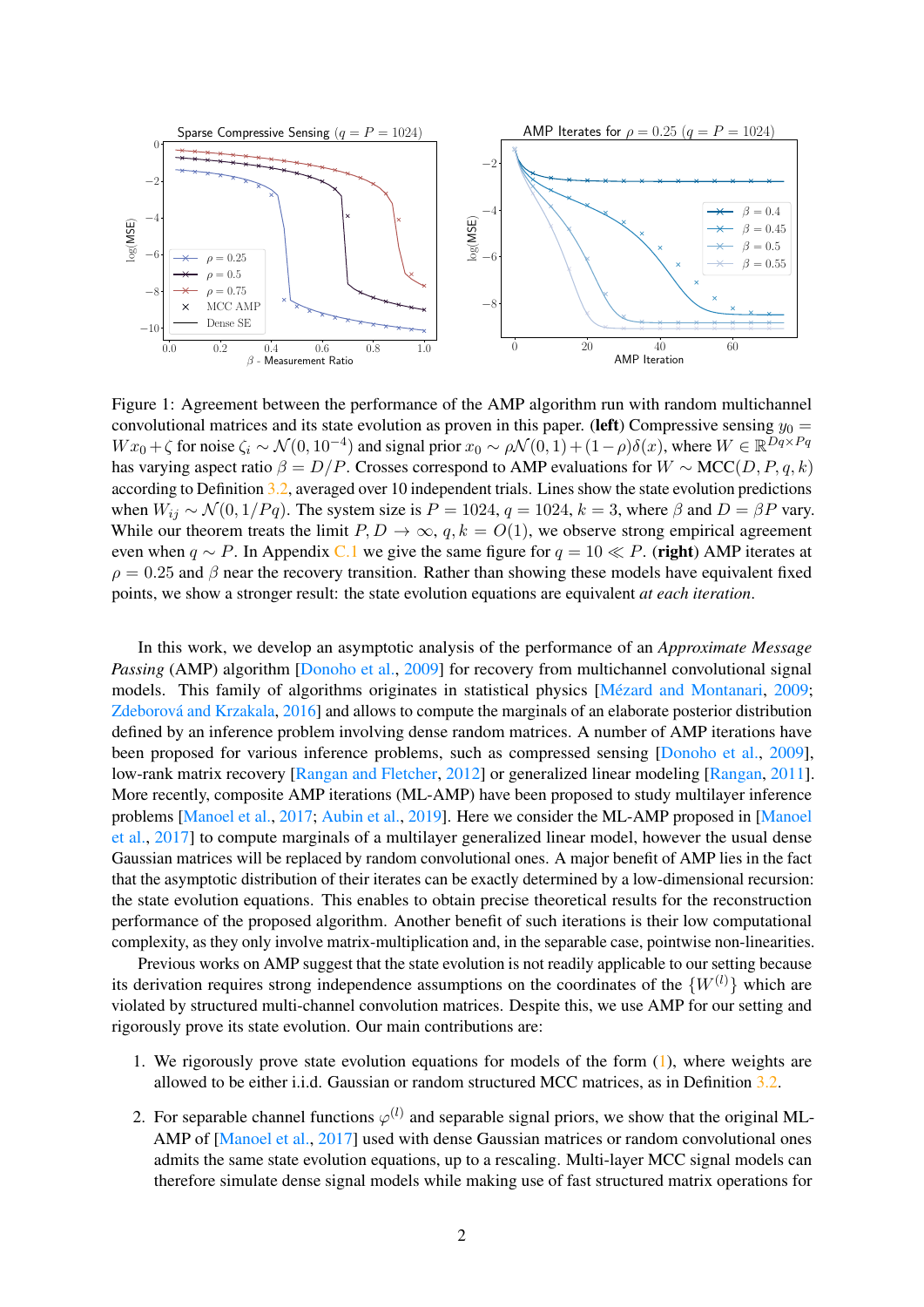convolutions.

- 3. The core of our proof shows how an AMP iteration involving random convolutional matrices may be reduced to another one with dense Gaussian matrices. We first show that random convolutional matrices are equivalent, through permutation matrices, to dense Gaussian ones with a (sparse) block-circulant structure. We then show how the block-circulant structure can be embedded in a new, matrix-valued, multilayer AMP with dense Gaussian matrices, the state evolution equations of which are proven using the results of [\[Gerbelot and Berthier,](#page-10-3) [2021\]](#page-10-3), with techniques involving spatially coupled matrices [\[Krzakala et al.,](#page-11-5) [2012;](#page-11-5) [Javanmard and Montanari,](#page-11-6) [2013\]](#page-11-6).
- 4. We validate our theory numerically and observe close agreement between convolutional AMP iterations and its state evolution predictions, as shown in Figure [1](#page-1-0) and in Section [5.](#page-8-0) Our code can be used as a general purpose library to build compositional models and evaluate AMP and its state evolution. We make this code publically available [on Github.](https://github.com/mdnls/conv-ml-amp)

### 2 Related Work

AMP-type algorithms arose independently in the contexts of signal recovery and spin-glass theory. In the former case, [\[Donoho et al.,](#page-10-1) [2009\]](#page-10-1) derives AMP for Gaussian compressive sensing. This approach was later generalized by [\[Rangan,](#page-11-3) [2011\]](#page-11-3) to recovery problems with componentwise *channel functions* that may be stochastic and/or nonlinear, and generalized further by [\[Manoel et al.,](#page-11-4) [2017\]](#page-11-4) to multi-layer or compositional models. Due to the versatility of this approach, a wide variety of general purpose frameworks for designing AMP variants have since been popularized [\[Fletcher et al.,](#page-10-4) [2018;](#page-10-4) [Baker et al.,](#page-10-5) [2020;](#page-10-5) [Gerbelot and Berthier,](#page-10-3) [2021\]](#page-10-3). Proof techniques to show the concentration of AMP iterates to the state evolution prediction developed alongside new variants of the algorithm. In the context of spin-glass theory, Bolthausen's seminal work [\[Bolthausen,](#page-10-6) [2009\]](#page-10-6) introduces a Gaussian conditioning technique used widely to prove AMP concentration. Following this approach, [\[Bayati and Montanari,](#page-10-7) [2011;](#page-10-7) [Javanmard](#page-11-6) [and Montanari,](#page-11-6) [2013;](#page-11-6) [Berthier et al.,](#page-10-8) [2020\]](#page-10-8) treat signal models with dense couplings and generalized channel functions. More recently, a proof framework adaptable to composite inference problems was proposed in [\[Gerbelot and Berthier,](#page-10-3) [2021\]](#page-10-3), which we use in our proof.

There has also been significant interest in relaxing the strong independence assumptions required by AMP algorithms on sensing matrix coordinates. In one direction, *Vector AMP* (VAMP) algorithms target signal models whose sensing matrices are drawn from *right orthogonally invariant* distributions. The development of VAMP algorithms followed a similar trajectory to that of vanilla AMP [\[Schniter et al.,](#page-12-2) [2016;](#page-12-2) [Fletcher et al.,](#page-10-4) [2018;](#page-10-4) [Rangan et al.,](#page-12-3) [2019;](#page-12-3) [Baker et al.,](#page-10-5) [2020\]](#page-10-5). The MCC ensemble considered in this work is not right orthogonally invariant, but we observe strong empirical evidence that an analogous version of Theorem [4.2](#page-7-0) holds for VAMP as well, as described in Appendix [C.2.](#page-31-0) In a second direction, there has been much interest in *spatial coupling* sensing matrices, which were used to achieve the information-theoretically optimal performance in sparse compressive sensing [\[Donoho et al.,](#page-10-9) [2013;](#page-10-9) [Barbier et al.,](#page-10-10) [2015;](#page-10-10) [Krzakala et al.,](#page-11-5) [2012\]](#page-11-5), with complementary state evolution guarantees [\[Javanmard](#page-11-6) [and Montanari,](#page-11-6) [2013\]](#page-11-6). The concept of spatial coupling and proofs of its performance originated in the literature of error correcting codes [\[Kudekar et al.,](#page-11-7) [2011,](#page-11-7) [2013\]](#page-11-8), where it developed from the so-called convolutional codes [\[Felstrom and Zigangirov,](#page-10-11) [1999\]](#page-10-11). The connection between spatial coupling and convolution layers of neural networks, that we establish in this paper, is as far as we know novel.

Another direction of related work is the design of generative neural network architectures, and correspondingly, the design of signal recovery procedures that can make use of new generative prior models. There is a wide variety of architectures for feedforward convolutional generative priors, which are often hand-crafted to be stably trained on real world datasets. For instance, the DC-GAN architecture, studied by [Bora et al.](#page-10-0) [\[2017\]](#page-10-0) in compressive sensing and superresolution tasks, achieves stable training through the use of multi-channel *strided* convolutional layers and batch normalization [\[Radford et al.,](#page-11-9) [2015\]](#page-11-9). Following this, the PG-GAN architecture [\[Karras et al.,](#page-11-0) [2018\]](#page-11-0) uses multichannel convolutional layers, upsampling layers, and a parameter free alternative to batch normalization. Recently, Style-GAN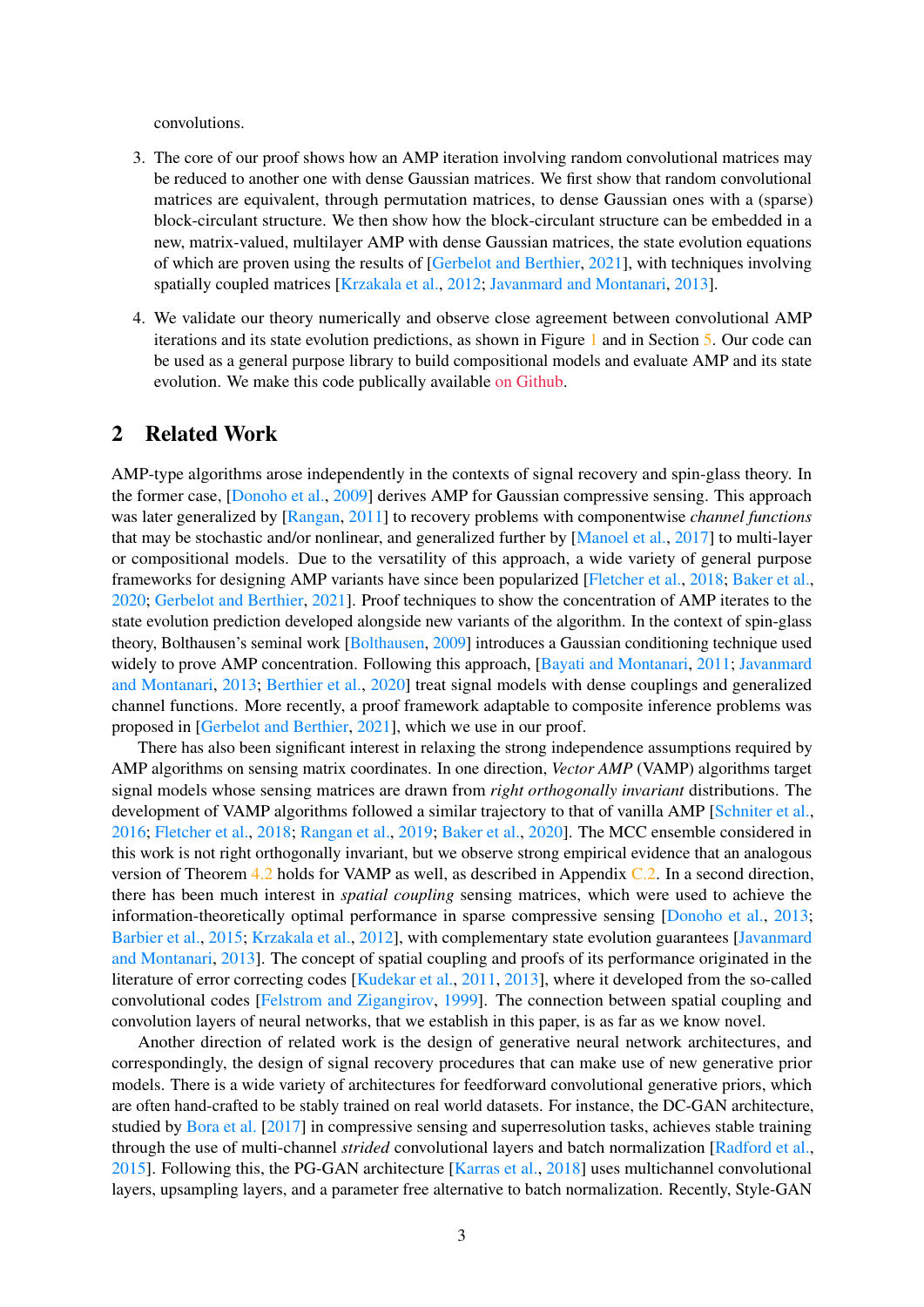has emerged as a popular architecture for generating large, high-resolution images [\[Karras et al.,](#page-11-1) [2019\]](#page-11-1). The StyleGAN generator uses residual and skip connections to encourage a hierarchical image generation process, contributing to stable training even when generating high resolution images. Style-GAN and PG-GAN, and further domain-specific modifications, have been studied as priors for a variety of signal recovery problems [\[Daras et al.,](#page-10-12) [2021;](#page-10-12) [Gu et al.,](#page-10-13) [2020\]](#page-10-13). For simplicity and theoretical tractibility, we do not consider fine-grained practical modifications like batch normalization or strided convolution, focusing instead on the essential elements of simple convolutional networks. Lastly, while our focus is on feedforward convolutional priors such as GAN/VAE networks, there is growing interest in alternative approaches to signal recovery under neural network priors, such as normalizing flows [\[Kingma and](#page-11-10) [Dhariwal,](#page-11-10) [2018;](#page-11-10) [Asim et al.,](#page-10-14) [2020\]](#page-10-14) and score-based generative models [\[Song and Ermon,](#page-12-4) [2020;](#page-12-4) [Jalal](#page-11-11) [et al.,](#page-11-11) [2021\]](#page-11-11). These approaches fall outside the scope of our work and may be interesting directions for future investigation.

### 3 Definition of the problem

#### 3.1 Multi-channel Convolutional Matrices

We focus our attention on *multichannel convolution matrices* that have *localized convolutional filters*. In this section, we introduce our notation and define the random matrix ensembles which are relevant to our result. We consider block structured signal vectors  $x \in \mathbb{R}^{Pq}$  of the form  $x = [x^{(i)}]_{i=1}^P$ , and we refer to the blocks  $x^{(i)} \in \mathbb{R}^q$  as 'channels.' For any vector of dimension d, we denote by  $\mathcal{P}_d \in \mathbb{R}^{d \times d}$  the cyclic coordinate permutation matrix of order d, whose coordinates are  $\langle e_i, \mathcal{P}_d e_j \rangle = \mathbf{1}[i = j + 1]$ . For a blockstructured vector  $x \in \mathbb{R}^{Pq}$ , we denote by  $\mathcal{P}_{P,q} \in \mathbb{R}^{Pq \times Pq}$  the block cyclic permutation matrix satisfying  $(\mathcal{P}_{P,q}x)^{(i)} = x^{(i+1)}$  for  $1 \leq i < P$ , and  $(\mathcal{P}_{P,q}x)^{(P)} = x^{(1)}$ . Similarly, we denote by  $S_{i,j} \in \mathbb{R}^{P_q \times P_q}$ the swap permutation matrix which exchanges blocks  $i, j$ :  $[\mathcal{S}_{i,j}x]^{(i)} = x^{(j)}$ ,  $[\mathcal{S}_{i,j}x]^{(j)} = x^{(i)}$ , and  $[\mathcal{S}_{i,j}x]^{(k)} = x^{(k)}$  for  $k \neq i, j$ . Last, given a vector  $\omega \in \mathbb{R}^k$  for  $k \leq q$ , denote by Zero-Pad<sub>q,k</sub>( $\omega$ ) the vector whose first k coordinates are  $\omega$ , and whose other coordinates are zero.

$$
\text{Zero-Pad}_{q,k}(\omega) = \begin{bmatrix} \omega_1 & \omega_2 & \dots & \omega_k & 0 & \dots & 0 \end{bmatrix} \in \mathbb{R}^q.
$$

We define the following ensemble for random multi-channel convolution matrices.

<span id="page-3-1"></span>**Definition 3.1** (Gaussian i.i.d. Convolution). Let  $q \geq k$  be integers. The convolutional ensemble  $C(q, k)$ contains random circulant matrices  $C \in \mathbb{R}^{q \times q}$  whose first row is given by  $C_1 = \text{Zero-pad}_{q,k}[\omega]$  where  $\omega \in \mathbb{R}^k$  has i.i.d. Gaussian coordinates  $\omega_i \sim \mathcal{N}(0, 1/k)$ . The remaining rows  $C_i$  are determined by circulant structure, ie.  $C_i = \mathcal{P}_q^{i-1}$ Zero-pad $_{q,k}[\omega]$ .

Random multi-channel convolutions are block-dense matrices with independent  $\mathcal{C}(q, k)$  blocks.

<span id="page-3-0"></span>**Definition 3.2** (Multi-channel Gaussian i.i.d. Convolution). Let  $D, P \ge 1$  and  $q \ge k \ge 1$  be integers. The random multi-channel convolution ensemble  $\mathcal{M}(D, P, k, q)$  contains random block matrices  $M \in$  $\mathbb{R}^{Dq \times Pq}$  of the form

$$
M = \frac{1}{\sqrt{P}} \begin{bmatrix} C_{1,1} & C_{1,2} & \dots & C_{1,P} \\ C_{2,1} & \ddots & & \vdots \\ \vdots & & & \vdots \\ C_{D,1} & \dots & & C_{D,P} \end{bmatrix}
$$

where each  $C_{i,j} \sim \mathcal{C}(q, k)$  is sampled independently.

Fig. [2](#page-4-0) gives a graphical explanation of the link between these matrices and the convolutional layers. The parameter  $P(D)$  is the number of input (output) channels, q is the dimension of the input and k the filter size.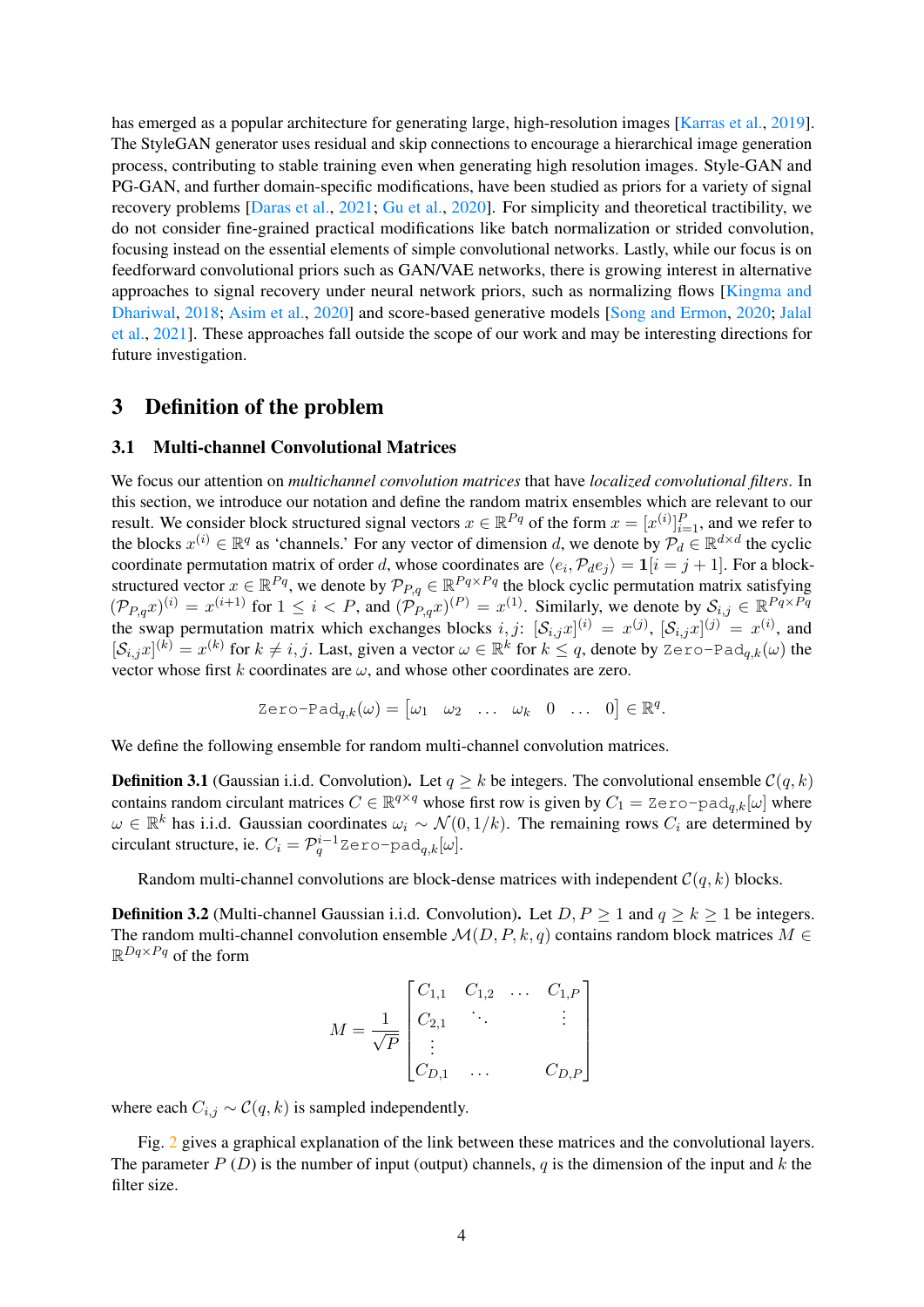<span id="page-4-0"></span>

<span id="page-4-1"></span>Figure 2: MCC matrices operate on  $P<sub>q</sub>$  dimensional input data, composed of q-dimensional signals for each of  $P$  separate channels. The  $i$ -th output channel is a linear combination of convolutional features extracted from input channels, where k is the convolutional filter size:  $y^{(i)} = \sum_{j=1...P} C_{ij} x^{(j)}$ . Blue boxes show linear dependencies between signal coordinates.

| Layer             | $\prime$ |     |        | k. |  |  |
|-------------------|----------|-----|--------|----|--|--|
| $1 \rightarrow 2$ | 1024     | 512 |        |    |  |  |
| $2 \rightarrow 3$ | 512      | 256 | 82     | 5  |  |  |
| $3 \rightarrow 4$ | 256      | 128 | $16^2$ | 5  |  |  |
| $\rightarrow$ 5   | 128      | 3   |        |    |  |  |

Figure 3: System sizes for convolutional layers in a DC-GAN architecture used to generate LSUN images [\[Radford et al.,](#page-11-9) [2015,](#page-11-9) Figure 1]. These are *not* directly comparable to MCC matrices, as DCGAN uses *fractionally strided convolutions*, which can be thought of as a composition of an MCC matrix with superresolution. However, they give a reasonable picture of the sizes of typical layers in convolutional neural networks.

### 3.2 Thermodynamic-like Limit and Finite-size Regimes

We prove our main result in a thermodynamic-like limit  $D, P \rightarrow \infty$  while  $\beta = D/P$  is fixed and  $q, k = O(1)$ . From a practical perspective, convolutional layers in deep neural networks often use large channel dimensions  $(D, P \gg 1)$ , large signal dimensions  $(q \gg 1)$ , and a small filter size  $(k = O(1))$ . As an example, we show in Figure [3](#page-4-1) the sizes of convolutional layers used by the DC-GAN architecture to generate LSUN images [\[Radford et al.,](#page-11-9) [2015,](#page-11-9) Figure 1].

Interestingly, our theoretical predictions do not depend explicitly on the *relative* sizes of q and (D, P). We observe empirically that these predictions become accurate at finite sizes of  $(D, P)$  which may seem small relative to  $q$ , and which are realistic from a practical neural network perspective. For example, in Figure [1,](#page-1-0) we observe strong empirical agreement with predictions for  $q = P = 1024$  as  $\beta$  and  $D = \beta P$ vary.

#### <span id="page-4-2"></span>3.3 Multi-layer AMP

In this section, we define a class of probabilistic graphical models (PGMs) that captures the inference problems of interest, and we state the Multi-layer Approximate Message Passing (ML-AMP) [\[Manoel](#page-11-4) [et al.,](#page-11-4) [2017\]](#page-11-4) iterations, which can be used for inference on these PGMs. We consider the following signal model.

**Definition 3.3** (Multi-layer Signal Model). Let  $\{W^{(l)}\}_{1 \leq l \leq L}$  be matrices of dimension  $W^{(l)} \in \mathbb{R}^{n_{l-1} \times n_l}$ . Let  $\{\varphi_{\zeta}^{(l)}\}$  $\varphi_{\zeta}^{(l)}(z)\}_{1\leq l\leq L}$  be scalar channel functions  $\varphi_{\zeta}^{(l)}$  $\zeta^{(l)}$ :  $\mathbb{R} \to \mathbb{R}$  for which z is the estimation quantity and  $\zeta$  represents channel noise. We write  $\varphi_{\zeta}^{(l)}$  $\zeta^{(l)}(z)$  for vectors  $z \in \mathbb{R}^{n_{l-1}}$  to indicate the coordinatewise application of  $\varphi^{(l)}$ . The multi-layer GLM signal model is given by

$$
y = \varphi_{\zeta}^{(1)}(W^{(1)}\varphi_{\zeta}^{(2)}(W^{(2)}(\ldots \varphi_{\zeta}^{(L)}W^{(L)}x))).
$$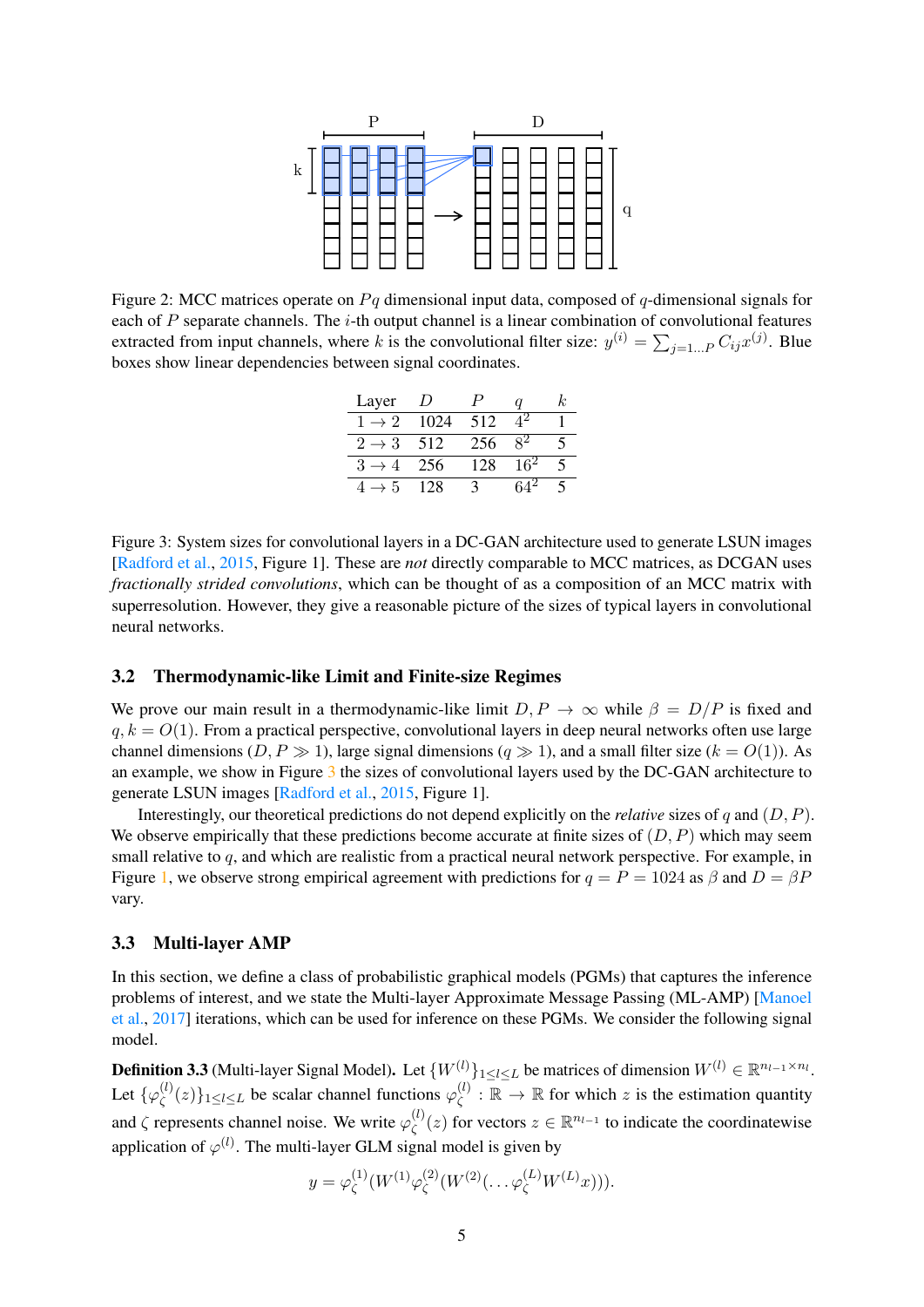We assume  $x \in \mathbb{R}^{n_L}$  follows a known separable prior,  $x_i \sim P_X(x)$  i.i.d., and that  $\zeta \sim \mathcal{N}(0, 1)$ .

The full estimation quantities of the model are the coordinates of the vectors  $\{h^{(l)}\}_{1\leq l\leq L}, \{z^{(l)}\}_{1\leq l\leq L}$ which are related by

$$
y_{\mu} = \varphi_{\zeta}^{(1)}(z^{(1)}) \qquad z_{\mu}^{(1)} = \sum_{i} W_{\mu i}^{(1)} h_{i}^{(1)},
$$
(2)  

$$
h_{i}^{(1)} = \varphi_{\zeta}^{(2)}(z^{(2)}) \qquad z_{\mu}^{(2)} = \sum_{i} W_{\mu i}^{(2)} h_{i}^{(2)},
$$
  

$$
\vdots
$$
  

$$
h_{i}^{(L-1)} = \varphi_{\zeta}^{(L)}(z^{(L)}) \qquad z_{\mu}^{(L)} = \sum_{i} W_{\mu i}^{(L)} x_{i}
$$

and the corresponding conditional probabilities, which define the factor nodes of the underlying PGM, are given by

<span id="page-5-2"></span><span id="page-5-0"></span>
$$
P^{(l)}(h \mid z) = \int d\zeta \, e^{-\frac{1}{2}\zeta^2} \delta(h - \varphi_{\zeta}(z)).
$$

To compute the posterior marginals, ML-AMP iteratively updates the parameters of independent 1D Gaussian approximations to each marginal. Each coordinate  $h_i^{(l)}$  $\sum_{i=1}^{(t)}(t)$  has corresponding parameters  ${A_i^{(l)}}$  $\{u_i^{(l)}(t), B_i^{(l)}(t)\}\$  and each  $z_\mu^{(l)}(t)$  has corresponding  $\{V_\mu^{(l)}(t), \omega_\mu^{(l)}(t)\}\)$ , where  $t \ge 1$  indexes the ML-AMP iterations. The recursive relationship between these parameters is defined in terms of scalar *denoising functions*,  $\hat{h}^{(l)}$  and  $g^{(l)}$ , which compute posterior averages of the estimation quantities given their prior parameters.

In general, these denoising functions can be chosen (up to regularity assumptions) to adjust ML-AMP's performance in applied settings, such as in [\[Metzler et al.,](#page-11-12) [2015\]](#page-11-12), and in these cases the denoisers may be nonseparable vector valued functions. However, in the separable, Bayes-optimal regime where  $P_x(x)$  and  $P^{(l)}(h \mid z)$  are known, the optimal denoisers are given by,

$$
\hat{h}_i^{(l)}(t+1) := \partial_B \log \mathcal{Z}^{(l+1)}(A_i^{(l)}, B_i^{(l)}, V_i^{(l+1)}, \omega_i^{(l+1)})
$$
\n
$$
\sigma_i^{(l)}(t+1) := \partial_B \hat{h}_i^{(l)}(t+1)
$$
\n
$$
g_\mu^{(l)}(t) := \partial_\omega \log \mathcal{Z}^{(l)}(A_\mu^{(l-1)}, B_\mu^{(l-1)}, V_\mu^{(l)}, \omega_\mu^{(l)})
$$
\n
$$
\eta_\mu^{(l)}(t) := \partial_\omega g_\mu^{(l)}(t)
$$
\n
$$
\mathcal{Z}^{(l)}(A, B, V, \omega) := \frac{1}{\sqrt{2\pi V}} \int P^{(l)}(h \mid z) \exp\left(Bh - \frac{1}{2}Ah^2 - \frac{(z - \omega)^2}{2V}\right) dh \, dz
$$
\n(3)

where  $2 \leq L \leq L - 1$ ,  $t > 2$  and the prior parameters on the right hand side are taken at iteration  $t > 2$ . The corresponding ML-AMP iterations are given by,

$$
V_{\mu}^{(l)}(t) = \sum_{i} [W_{\mu i}^{(l)}]^2 \sigma_i^{(l)}(t) \qquad \omega_{\mu}^{(l)}(t) = \sum_{i} W_{\mu i}^{(l)} \hat{h}_i^{(l)}(t) - V_{\mu}^{(l)}(t) g_{\mu}^{(l)}(t-1) \qquad (4)
$$
  

$$
A_i^{(l)}(t) = -\sum_{\mu} [W_{\mu i}^{(l)}]^2 \eta_{\mu}^{(l)}(t) \qquad B_i^{(l)}(t) = \sum_{\mu} W_{\mu i}^{(l)} g_{\mu}^{(l)}(t) + A_i^{(l)}(t) \hat{h}_i^{(l)}(t).
$$

For the boundary cases  $t = 1$ ,  $l = 1$ , and  $l = L$ , the iterations [\(3\)](#page-5-0), [\(4\)](#page-5-1) are modified as follows.

- 1. At  $t = 1$ , we initialize  $B_i^{(l)} \sim P_{B_0}^{(l)}$  $P_{B_0}^{(l)}$  and  $\omega_{\mu}^{(l)} \sim P_{\omega_0}^{(l)}$ , where  $P_{B_0}^{(l)}$  $P_{B_0}^{(l)}$ ,  $P_{\omega_0}^{(l)}$  are the distributions of the signal model parameters [\(2\)](#page-5-2) when  $x_i \sim P_X$ . We take  $(A_i^{(l)})$  $\binom{l}{i}$ <sup>-1</sup> = Var $(B_i^{(l)}$  $v_i^{(l)}$ ) and  $V_{\mu}^{(l)} = \text{Var}(\omega_{\mu}^{(l)})$ .
- 2. At  $l = 1$ , the denoiser  $g_{\mu}^{(1)}(t) = \partial_{\omega} \log \mathcal{Z}^{(1)}(y, V_{\mu}^{(1)}, \omega_{\mu}^{(1)})$ , where

<span id="page-5-1"></span>
$$
\mathcal{Z}^{(1)}(y, V_{\mu}^{(1)}, \omega_{\mu}^{(1)}) = \frac{1}{\sqrt{2\pi V}} \int P^{(1)}(y \mid z) \exp\left(-\frac{(z - \omega_{\mu}^{(1)})^2}{2V_{\mu}^{(1)}}\right) dz.
$$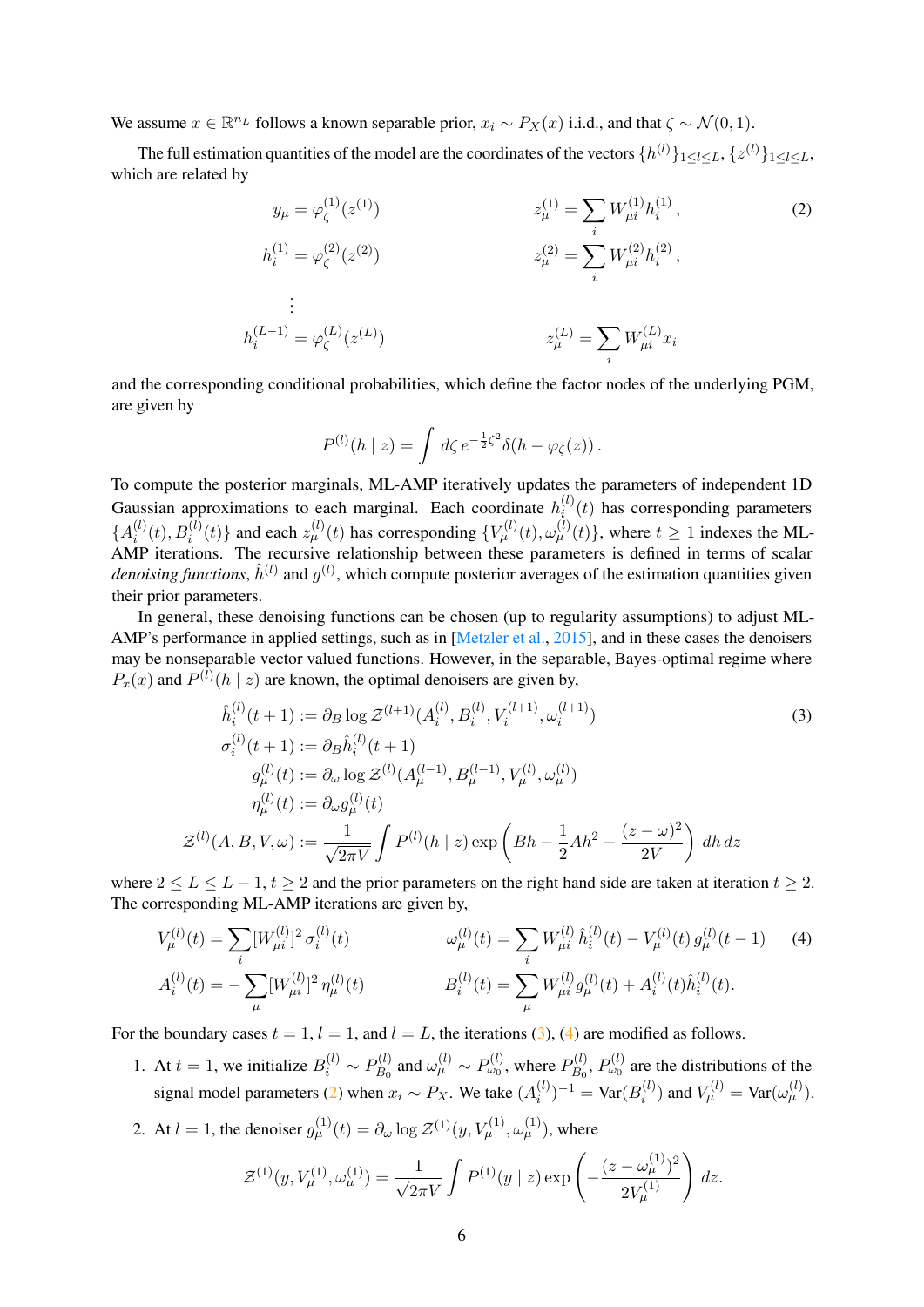3. At  $l = L$ , the denoiser  $\hat{h}^{(L)}(t) = \partial_B \log \mathcal{Z}^{(L)}(A_i^{(L)})$  $i^{(L)}$ ,  $B_i^{(L)}$ ), where

$$
\mathcal{Z}^{(L)}(A_i^{(L)},B_i^{(L)}) = \int P_X(h) \exp\left(B_\mu^{(L)}h - \frac{1}{2}A_\mu^{(L)}h^2\right) dh.
$$

#### 3.3.1 Computational Savings of MCC Matrices

As ML-AMP requires only matrix-vector products, its computational burden can be significantly reduced when using structured and/or sparse sensing matrices. In our setting, multi-channel convolutions  $M \sim$  $MCC(D, P, q, k)$  have  $DPk$  independent, nonzero coordinates, compared to  $DPq^2$  nonzero coordinates of a Gaussian i.i.d. matrix. Typically, k represents the size of a localized filter applied to a larger image, with  $k \ll q$  [\[Gonzalez and Woods,](#page-10-15) [2008,](#page-10-15) Section 3.4], leading to significant space savings by a factor  $k/q^2$ . This same is true in convolutional neural networks, where the use of localized convolutional filters represents an inductive bias towards localized features that is considered a key aspect of their practical success [\[Krizhevsky et al.,](#page-11-13) [2012;](#page-11-13) [Zeiler and Fergus,](#page-12-5) [2014\]](#page-12-5).

In addition to space savings, specialized matrix-vector product implementations can reduce the time complexity of ML-AMP with MCC sensing matrices. Simple routines for sparse matrix-vector products run in time proportional to the number of nonzero entries, resulting in the same  $k/q^2$  constant factor speed up for MCC matrix-vector products. Alternatively, if  $k \gg \log q$ , then a simple algorithm using a fast Fourier transform for convolution-vector products yields time complexity  $O(DPa \log q)$ . Such an algorithm is sketched Appendix [B.](#page-30-1)

### 4 Main result

We now state our main technical result, starting with the set of required assumptions.

(A1) for any  $1 \leq l \leq L$ , the function  $\varphi^l$  is continuous and there exists a polynomial  $b^{(l)}$  of finite order such that, for any  $x \in \mathbb{R}$ ,  $|\varphi^{(l)}(x)| \leqslant |b^{(l)}(x)|$ 

(A2) for any  $1 \leq l \leq L$ , the matrix  $\mathbf{W}^{(l)}$  is sampled from the ensemble  $\mathcal{M}(D^l, P^l, k^l, q^l)$  where  $P^{l}q^{l} = D^{l-1}q^{l-1}$ 

(A3) the iteration [4](#page-5-1) is initialized with a random vector independent of the mixing matrices verifying 1  $\frac{1}{N} \left\| \mathbf{h}_0 \right\|_2^2 < +\infty$  almost surely

(A4) for any  $1 \le l \le L$ ,  $D_l$ ,  $P_l \to \infty$  with constant ratio  $\beta_l = D_l/P_l$ , with finite  $q_l$ .

Under these assumptions, we may define the following *state evolution* recursion

Definition 4.1 (State Evolution). Consider the following recursion,

$$
\hat{m}^{(l)}(t) = -\beta^{(l)} \mathbb{E}^{(l)}[\partial_{\omega} g(\hat{m}^{(l-1)}, \hat{m}b, \tau_1 - m^{(l)}, h)] \tag{5}
$$

$$
m^{(l-1)}(t+1) = \mathbb{E}^{(l)}[h\,\hat{h}^{(l-1)}(\hat{m}^{(l-1)},\hat{m}b,\tau_1 - m^{(l)},h)],\tag{6}
$$

where  $\tau^{(l)}$  is the second moment of  $P_{B_0}^{(l)}$  $B_0^{(t)}$ , where the right hand side parameters are taken at time t, and the expectations  $\mathbb{E}^{(l)}$  are taken with respect to

$$
P^{(l)}(w, z, h, b) = P^{(l)}_{out}(h \mid z) \mathcal{N}(z; w, \tau^{(l)} - m^{(l)}) \mathcal{N}(w; 0, m^{(l)}) \mathcal{N}(b; \hat{m}^{(l-1)}h, \hat{m}^{(l-1)}).
$$

At  $t = 1$ , the state evolution is initialized at  $\kappa^{(l)} = 0$  and  $(\hat{\kappa}^{(l)})^{-1} = \tau^{(l)}$ . At the boundaries  $l = 1, L$ , the expectations are modified analogously to the ML-AMP iterations as described by [Manoel et al.](#page-11-4) [\[2017\]](#page-11-4). We then have the following asymptotic characterization of the iterates from the convolutional ML-AMP algorithm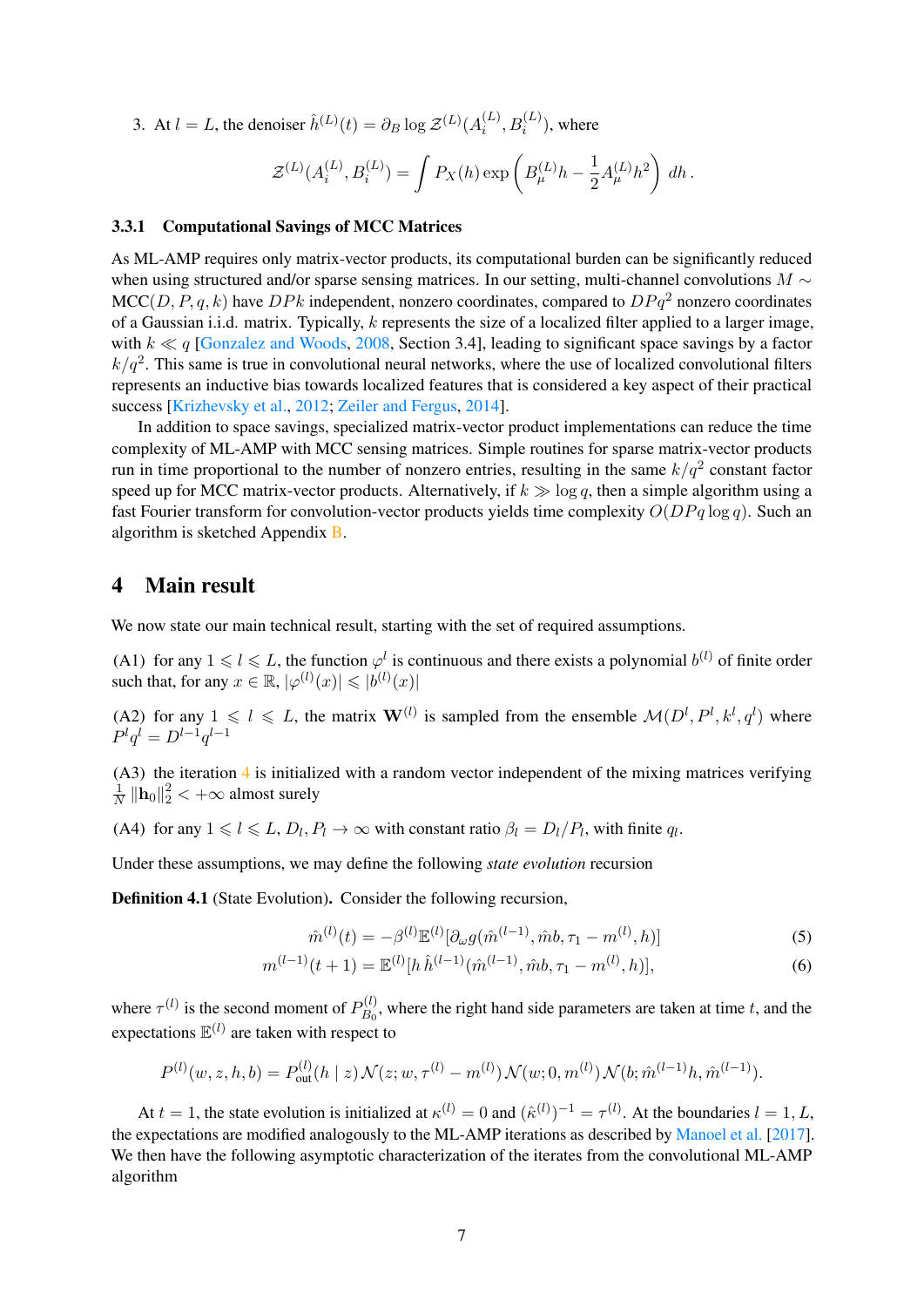<span id="page-7-0"></span>Theorem 4.2. Under the set of assumptions (A1)-(A4), for any sequences of uniformly pseudo-Lipschitz functions  $\psi_1^N, \psi_2^N$  of order k, for any  $1 \leq l \leq L$  and any  $t \in \mathbb{N}$ , the following holds

$$
\frac{1}{D_l q_l} \sum_{i=1}^{D_l q_l} \psi_1(\omega_i^{(l)}(t)) \stackrel{\text{P}}{\sim} \mathbb{E}\left[\psi_1\left(Z^l(t)\right)\right] \tag{7}
$$

$$
\frac{1}{P_l q_l} \sum_{i=1}^{P_l q_l} \psi_2(B_i^{(l)}(t)) \stackrel{\text{P}}{\sim} \mathbb{E}\left[\psi_2\left(\hat{Z}^l(t)\right)\right]
$$
\n(8)

where  $Z^l(t) \sim \mathcal{N}(0, \kappa^l(t)), \hat{Z}^l(t) \sim \mathcal{N}(0, \hat{\kappa}^l(t))$  are independent random variables.

### 4.1 Proof Sketch

The proof of Theorem [4.2,](#page-7-0) which is given in Appendix [A,](#page-13-0) has two key steps. First, we construct permutation matrices U,  $\tilde{U}$  such that for  $W \sim \text{MCC}(D, P, q, k)$ , the matrix  $\tilde{W} = U W \tilde{U}^T$  is a block matrix whose blocks either have i.i.d. Gaussian elements or are zero valued, and has a block-circulant structure. The effect of the permutation is that entries of  $W$  which are correlated due to circulant structure of W are relocated to different blocks. Once these permutation matrices are defined, we define a new, matrix-valued AMP iteration involving the dense Gaussian matrices obtained from the permutations, and whose non-linearities account for the block-circulant structures and the permutation matrices. The state evolution of this new iteration is proven using the results of [\[Gerbelot and Berthier,](#page-10-3) [2021\]](#page-10-3). This provides an explicit example of how the aforementioned results can be used to obtain rigorous, non Bayes-optimal SE equations on a composite AMP iteration. The separability assumption is key in showing that the AMP iterates obtained with the convolutional matrices can be *exactly* embedded in a larger one. Note that this is a stronger result than proving SE equations for an algorithm that computes marginals of a random convolutional posterior: we show the SE equations are the same as in the dense case. We finally invoke the Nishimori conditions, see e.g. [\[Krzakala et al.,](#page-11-5) [2012\]](#page-11-5), to simplify the generic, non Bayes-optimal SE equations to the Bayes-optimal ones.

The idea of embedding a non-separable effect such as a block-circulant structure or different variances in a mixing matrix is the core idea in the proofs of SE equations for spatially coupled systems, notably as done in [\[Javanmard and Montanari,](#page-11-6) [2013;](#page-11-6) [Donoho et al.,](#page-10-9) [2013\]](#page-10-9). We note that in the numerical experiments shown at Figure [1,](#page-1-0) the parameter q, considered finite in the proof, is actually comparable to the number of channel, considered to be extensive. Empirically we observe that this does not hinder the validity of the result, something that was also observed in the spatial coupling literature, e.g. [\[Krzakala et al.,](#page-11-5) [2012\]](#page-11-5), where large number of different blocks in spatially coupled matrices were considered, with convincing numerical agreement.

The existence of permutations matrices verifying the property described above is formalized in the following lemma:

<span id="page-7-1"></span>Lemma 4.3 (Permutation Lemma). Let  $W \sim \mathcal{M}(D, P, k, q)$  be a multi-channel convolution matrix. There exist row and column permutation matrices  $U \in \mathbb{R}^{Dq \times Dq}$ ,  $\tilde{U} \in \mathbb{R}^{Pq \times Pq}$  such that  $\tilde{W} = U W \tilde{U}^T$ is a block-convolutional matrix with dense, Gaussian i.i.d. blocks. That is,

$$
\tilde{W} = \frac{1}{\sqrt{k}} \begin{bmatrix} A^{(1)} & A^{(2)} & \dots & A^{(k)} \\ \vdots & & A^{(2)} & \dots & A^{(k)} \\ \vdots & & A^{(2)} & \dots & A^{(k)} \\ A^{(2)} & A^{(3)} & \dots & A^{(k)} & \vdots \\ \end{bmatrix}
$$

where each  $A^{(s)} \in \mathbb{R}^{D,P}$ ,  $1 \le s \le k$  has i.i.d.  $\mathcal{N}(0, 1/P)$  coordinates.

*Proof.* Consider the elements of the matrix M which are non-zero and sampled i.i.d. as opposed to exact copies of other variables. They are positioned on the first line of each block of size  $q \times q$ , and thus the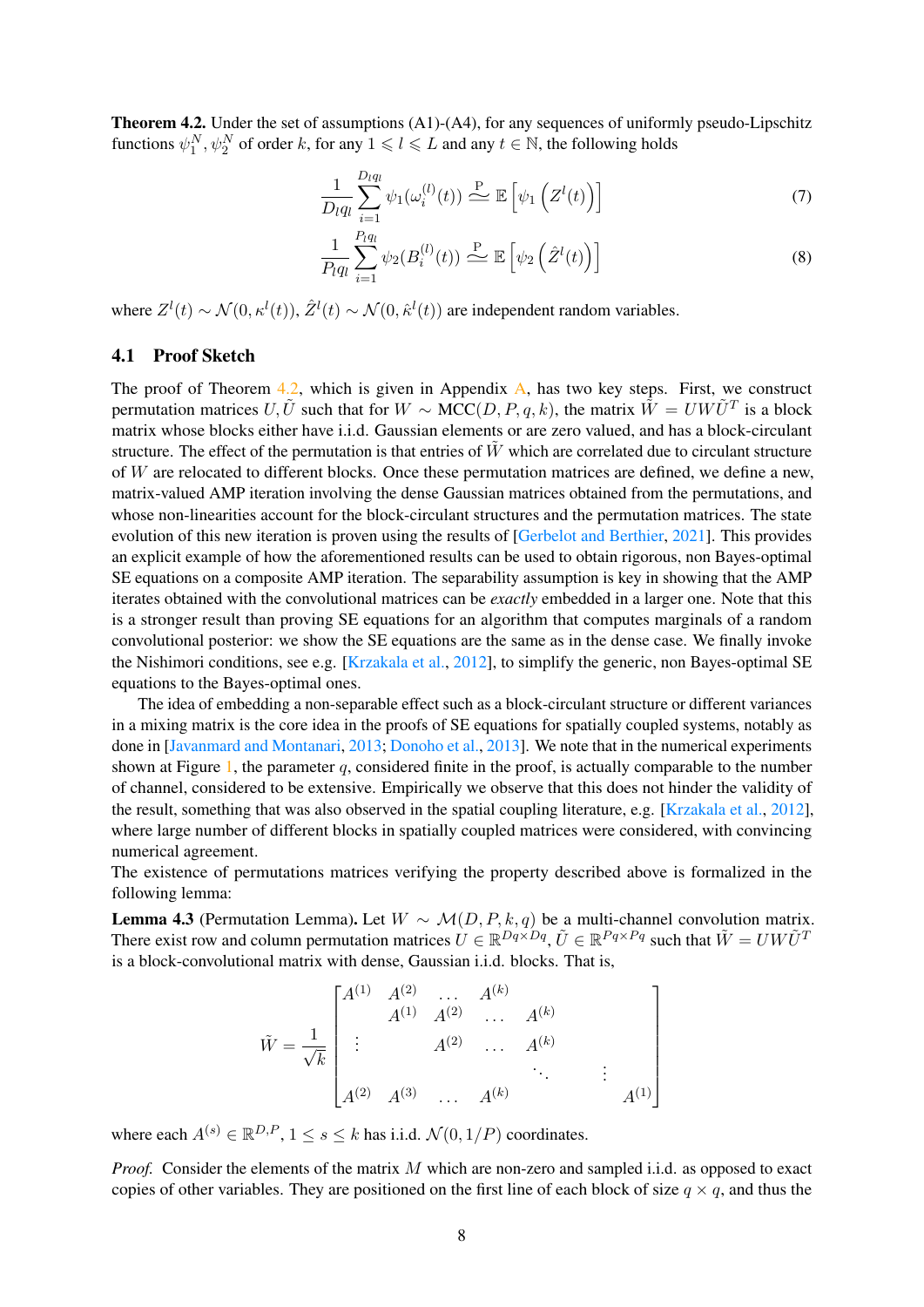<span id="page-8-1"></span>

| $z_{11}$ | $w_{11}$ |          | $z_{12}$ | $w_{12}$ |          | $z_{13}$ | $w_{13}$ |          | $z_{11}$ | $z_{12}$ | $z_{13}$ | $w_{11}$ | $w_{12}$ | $w_{13}$ |          |          |          |
|----------|----------|----------|----------|----------|----------|----------|----------|----------|----------|----------|----------|----------|----------|----------|----------|----------|----------|
|          | $z_{11}$ | $w_{11}$ |          | $z_{12}$ | $w_{12}$ |          | $z_{13}$ | $w_{13}$ | $z_{21}$ | $z_{22}$ | $z_{23}$ | $w_{21}$ | $w_{22}$ | $w_{23}$ |          |          |          |
| $w_{11}$ |          | $z_{11}$ | $w_{12}$ |          | $z_{12}$ | $w_{13}$ |          | $z_{13}$ | $z_{31}$ | $z_{32}$ | $z_{33}$ | $w_{31}$ | $w_{32}$ | $w_{33}$ |          |          |          |
| $z_{21}$ | $w_{21}$ |          | $z_{22}$ | $w_{22}$ |          | $z_{23}$ | $w_{23}$ |          | $z_{41}$ | $z_{42}$ | $z_{43}$ | $w_{41}$ | $w_{42}$ | $w_{43}$ |          |          |          |
|          | $z_{21}$ | $w_{21}$ |          | $z_{22}$ | $w_{22}$ |          | $z_{23}$ | $w_{23}$ |          |          |          | $z_{11}$ | $z_{12}$ | $z_{13}$ | $w_{11}$ | $w_{12}$ | $w_{13}$ |
| $w_{21}$ |          | $z_{21}$ | $w_{22}$ |          | $z_{22}$ | $w_{23}$ |          | $z_{23}$ |          |          |          | $z_{21}$ | $z_{22}$ | $z_{23}$ | $w_{21}$ | $w_{22}$ | $w_{23}$ |
| $z_{31}$ | $w_{31}$ |          | $z_{32}$ | $w_{32}$ |          | $z_{33}$ | $w_{33}$ |          |          |          |          | $z_{31}$ | $z_{32}$ | $z_{33}$ | $w_{31}$ | $w_{32}$ | $w_{33}$ |
|          | $z_{31}$ | $w_{31}$ |          | $z_{32}$ | $w_{32}$ |          | $z_{33}$ | $w_{33}$ |          |          |          | $z_{41}$ | $z_{42}$ | $z_{43}$ | $w_{41}$ | $w_{42}$ | $w_{43}$ |
| $w_{31}$ |          | $z_{31}$ | $w_{32}$ |          | $z_{32}$ | $w_{33}$ |          | $z_{33}$ | $w_{11}$ | $w_{12}$ | $w_{13}$ |          |          |          | $z_{11}$ | $z_{12}$ | $z_{13}$ |
| $z_{41}$ | $w_{41}$ |          | $z_{42}$ | $w_{42}$ |          | $z_{43}$ | $w_{43}$ |          | $w_{21}$ | $w_{22}$ | $w_{23}$ |          |          |          | $z_{21}$ | $z_{22}$ | $z_{23}$ |
|          | $z_{41}$ | $w_{41}$ |          | $z_{42}$ | $w_{42}$ |          | $z_{43}$ | $w_{43}$ | $w_{31}$ | $w_{32}$ | $w_{33}$ |          |          |          | $z_{31}$ | $z_{32}$ | $z_{33}$ |
| $w_{41}$ |          | $z_{41}$ | $w_{42}$ |          | $z_{42}$ | $w_{43}$ |          | $z_{43}$ | $w_{41}$ | $w_{42}$ | $w_{43}$ |          |          |          | $z_{41}$ | $z_{42}$ | $z_{43}$ |

Figure 4: A sketch of the permutation lemma applied to matrix  $W \sim \text{MCC}(4, 3, 3, 2)$ . Left: W before permutation. Right: after permutation,  $U W \tilde{U}^T$ .

indexing for their lines and columns can be written as  $M_{aq+1,bq+c}$  where  $a, b, c$  are integers such that  $0 \le a \le D-1, 0 \le b \le P-1$  and  $1 \le c \le k$ . The integers a, b describe the position of the  $q \times q$ block the variable is in, and c describes, for each block, the position in the initial random Gaussian vector of size  $k$  that is zero-padded and circulated to generate the block. The goal is to find the mapping that groups these variables into k dense blocks of extensive size  $D \times P$ . To do so, one can use the following bijection  $\tilde{M}_{\gamma,\alpha P+\beta} = M_{aq+1,bq+c}$  where  $\gamma = a+1$ ,  $\alpha = c-1$  and  $\beta = b+1$ . By doing this, c becomes the block index and  $a, b$  become the position in the dense block. This mapping can be represented by left and right permutation matrices which also prescribe the permutation for the rest of the elements of M. A graphical sketch of this coordinate permutation is shown in Figure [4.](#page-8-1)  $\Box$ 

# <span id="page-8-0"></span>5 Numerical Experiments

.

In this section, we compare state evolution predictions from Theorem [4.2](#page-7-0) with a numerical implementation of the ML-AMP algorithm described in Section [3.3.](#page-4-2)

Our first experiment, shown in Figure [1,](#page-1-0) is a noisy compressive sensing task under a sparsity prior  $P_X(x) = \rho \mathcal{N}(x; 0, 1) + (1 - \rho)\delta(x)$ , where  $\rho$  is the expected fraction of nonzero components of  $x_0$ . Measuremements are generated  $y_0 = Wx_0 + \eta$  for noise  $\eta \sim \mathcal{N}(0, 10^{-4})$ , where  $W \sim \text{MCC}(D, P, q, k)$ . We show recovery performance at sparsity levels  $\rho \in \{0.25, 0.5, 0.75\}$  as the measurement ratio  $\beta =$  $D/P$  varies, averaged over 10 independent AMP iterates. Additionally, we show convergence of the (averaged) AMP iterates for sparsity  $\rho = 0.25$  at a range of  $\beta$  near the recovery threshold. We observe strong agreement between AMP empirical performance and the state evolution prediction. The system sizes are  $P = 1024$ ,  $q = 1024$ , with  $D = \beta P$  varying.

In Figure [5,](#page-9-0) we show two examples of  $L = 2, 3, 4$  layer models following Equation [\(2\)](#page-5-2). In both, the output channel  $l = 1$  generates noisy, compressive linear measurements  $y = z^{(1)} + \zeta$  for  $\zeta_i \sim$  $\mathcal{N}(0, \sigma^2)$  and for dense couplings  $W_{ij}^{(1)} \sim \mathcal{N}(0, 1/n^{(1)})$ . Layers  $2 \le l \le 4$  use MCC couplings  $W^{(l)} \sim \text{MCC}(D_l, P_l, q, k)$ , where  $qP_l = n_l$  and  $D_l = \beta P_l = qn_{l-1}$ . Channel functions  $\{\varphi^{(l)}\}$  vary across the two experiments. The input prior is  $P_X(x) = \mathcal{N}(x; 0, 1)$  and model has  $q = 10$  channels, filter size  $k = 3$ , noise level  $\sigma^2 = 10^{-4}$ , input dimension  $n^{(L)} = 5000$ , layerwise aspect ratios  $\beta^{(L)} = 2$  and  $\beta^{(l)} = 1$  for  $2 \le l < L$ . The channel aspect ratio  $\beta^{(1)}$  varies in each experiment.

We compare the state evolution equations to empirical AMP results in two cases. In the left panel, we show multilayer models with identity channel functions, and in the right panel, we show models with ReLU channel functions. The latter model captures a simple but accurate example of a convolutional generative neural network.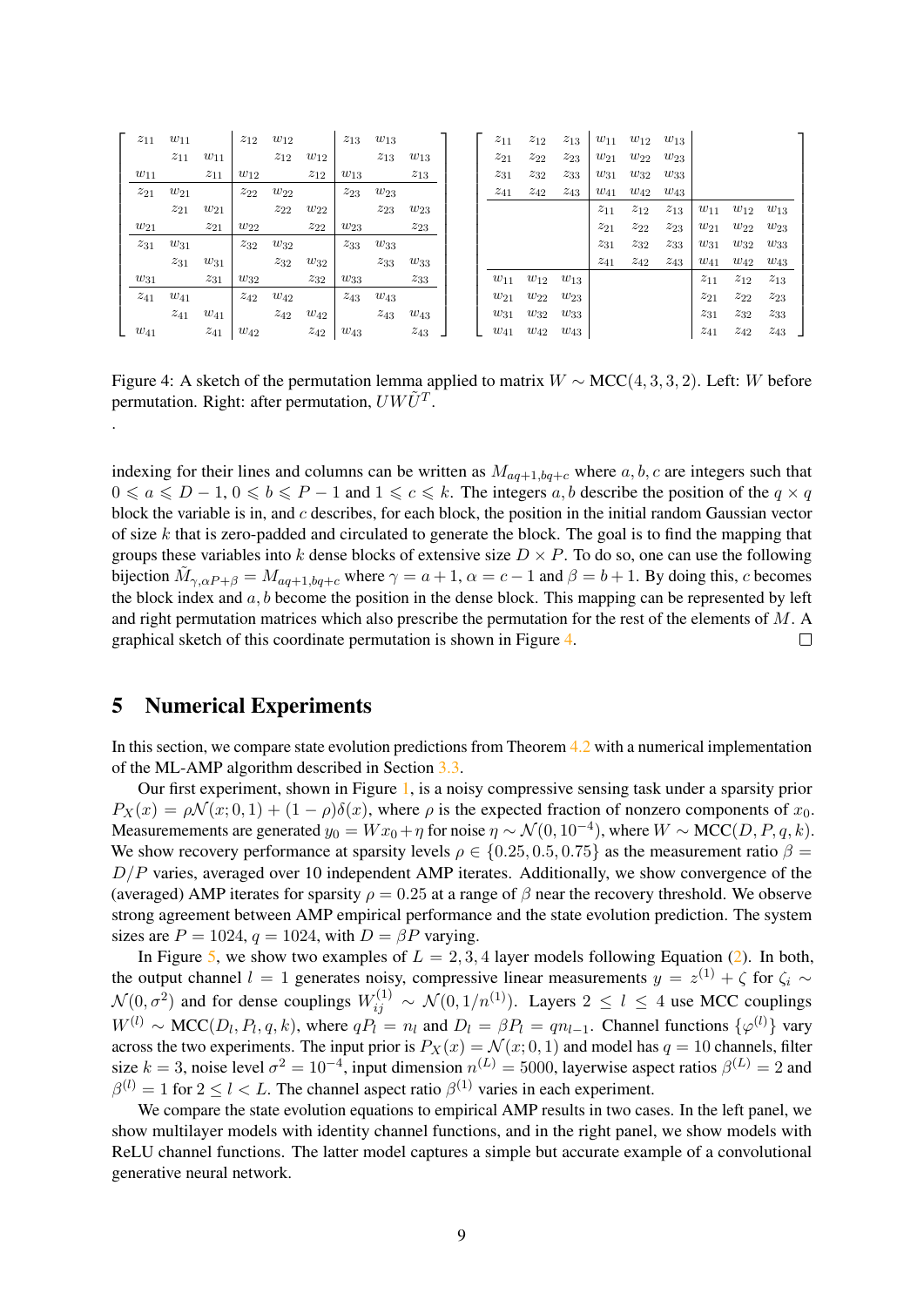<span id="page-9-0"></span>

Figure 5: ML-AMP compressive sensing recovery under multichannel convolutional designs (crossed) and the corresponding state evolution for the corresponding fully connected model (lined). Left: For  $2 \leq l \leq L$ , the channel functions are  $\varphi^{(l)}(z) = z + \zeta$  where  $\zeta_i \sim \mathcal{N}(0, \sigma^2)$ . Right: For  $2 \leq l \leq L$ , the channel functions are  $\varphi^{(l)}(z) = \max(z, 0)$  where the maximum is applied coordinatewise. This channel function is the popular ReLU activation function used by generative convolutional neural networks such as in [\[Radford et al.,](#page-11-9) [2015;](#page-11-9) [Bora et al.,](#page-10-0) [2017\]](#page-10-0).

# 6 Discussion and Future Work

We have proven state evolution recursions for the ML-AMP algorithm for signal recovery from multi-layer convolutional networks. We consider networks whose weight matrices are drawn either i.i.d. Gaussian or from an ensemble of random multi-channel convolution matrices. Interestingly, under a separable prior and separable channel functions, these two matrix ensembles yield the same state evolution (up to a rescaling). These predictions closely match empirical observations in compressive sensing under a sparsity prior (Figure [1\)](#page-1-0) and under multi-layer priors (Figure [5\)](#page-9-0).

Lemma [\(4.3\)](#page-7-1) allows to rewrite an MCC matrix M as a block circulant matrix  $\tilde{M}$  with random extensive blocks, reminiscent of the block structure of spatially coupled sensing matrices. As a consequence of separability, the nonzero blocks of  $M$  have identical statistics, which is key to our equivalence theorem between MCC matrices and their dense i.i.d. counterparts. This is in contrast to spatial coupling, where extensive blocks may have different variances, or equivalently when denoising functions may be nonseparable. We prove in Appendix [A](#page-13-0) a more general result for non-separable channel functions, of which Theorem  $4.2$  is a specialization to the separable case. In Appendix  $D$ , we discuss a potential application to signal recovery with non-i.i.d. convolutional filters, in which the dynamics of ML-AMP is expected to differ from the analogous fully connected model. Ultimately, studying non-separable models is an interesting and potentially fruitful avenue for future work.

Another important direction for future work is to go beyond random convolutional layers and study how to account for trained layers in the ML-AMP algorithm and its state evolution.

# Acknowledgments and Disclosure of Funding

M.D. acknowledges funding from Northeastern University's Undergraduate Research & Fellowships office and the Goldwater Award. We acknowledge funding from the ERC under the European Union's Horizon 2020 Research and Innovation Program Grant Agreement 714608-SMiLe.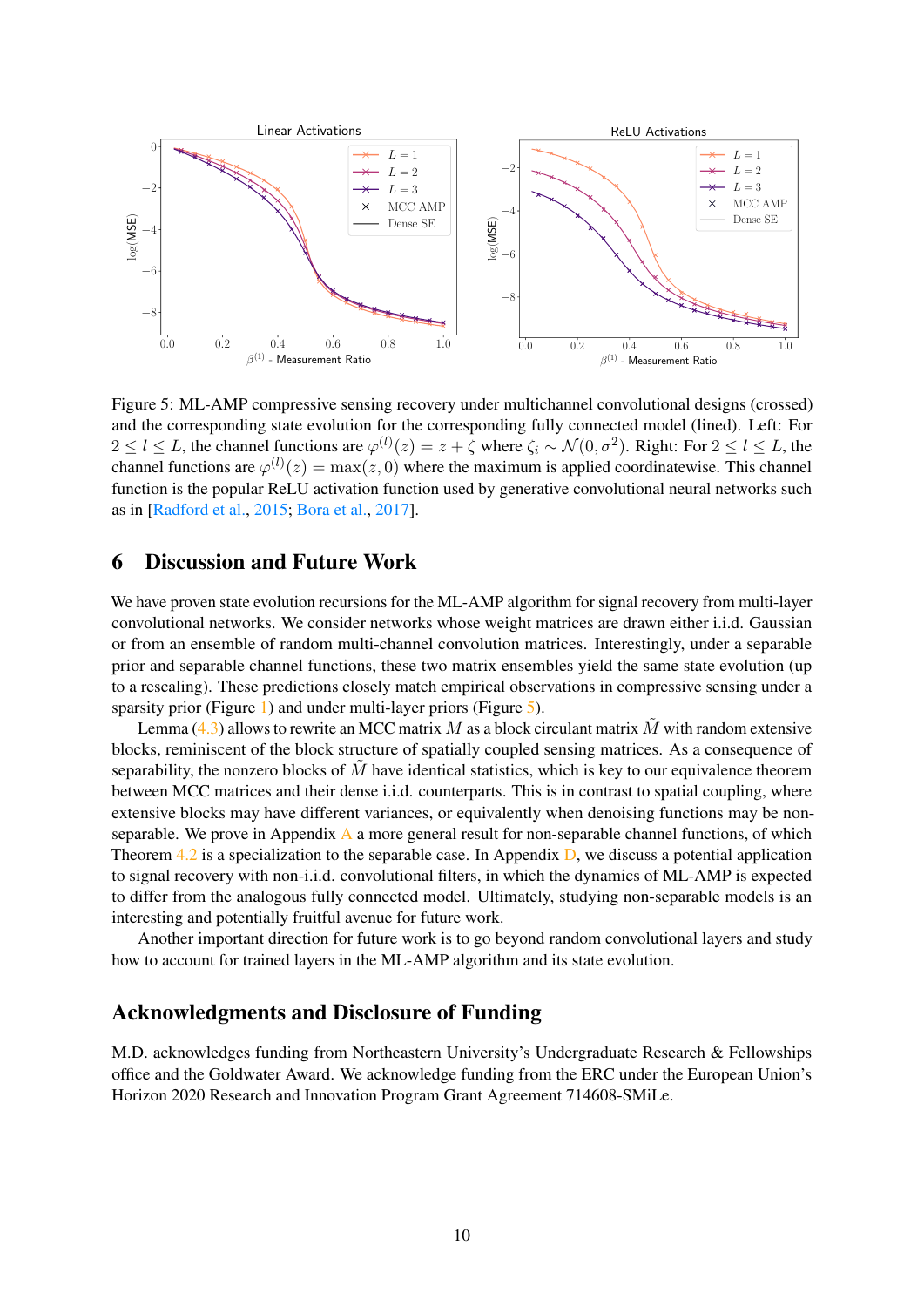# References

- <span id="page-10-14"></span>Muhammad Asim, Max Daniels, Oscar Leong, Ali Ahmed, and Paul Hand. Invertible generative models for inverse problems: mitigating representation error and dataset bias. In Hal Daumé III and Aarti Singh, editors, *Proceedings of the 37th International Conference on Machine Learning*, volume 119 of *Proceedings of Machine Learning Research*, pages 399–409. PMLR, 13–18 Jul 2020. URL <https://proceedings.mlr.press/v119/asim20a.html>.
- <span id="page-10-2"></span>Benjamin Aubin, Bruno Loureiro, Antoine Maillard, Florent Krzakala, and Lenka Zdeborová. The spiked matrix model with generative priors. *Advances in Neural Information Processing Systems*, 32, 2019.
- <span id="page-10-5"></span>Antoine Baker, Benjamin Aubin, Florent Krzakala, and Lenka Zdeborová. Tramp: Compositional inference with tree approximate message passing. *arXiv preprint arXiv:2004.01571*, 2020.
- <span id="page-10-10"></span>Jean Barbier, Christophe Schülke, and Florent Krzakala. Approximate message-passing with spatially coupled structured operators, with applications to compressed sensing and sparse superposition codes. *Journal of Statistical Mechanics: Theory and Experiment*, 2015(5):P05013, 2015.
- <span id="page-10-7"></span>Mohsen Bayati and Andrea Montanari. The dynamics of message passing on dense graphs, with applications to compressed sensing. *IEEE Transactions on Information Theory*, 57(2):764–785, 2011.
- <span id="page-10-8"></span>Raphael Berthier, Andrea Montanari, and Phan-Minh Nguyen. State evolution for approximate message passing with non-separable functions. *Information and Inference: A Journal of the IMA*, 9(1):33–79, 2020.
- <span id="page-10-6"></span>Erwin Bolthausen. On the high-temperature phase of the sherrington-kirkpatrick model, Sep 2009.
- <span id="page-10-0"></span>Ashish Bora, Ajil Jalal, Eric Price, and Alexandros G Dimakis. Compressed sensing using generative models. In *International Conference on Machine Learning*, pages 537–546. PMLR, 2017.
- <span id="page-10-12"></span>Giannis Daras, Joseph Dean, Ajil Jalal, and Alex Dimakis. Intermediate layer optimization for inverse problems using deep generative models. In Marina Meila and Tong Zhang, editors, *Proceedings of the 38th International Conference on Machine Learning*, volume 139 of *Proceedings of Machine Learning Research*, pages 2421–2432. PMLR, 18–24 Jul 2021. URL [https://proceedings.](https://proceedings.mlr.press/v139/daras21a.html) [mlr.press/v139/daras21a.html](https://proceedings.mlr.press/v139/daras21a.html).
- <span id="page-10-1"></span>David L Donoho, Arian Maleki, and Andrea Montanari. Message-passing algorithms for compressed sensing. *Proceedings of the National Academy of Sciences*, 106(45):18914–18919, 2009.
- <span id="page-10-9"></span>David L Donoho, Adel Javanmard, and Andrea Montanari. Information-theoretically optimal compressed sensing via spatial coupling and approximate message passing. *IEEE transactions on information theory*, 59(11):7434–7464, 2013.
- <span id="page-10-11"></span>A Jimenez Felstrom and Kamil Sh Zigangirov. Time-varying periodic convolutional codes with lowdensity parity-check matrix. *IEEE Transactions on Information Theory*, 45(6):2181–2191, 1999.
- <span id="page-10-4"></span>Alyson K Fletcher, Sundeep Rangan, and Philip Schniter. Inference in deep networks in high dimensions. In *2018 IEEE International Symposium on Information Theory (ISIT)*, pages 1884–1888. IEEE, 2018.
- <span id="page-10-3"></span>Cédric Gerbelot and Raphaël Berthier. Graph-based approximate message passing iterations. *arXiv preprint arXiv:2109.11905*, 2021.
- <span id="page-10-15"></span>Rafael C. Gonzalez and Richard E. Woods. *Digital image processing, 3rd Edition*. Pearson Education, 2008. ISBN 9780135052679. URL <https://www.worldcat.org/oclc/241057034>.
- <span id="page-10-13"></span>Jinjin Gu, Yujun Shen, and Bolei Zhou. Image processing using multi-code gan prior. In *CVPR*, 2020.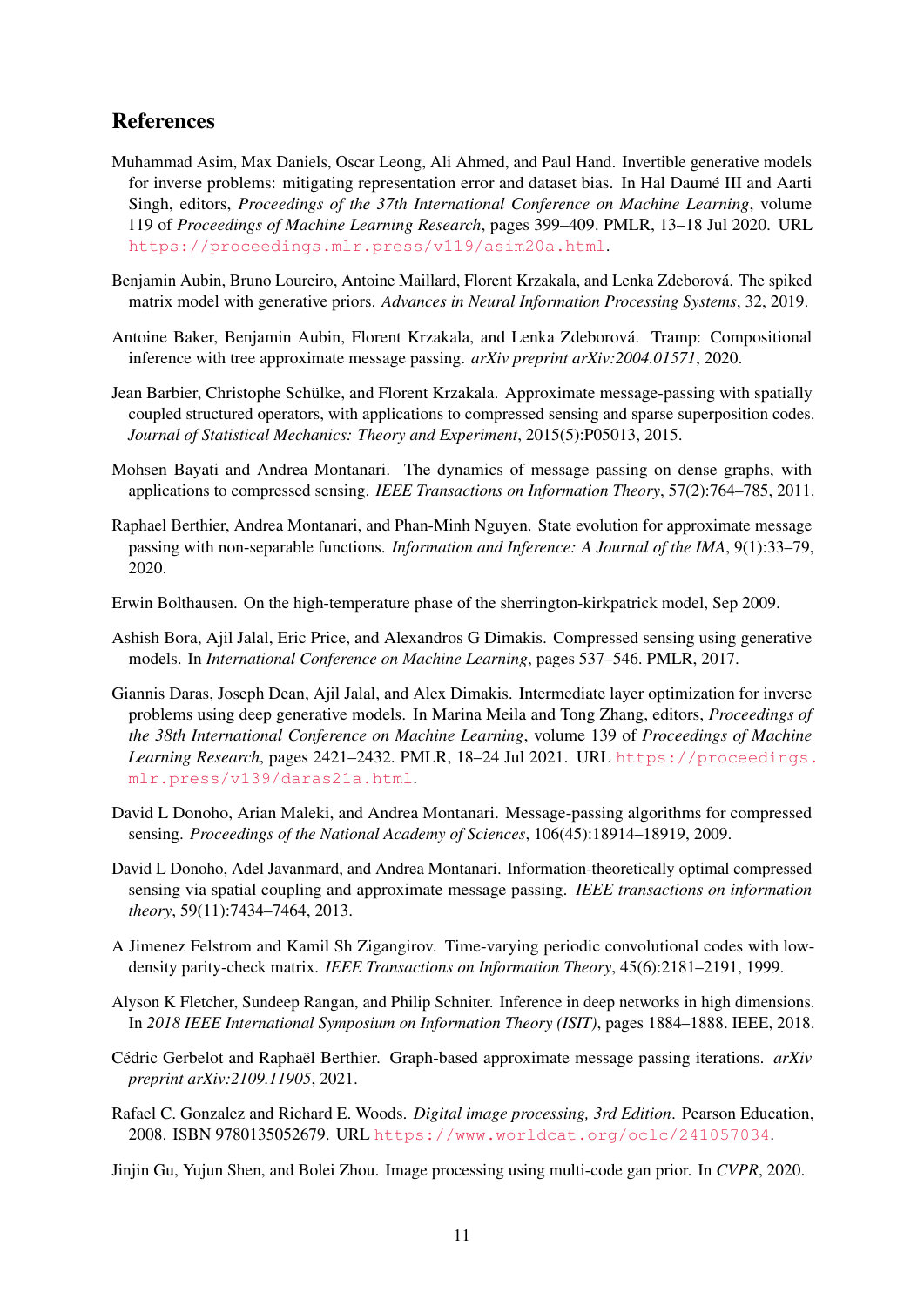- <span id="page-11-11"></span>Ajil Jalal, Sushrut Karmalkar, Alex Dimakis, and Eric Price. Instance-optimal compressed sensing via posterior sampling. In Marina Meila and Tong Zhang, editors, *Proceedings of the 38th International Conference on Machine Learning*, volume 139 of *Proceedings of Machine Learning Research*, pages 4709–4720. PMLR, 18–24 Jul 2021. URL [https://proceedings.mlr.press/v139/](https://proceedings.mlr.press/v139/jalal21a.html) [jalal21a.html](https://proceedings.mlr.press/v139/jalal21a.html).
- <span id="page-11-6"></span>Adel Javanmard and Andrea Montanari. State evolution for general approximate message passing algorithms, with applications to spatial coupling. *Information and Inference: A Journal of the IMA*, 2 (2):115–144, 2013.
- <span id="page-11-0"></span>Tero Karras, Timo Aila, Samuli Laine, and Jaakko Lehtinen. Progressive growing of GANs for improved quality, stability, and variation. In *International Conference on Learning Representations*, 2018. URL <https://openreview.net/forum?id=Hk99zCeAb>.
- <span id="page-11-1"></span>Tero Karras, Samuli Laine, and Timo Aila. A style-based generator architecture for generative adversarial networks. In *Proceedings of the IEEE/CVF conference on computer vision and pattern recognition*, pages 4401–4410, 2019.
- <span id="page-11-10"></span>Durk P Kingma and Prafulla Dhariwal. Glow: Generative flow with invertible 1x1 convolutions. In S. Bengio, H. Wallach, H. Larochelle, K. Grauman, N. Cesa-Bianchi, and R. Garnett, editors, *Advances in Neural Information Processing Systems*, volume 31. Curran Associates, Inc., 2018. URL [https://proceedings.neurips.cc/paper/2018/file/](https://proceedings.neurips.cc/paper/2018/file/d139db6a236200b21cc7f752979132d0-Paper.pdf) [d139db6a236200b21cc7f752979132d0-Paper.pdf](https://proceedings.neurips.cc/paper/2018/file/d139db6a236200b21cc7f752979132d0-Paper.pdf).
- <span id="page-11-13"></span>Alex Krizhevsky, Ilya Sutskever, and Geoffrey E Hinton. Imagenet classification with deep convolutional neural networks. *Advances in neural information processing systems*, 25, 2012.
- <span id="page-11-5"></span>Florent Krzakala, Marc Mézard, François Sausset, YF Sun, and Lenka Zdeborová. Statistical-physicsbased reconstruction in compressed sensing. *Physical Review X*, 2(2):021005, 2012.
- <span id="page-11-7"></span>Shrinivas Kudekar, Thomas J Richardson, and Rüdiger L Urbanke. Threshold saturation via spatial coupling: Why convolutional ldpc ensembles perform so well over the bec. *IEEE Transactions on Information Theory*, 57(2):803–834, 2011.
- <span id="page-11-8"></span>Shrinivas Kudekar, Tom Richardson, and Rüdiger L Urbanke. Spatially coupled ensembles universally achieve capacity under belief propagation. *IEEE Transactions on Information Theory*, 59(12):7761– 7813, 2013.
- <span id="page-11-4"></span>Andre Manoel, Florent Krzakala, Marc Mézard, and Lenka Zdeborová. Multi-layer generalized linear estimation. In *2017 IEEE International Symposium on Information Theory (ISIT)*, pages 2098–2102. IEEE, 2017.
- <span id="page-11-12"></span>Christopher A Metzler, Arian Maleki, and Richard G Baraniuk. Bm3d-amp: A new image recovery algorithm based on bm3d denoising. In *2015 IEEE International Conference on Image Processing (ICIP)*, pages 3116–3120. IEEE, 2015.
- <span id="page-11-2"></span>Marc Mézard and Andrea Montanari. *Information, physics, and computation*. Oxford University Press, 2009.
- <span id="page-11-9"></span>Alec Radford, Luke Metz, and Soumith Chintala. Unsupervised representation learning with deep convolutional generative adversarial networks. *arXiv preprint arXiv:1511.06434*, 2015.
- <span id="page-11-3"></span>Sundeep Rangan. Generalized approximate message passing for estimation with random linear mixing. In *2011 IEEE International Symposium on Information Theory Proceedings*, pages 2168–2172. IEEE, 2011.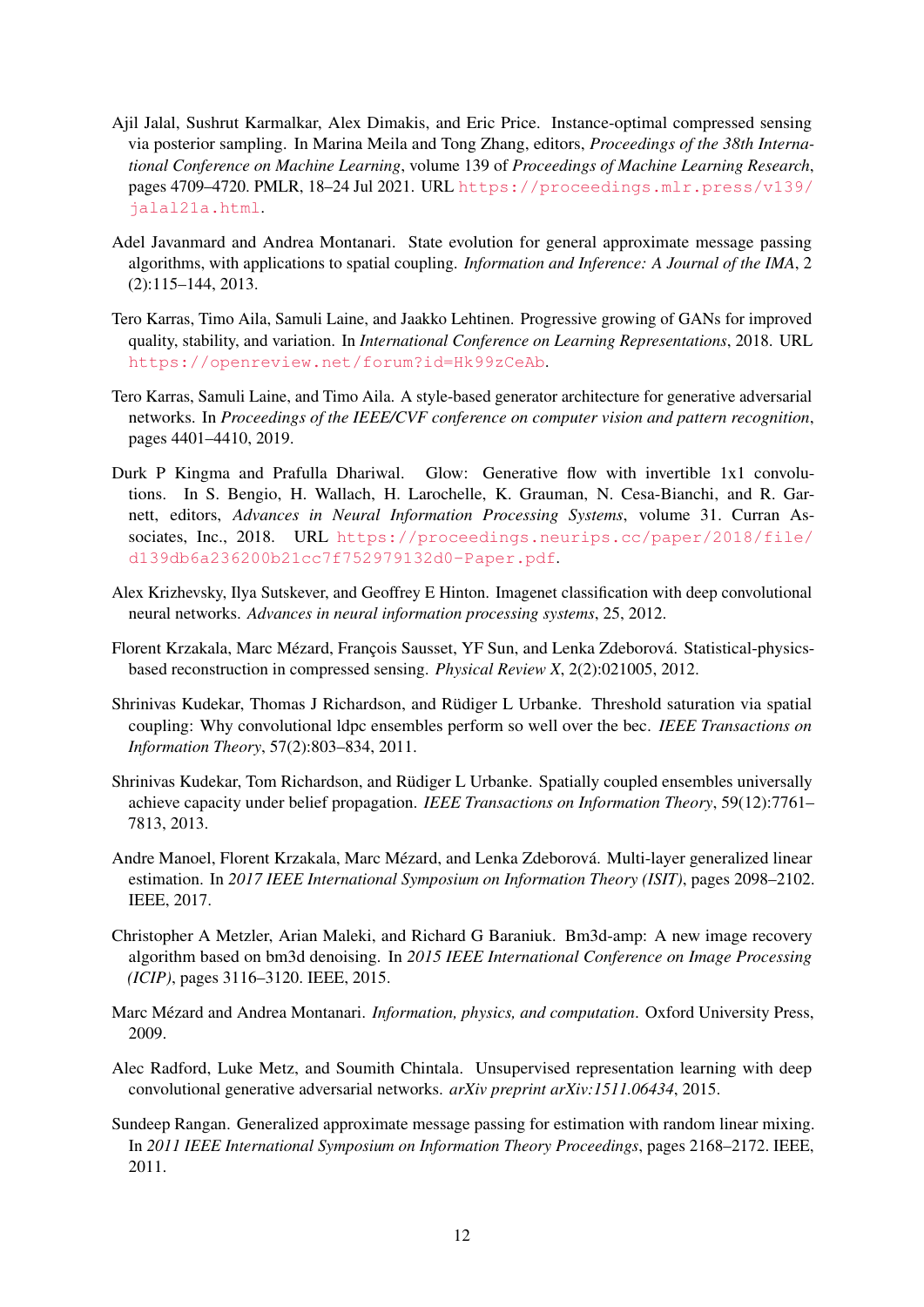- <span id="page-12-1"></span>Sundeep Rangan and Alyson K Fletcher. Iterative estimation of constrained rank-one matrices in noise. In *2012 IEEE International Symposium on Information Theory Proceedings*, pages 1246–1250. IEEE, 2012.
- <span id="page-12-3"></span>Sundeep Rangan, Philip Schniter, and Alyson K Fletcher. Vector approximate message passing. *IEEE Transactions on Information Theory*, 65(10):6664–6684, 2019.
- <span id="page-12-2"></span>Philip Schniter, Sundeep Rangan, and Alyson K Fletcher. Vector approximate message passing for the generalized linear model. In *2016 50th Asilomar Conference on Signals, Systems and Computers*, pages 1525–1529. IEEE, 2016.
- <span id="page-12-4"></span>Yang Song and Stefano Ermon. Improved techniques for training score-based generative models. In Hugo Larochelle, Marc'Aurelio Ranzato, Raia Hadsell, Maria-Florina Balcan, and Hsuan-Tien Lin, editors, *Advances in Neural Information Processing Systems 33: Annual Conference on Neural Information Processing Systems 2020, NeurIPS 2020, December 6-12, 2020, virtual*, 2020.
- <span id="page-12-0"></span>Lenka Zdeborová and Florent Krzakala. Statistical physics of inference: Thresholds and algorithms. *Advances in Physics*, 65(5):453–552, 2016.
- <span id="page-12-5"></span>Matthew D Zeiler and Rob Fergus. Visualizing and understanding convolutional networks. In *European conference on computer vision*, pages 818–833. Springer, 2014.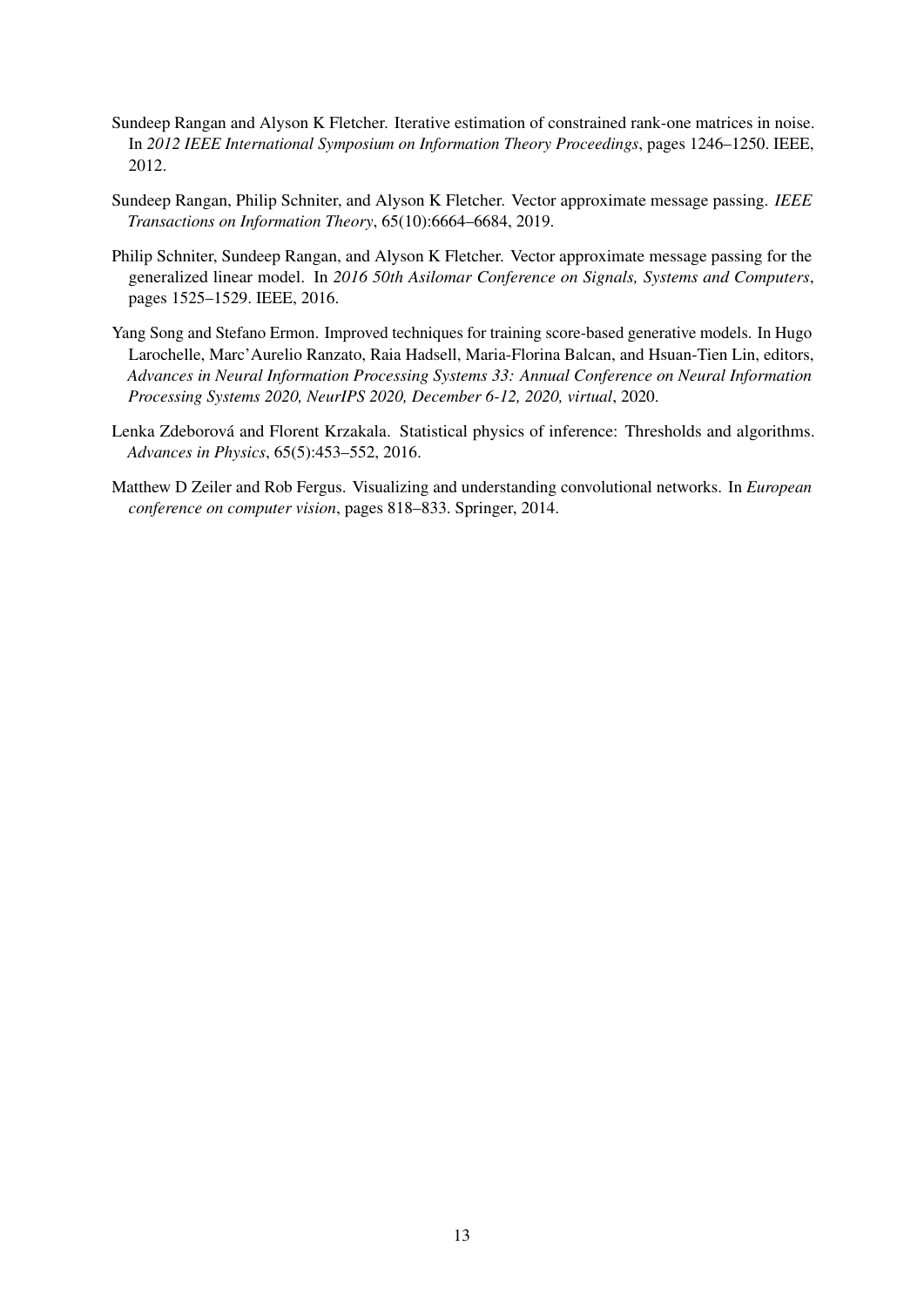# <span id="page-13-0"></span>A Proof of the main theorem

The proof of the main theorem is presented in this section. We start with a generic result on a family of AMP iterations including the (non Bayes-optimal) MLAMP one, using the framework of [\[Gerbelot and](#page-10-3) [Berthier,](#page-10-3) [2021\]](#page-10-3), from which we remind the required notions.

### A.1 Notations and definitions

If  $f : \mathbb{R}^{N \times q} \to \mathbb{R}^{N \times q}$  is an function and  $i \in \{1, ..., N\}$ , we write  $f_i : \mathbb{R}^{N \times q} \to \mathbb{R}^q$  the component of  $f$ generating the *i*-th line of its image, i.e., if  $\mathbf{X} \in \mathbb{R}^{N \times q}$ ,

$$
f(\mathbf{X}) = \begin{bmatrix} f_1(\mathbf{X}) \\ \vdots \\ f_N(\mathbf{X}) \end{bmatrix} \in \mathbb{R}^{N \times q}.
$$

We write  $\frac{\partial f_i}{\partial \mathbf{X}_i}$  the  $q \times q$  Jacobian containing the derivatives of  $f_i$  with respect to (w.r.t.) the *i*-th line  $\mathbf{X}_i \in \mathbb{R}^q$ 

$$
\frac{\partial f_i}{\partial \mathbf{X}_i} = \begin{bmatrix} \frac{\partial (f_i(\mathbf{X}))_1}{\partial \mathbf{X}_{i1}} & \cdots & \frac{\partial (f_i(\mathbf{X}))_1}{\partial \mathbf{X}_{iq}} \\ \vdots & \vdots & \vdots \\ \frac{\partial (f_i(\mathbf{X}))_q}{\partial \mathbf{X}_{i1}} & \cdots & \frac{\partial (f_i(\mathbf{X}))_q}{\partial \mathbf{X}_{iq}} \end{bmatrix} \in \mathbb{R}^{q \times q}.
$$
 (9)

For two sequences of random variables  $X_n, Y_n$ , we write  $X_n \stackrel{\text{P}}{\simeq} Y_n$  when their difference converges in probability to  $0,$  i.e.,  $X_n - Y_n \stackrel{P}{\to} 0$ . Oriented graphs with a set of vertices V and edges  $\overrightarrow{E}$  are denoted  $G = (V, \vec{E})$ . The set of edges may be split into right-pointing and left-pointing edges, i.e.,  $\overrightarrow{E} = {\overrightarrow{e}_1, ..., \overrightarrow{e}_L}, \overleftarrow{E} = {\overleftarrow{e}_1, ..., \overleftarrow{e}_L}.$ 

**Definition A.1** (pseudo-Lipschitz function). For  $k \in \mathbb{N}^*$  and any  $N, m \in \mathbb{N}^*$ , a function  $\Phi : \mathbb{R}^{N \times q} \to$  $\mathbb{R}^{m \times q}$  is said to be *pseudo-Lipschitz of order k* if there exists a constant L such that for any  $x, y \in \mathbb{R}^{N \times q}$ ,

$$
\frac{\|\Phi(\mathbf{x}) - \Phi(\mathbf{y})\|_F}{\sqrt{m}} \le L \left( 1 + \left( \frac{\|\mathbf{x}\|_F}{\sqrt{N}} \right)^{k-1} + \left( \frac{\|\mathbf{y}\|_F}{\sqrt{N}} \right)^{k-1} \right) \frac{\|\mathbf{x} - \mathbf{y}\|_F}{\sqrt{N}} \tag{10}
$$

For a function  $\varphi : \mathbb{R} \to \mathbb{R}$ , the property becomes

$$
\forall (x, y) \in \mathbb{R}^2, \ |\varphi(x) - \varphi(y)| \leq L(1 + |x|^{k-1} + |y|^{k-1})|x - y| \tag{11}
$$

and a straightforward calculation shows that for any scalar pseudo-Lipshitz function of order 2, the function

$$
\phi: \mathbb{R}^d \to \mathbb{R},\tag{12}
$$

$$
\mathbf{x} \mapsto \frac{1}{d} \sum_{i=1}^{d} \varphi(x_i)
$$
 (13)

is pseudo-Lipschitz of order 2 according to the definition above. This definition is handy for proofs involving non-separable functions and leads to Gaussian concentration using the Gauss-Poincaré inequality (see Lemma C.8. from [\[Berthier et al.,](#page-10-8) [2020\]](#page-10-8)), while in the separable case, a strong law of large number is proven for a class of distributions including sub-Gaussian ones in Lemma 5 of [\[Bayati and Montanari,](#page-10-7) [2011\]](#page-10-7).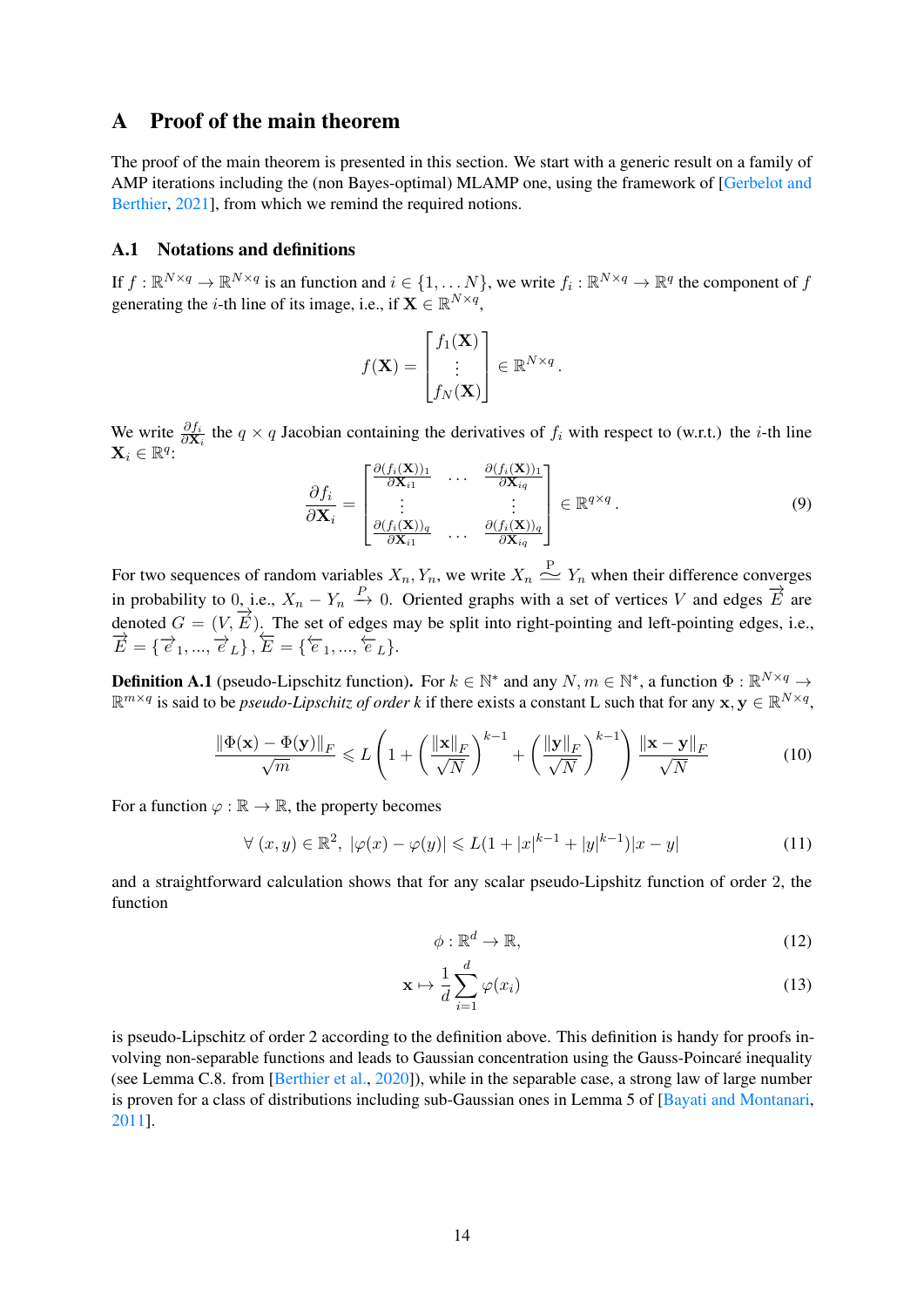### A.2 State evolution for generic multilayer AMP iterations with matrix valued variables and dense Gaussian matrices

In the notations of [\[Gerbelot and Berthier,](#page-10-3) [2021\]](#page-10-3), consider the AMP iteration indexed by the following directed graph  $G = (V, \vec{E})$ , where the set of vertices is denoted  $V = \{v_0, v_1, ..., v_L\}$ , and the set of edges  $\vec{E} = \{\vec{e}_1, ..., \vec{e}_l, \frac{\epsilon}{e}_1, ..., \frac{\epsilon}{e}_L\}$ . For any edge  $\vec{e}_l$ , the corresponding matrix  $\mathbf{A}_{\vec{e}_l}$  has dimensions  $\mathbb{R}^{n_l \times n_{l-1}}$  with  $\mathbf{A}_{\overleftarrow{e}_l} = \mathbf{A}_{\overrightarrow{e}_l}^{\top}$ , and the variables  $\mathbf{x}_{\overrightarrow{e}_l} \in \mathbb{R}^{n_l \times q}$ ,  $\mathbf{x}_{\overleftarrow{e}_l} \in \mathbb{R}^{n_{l-1} \times q}$  for some finite  $q \in \mathbb{N}$ , with  $N = \sum_{l=1}^{L} n_l$ . Finally, we define the non-linearities of the iteration by specifying the variables they are acting on as follows:

- $\bullet~~f^t_{\overrightarrow{e}_1}:\mathbb{R}^{n_0\times q}\rightarrow\mathbb{R}^{n_0\times q},\mathbf{x}^t_{\overleftarrow{e}_1}\mapsto f^t_{\overrightarrow{e}_1}\left(\mathbf{x}^t_{\overleftarrow{e_1}}\right)\!,$
- for any  $2 \leq l \leq L$ ,  $f_{\overrightarrow{e}_l}^t : (\mathbb{R}^{n_{l-1} \times q})^2 \to \mathbb{R}^{n_{l-1} \times q}$ ,  $(\mathbf{x}_{\overrightarrow{e}_{l-1}}^t, \mathbf{x}_{\overleftarrow{e}_l}) \mapsto f_{\overrightarrow{e}_l}^t(\mathbf{x}_{\overrightarrow{e}_{l-1}}^t, \mathbf{x}_{\overleftarrow{e}_l}^t)$ ,
- for any  $1 \leq l \leq L-1$ ,  $f_{\overleftarrow{e}_l}^t : (\mathbb{R}^{n_l \times q})^3 \to \mathbb{R}^{n_l \times q}$ ,  $(\mathbf{x}_{\overrightarrow{e}_l}^t, \mathbf{x}_{\overleftarrow{e}_{l+1}}^t) \mapsto f_{\overleftarrow{e}_l}^t (\mathbf{A}_{\overrightarrow{e}_l} \mathbf{w}_{\overrightarrow{e}_l}, \mathbf{x}_{\overleftarrow{e}_l}^t, \mathbf{x}_{\overleftarrow{e}_{l+1}}^t)$

• 
$$
f_{\overline{e}_L}^t : (\mathbb{R}^{n_L \times q})^2 \to \mathbb{R}^{n_L \times q}, \mathbf{x}_{\overline{e}_L}^t \to f_{\overline{e}_L}^t (\mathbf{A}_{\overrightarrow{e}_L} \mathbf{w}_{\overrightarrow{e}_L}, \mathbf{x}_{\overline{e}_L}^t)
$$

where  $w_{\vec{e}_1},...,w_{\vec{e}_L}$  are low-rank matrices respectively in  $\mathbb{R}^{n_0 \times q},..., \mathbb{R}^{n_{L-1} \times q}$ , whose rows are sampled i.i.d. from subgaussian probability distributions in  $\mathbb{R}^q$ . The graph indexing the iteration then reads:

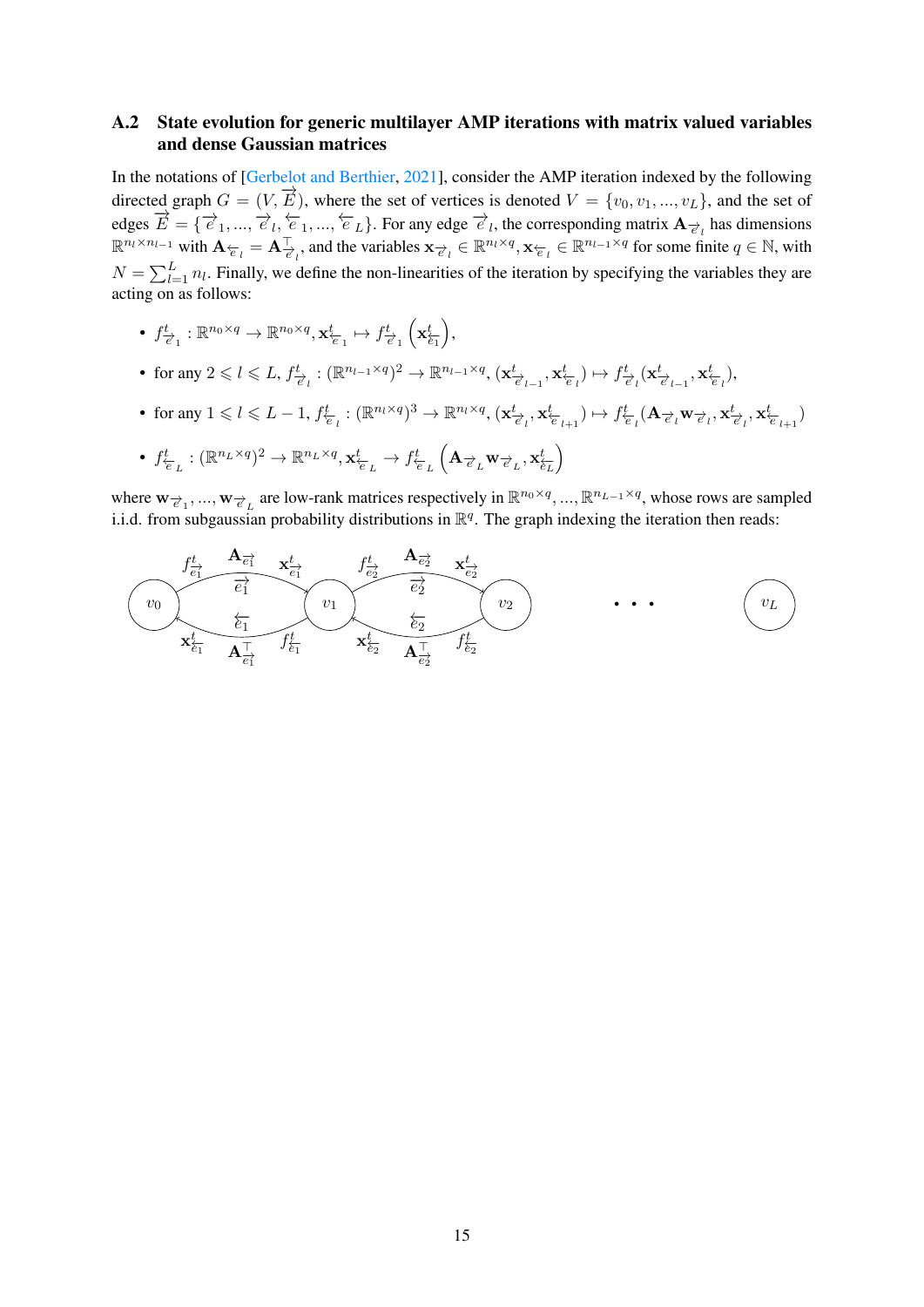with the corresponding iteration:

$$
\mathbf{x}_{\overrightarrow{e_{1}}}^{t+1} = \mathbf{A}_{\overrightarrow{e_{1}}} \mathbf{m}_{\overrightarrow{e_{1}}}^{t} - \mathbf{m}_{\overleftarrow{e_{1}}}^{t-1} \left(\mathbf{b}_{\overrightarrow{e_{1}}}^{t}\right)^{\top},
$$
\n
$$
\mathbf{m}_{\overrightarrow{e_{1}}}^{t} = f_{\overrightarrow{e_{1}}}^{t} \left(\mathbf{x}_{\overleftarrow{e_{1}}}^{t}\right),
$$
\n
$$
\mathbf{x}_{\overleftarrow{e_{1}}}^{t+1} = \mathbf{A}_{\overrightarrow{e_{1}}}^{\top} \mathbf{m}_{\overleftarrow{e_{1}}}^{t} - \mathbf{m}_{\overrightarrow{e_{1}}}^{t-1} \left(\mathbf{b}_{\overleftarrow{e_{1}}}^{t}\right)^{\top},
$$
\n
$$
\mathbf{m}_{\overleftarrow{e_{1}}}^{t} = f_{\overleftarrow{e_{1}}}^{t} \left(\mathbf{A}_{\overrightarrow{e_{1}}} \mathbf{w}_{\overrightarrow{e_{1}}}, \mathbf{x}_{\overrightarrow{e_{1}}}^{t}, \mathbf{x}_{\overleftarrow{e_{2}}}^{t}\right),
$$

$$
\mathbf{x}_{\overline{e_{2}^{1}}}^{t+1} = \mathbf{A}_{\overline{e_{2}^{1}}} \mathbf{m}_{\overline{e_{2}^{1}}}^{t} - \mathbf{m}_{\overline{e_{2}}}^{t-1} \left( \mathbf{b}_{\overline{e_{2}^{1}}}^{t} \right)^{\top},
$$
\n
$$
\mathbf{m}_{\overline{e_{2}^{1}}}^{t} = f_{\overline{e_{2}}}^{t} \left( \mathbf{x}_{\overline{e_{1}}}^{t}, \mathbf{x}_{\overline{e_{2}}}^{t} \right),
$$
\n
$$
\mathbf{x}_{\overline{e_{2}}}^{t+1} = \mathbf{A}_{\overline{e_{2}}}^{\top} \mathbf{m}_{\overline{e_{2}}}^{t} - \mathbf{m}_{\overline{e_{2}}}^{t-1} (\mathbf{b}_{\overline{e_{2}}}^{t})^{\top},
$$
\n
$$
\mathbf{m}_{\overline{e_{2}}}^{t} = f_{\overline{e_{2}}}^{t} \left( \mathbf{A}_{\overline{e_{2}}} \mathbf{w}_{\overline{e_{2}}} \mathbf{x}_{\overline{e_{2}}}^{t}, \mathbf{x}_{\overline{e_{2}}}^{t} \right),
$$
\n(14)

$$
\label{eq:1} \begin{aligned} \mathbf{x}_{\overrightarrow{e_L}}^{t+1} &= \mathbf{A}_{\overrightarrow{e_L}} \mathbf{m}_{\overrightarrow{e_L}}^t - \mathbf{m}_{\overleftarrow{e_L}}^{t-1} \left(\mathbf{b}_{\overrightarrow{e_L}}^t\right)^\top\,, \\ \mathbf{m}_{\overrightarrow{e_L}}^t &= f_{\overrightarrow{e_L}}^t \left(\mathbf{x}_{\overrightarrow{e_{L-1}}}^t, \mathbf{x}_{\overleftarrow{e_L}}^t\right)\,, \\ \mathbf{x}_{\overleftarrow{e_L}}^{t+1} &= \mathbf{A}_{\overrightarrow{e_L}}^\top \mathbf{m}_{\overleftarrow{e_L}}^t - \mathbf{m}_{\overrightarrow{e_L}}^{t-1} (\mathbf{b}_{\overleftarrow{e_L}}^t)^\top\,, \\ \mathbf{m}_{\overleftarrow{e_L}}^t &= f_{\overleftarrow{e_L}}^t \left(\mathbf{A}_{\overrightarrow{e_L}} \mathbf{w}_{\overrightarrow{e_L}}, \mathbf{x}_{\overrightarrow{e_L}}^t\right)\end{aligned}
$$

. . .

and Onsager terms, for the right oriented edges

$$
\mathbf{b}^t_{\overrightarrow{e}_l} = \frac{1}{N} \sum_{i=1}^{n_{l-1}} \frac{\partial f^t_{\overrightarrow{e}_l,i}}{\partial \mathbf{x}_{\overleftarrow{e}_l,i}} \left( \left( \mathbf{x}^t_{\overrightarrow{e}'_l} \right)_{\overrightarrow{e}'_l:\overrightarrow{e}'_l \rightarrow \overrightarrow{e}_l} \right) \qquad \in \mathbb{R}^{q \times q}.
$$

and left oriented edges

$$
\mathbf{b}^t_{\overleftarrow{e}_l} = \frac{1}{N} \sum_{i=1}^{n_l} \frac{\partial f^t_{\overleftarrow{e}_l,i}}{\partial \mathbf{x}_{\overrightarrow{e}_l,i}} \left( \mathbf{A}_{\overrightarrow{e}_l} \mathbf{w}_{\overrightarrow{e}_l}, \left( \mathbf{x}^t_{\overleftarrow{e}'_l} \right)_{\overleftarrow{e}'_l:\overleftarrow{e}'_l \rightarrow \overleftarrow{e}_l} \right) \right) \qquad \in \mathbb{R}^{q \times q}.
$$

We now make the following assumptions

- <span id="page-15-0"></span>(A1) The matrices  $(A_{\vec{e}})_{\vec{e} \in \vec{E}}$  are random and independent, up to the symmetry condition  $A_{\vec{e}} = A_{\vec{e}}^\top$ . Moreover  $\mathbf{A}_{\overrightarrow{e}}$  has independent centered Gaussian entries with variance  $1/N$ .
- (A2) For all  $1 \leq l \leq L$ ,  $n_l \to \infty$  and  $n_l/N$  converges to a well-defined limit  $\delta_l \in [0, 1]$ . We denote by  $n \to \infty$  the limit under this scaling.
- (A3) For all  $t \in \mathbb{N}$  and  $\overrightarrow{e} \in \overrightarrow{E}$ , the non-linearity  $f^t_{\overrightarrow{e}}$  is pseudo-Lipschitz of finite order, uniformly with respect to the problem dimensions  $(n_l)_{0 \leq l \leq L}$
- (A4) For all  $\overrightarrow{e} \in E$ , the lines of  $\mathbf{x}^0_{\overrightarrow{e}}$ ,  $\mathbf{w}_{\overrightarrow{e}}$  are sampled from subgaussian probability distributions in  $\mathbf{R}^q$ .
- (A5) For all  $\overrightarrow{e} \in E$ , the following limit exists and is finite:

$$
\lim_{n \to \infty} \frac{1}{N} \left\langle f^0_{\vec{e}} \left( \left( \mathbf{x}^0_{\vec{e}'} \right)_{\vec{e}' : \vec{e}' \to \vec{e}} \right), f^0_{\vec{e}} \left( \left( \mathbf{x}^0_{\vec{e}'} \right)_{\vec{e}': \vec{e}' \to \vec{e}} \right) \right\rangle
$$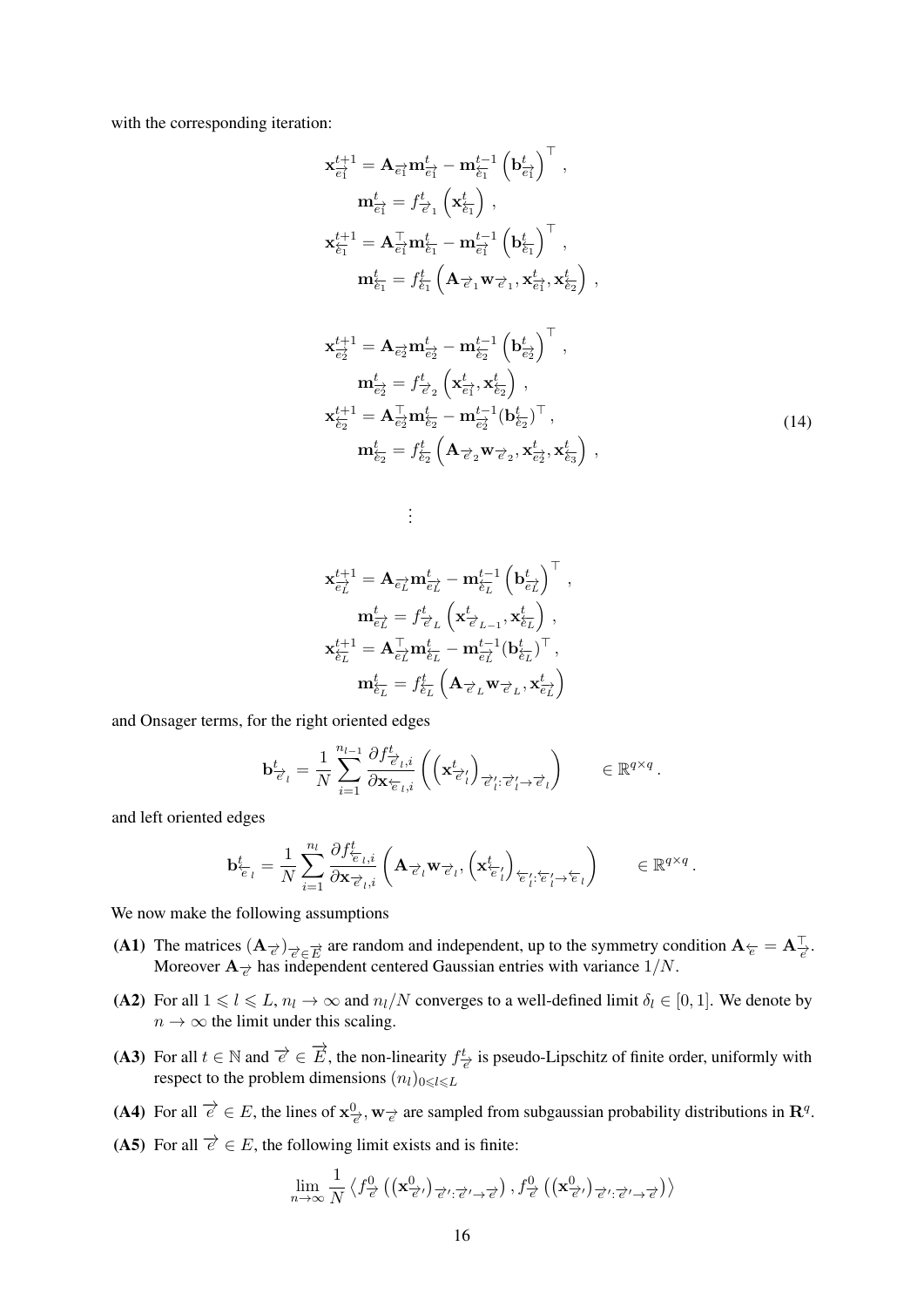(A6) Let  $(\kappa_{\vec{e}})_{\vec{e} \in E}$  be an array of bounded non-negative reals and  $\mathbf{Z}_{\vec{e}} \sim \mathbf{N}(0, \kappa_{\vec{e}} \mathbf{I}_{n_w})$  independent random variables for all  $\vec{e}$ . For all  $\vec{e} \in E$ , for any  $t \in \mathbb{N}_{>0}$ , the following limit exists and is finite:

$$
\lim_{n\to\infty}\frac{1}{N}\mathbb{E}\left[\left\langle f_{\overrightarrow{e}}^0\left(\left(\mathbf{x}^0_{\overrightarrow{e}'}\right)_{\overrightarrow{e}':\overrightarrow{e}'\rightarrow\overrightarrow{e}}\right),f_{\overrightarrow{e}}^t\left(\left(\mathbf{Z}^t_{\overrightarrow{e}'}\right)_{\overrightarrow{e}':\overrightarrow{e}'\rightarrow\overrightarrow{e}}\right)\right\rangle\right].
$$

<span id="page-16-0"></span>(A7) Consider any array of 2  $\times$  2 positive definite matrices  $(S_{\vec{e}})_{\vec{e} \in E}$  and the collection of random variables  $(\mathbf{Z}_{\vec{e}}, \mathbf{Z}_{\vec{e}}^{\prime}) \sim \mathbf{N}(0, \mathbf{S}_{\vec{e}} \otimes \mathbf{I}_{n_w})$  defined independently for each edge  $\vec{e}$ . Then for any  $\overrightarrow{e} \in E$  and  $s, t > 0$ , the following limit exists and is finite:

$$
\lim_{n\to\infty}\frac{1}{N}\mathbb{E}\left[\left\langle f^s_{\overrightarrow{e}}\left(\left(\mathbf{Z}^s_{\overrightarrow{e}'}\right)_{\overrightarrow{e}':\overrightarrow{e}'\rightarrow\overrightarrow{e}}\right),f^t_{\overrightarrow{e}}\left(\left(\tilde{\mathbf{Z}}^t_{\overrightarrow{e}'}\right)_{\overrightarrow{e}':\overrightarrow{e}'\rightarrow\overrightarrow{e}}\right)\right\rangle\right].
$$

Under these assumptions, we define the following state evolution recursion:

• for  $l = 1$  :

$$
\nu_{\vec{e}_1}^0 = \lim_{N \to \infty} \frac{1}{N} \mathbf{w}_{\vec{e}_1}^T f_{\vec{e}_1}^0(\mathbf{x}_{\vec{e}_1}^0), \ \kappa_{\vec{e}_1}^{1,1} = \lim_{N \to \infty} \frac{1}{N} f_{\vec{e}_1}^0(\mathbf{x}_{\vec{e}_1}^0)^T f_{\vec{e}_1}^0(\mathbf{x}_{\vec{e}_1}^0)
$$
(15)

$$
\boldsymbol{\nu}_{\overrightarrow{e}_1}^{t+1} = \lim_{N \to +\infty} \frac{1}{N} \mathbb{E} \left[ \mathbf{w}_{\overrightarrow{e}_1}^{\top} f_{\overrightarrow{e}_1}^t \left( \mathbf{w}_{\overrightarrow{e}_1} \hat{\boldsymbol{\nu}}_{\overleftarrow{e}_1}^t + \mathbf{Z}_{\overleftarrow{e}_1}^t \right) \right] \right]
$$
(16)

$$
\boldsymbol{\kappa}_{\overrightarrow{e}_1}^{s+1,t+1} = \boldsymbol{\kappa}_{\overrightarrow{e}_1}^{t+1,s+1} = \lim_{N \to +\infty} \frac{1}{N} \mathbb{E} \bigg[ \left( f_{\overrightarrow{e}_1}^s \left( \mathbf{w}_{\overrightarrow{e}_1} \hat{\boldsymbol{\nu}}_{\overleftarrow{e}_1}^s + \mathbf{Z}_{\overleftarrow{e}_1}^s \right) - \mathbf{w}_{\overrightarrow{e}_1} \rho_{\mathbf{w}_{\overrightarrow{e}_1}}^{-1} \boldsymbol{\nu}_{\overrightarrow{e}_1}^{s+1} \right)^\top \n \left( f_{\overrightarrow{e}_1}^t \left( \mathbf{w}_{\overrightarrow{e}_1} \hat{\boldsymbol{\nu}}_{\overleftarrow{e}_1}^t + \mathbf{Z}_{\overleftarrow{e}_1}^t \right) - \mathbf{w}_{\overrightarrow{e}_1} \rho_{\mathbf{w}_{\overrightarrow{e}_1}}^{-1} \boldsymbol{\nu}_{\overrightarrow{e}_1}^{t+1} \right) \bigg] \tag{17}
$$

$$
\hat{\nu}_{\epsilon_1}^0, \kappa_{\epsilon_1}^{1,1} = \lim_{n \to \infty} \frac{1}{N} f_{\epsilon_1}^0 \left( \mathbf{z}_{\mathbf{w}_{\vec{\epsilon}_1}}, \mathbf{x}_{\vec{\epsilon}_1}^0, \mathbf{x}_{\epsilon_2}^0 \right)^\top f_{\epsilon_1}^0 \left( \mathbf{z}_{\mathbf{w}_{\vec{\epsilon}_1}}, \mathbf{x}_{\vec{\epsilon}_1}^0, \mathbf{x}_{\epsilon_2}^0 \right)
$$
(18)

$$
\hat{\nu}_{\overleftarrow{e}_1}^{t+1} = \lim_{N \to \infty} \frac{1}{N} \mathbb{E} \bigg[ \sum_{i=1}^N \frac{\partial f_{\overleftarrow{e}_1, i}^t}{\partial \mathbf{z}_{\mathbf{w}_{\overleftarrow{e}_1}, i}, \phi_{\overleftarrow{e}_1}} \left( \mathbf{z}_{\mathbf{w}_{\overrightarrow{e}_1}, \mathbf{z}_{\mathbf{w}_{\overrightarrow{e}_1}} \rho_{\mathbf{w}_{\overrightarrow{e}_1}}^{-1} \nu_{\overrightarrow{e}_1}^t + \mathbf{Z}_{\overrightarrow{e}_1}^t, \mathbf{w}_{\overrightarrow{e}_2} \hat{\nu}_{\overleftarrow{e}_2}^t + \mathbf{Z}_{\overleftarrow{e}_2}^t \right) \bigg] \tag{19}
$$

$$
\boldsymbol{\kappa}_{\epsilon_1}^{s+1,t+1} = \lim_{n \to \infty} \frac{1}{N} \mathbb{E} \bigg[ f_{\epsilon_1}^s \left( \mathbf{z}_{\mathbf{w}_{\vec{\epsilon}_1}}, \mathbf{z}_{\mathbf{w}_{\vec{\epsilon}_1}} \rho_{\mathbf{w}_{\vec{\epsilon}_1}}^{-1} \boldsymbol{\nu}_{\vec{\epsilon}_1}^s + \mathbf{Z}_{\vec{\epsilon}_1}^s, \mathbf{w}_{\vec{\epsilon}_2} \hat{\boldsymbol{\nu}}_{\epsilon_2}^s + \mathbf{Z}_{\epsilon_2}^s \right)^\top
$$
  

$$
f_{\epsilon_1}^t \left( \mathbf{z}_{\mathbf{w}_{\vec{\epsilon}_1}}, \mathbf{z}_{\mathbf{w}_{\vec{\epsilon}_1}} \rho_{\mathbf{w}_{\vec{\epsilon}_1}}^{-1} \boldsymbol{\nu}_{\vec{\epsilon}_1}^t + \mathbf{Z}_{\vec{\epsilon}_1}^t, \mathbf{w}_{\vec{\epsilon}_2} \hat{\boldsymbol{\nu}}_{\epsilon_2}^t + \mathbf{Z}_{\epsilon_2}^t \right) \bigg]
$$
(20)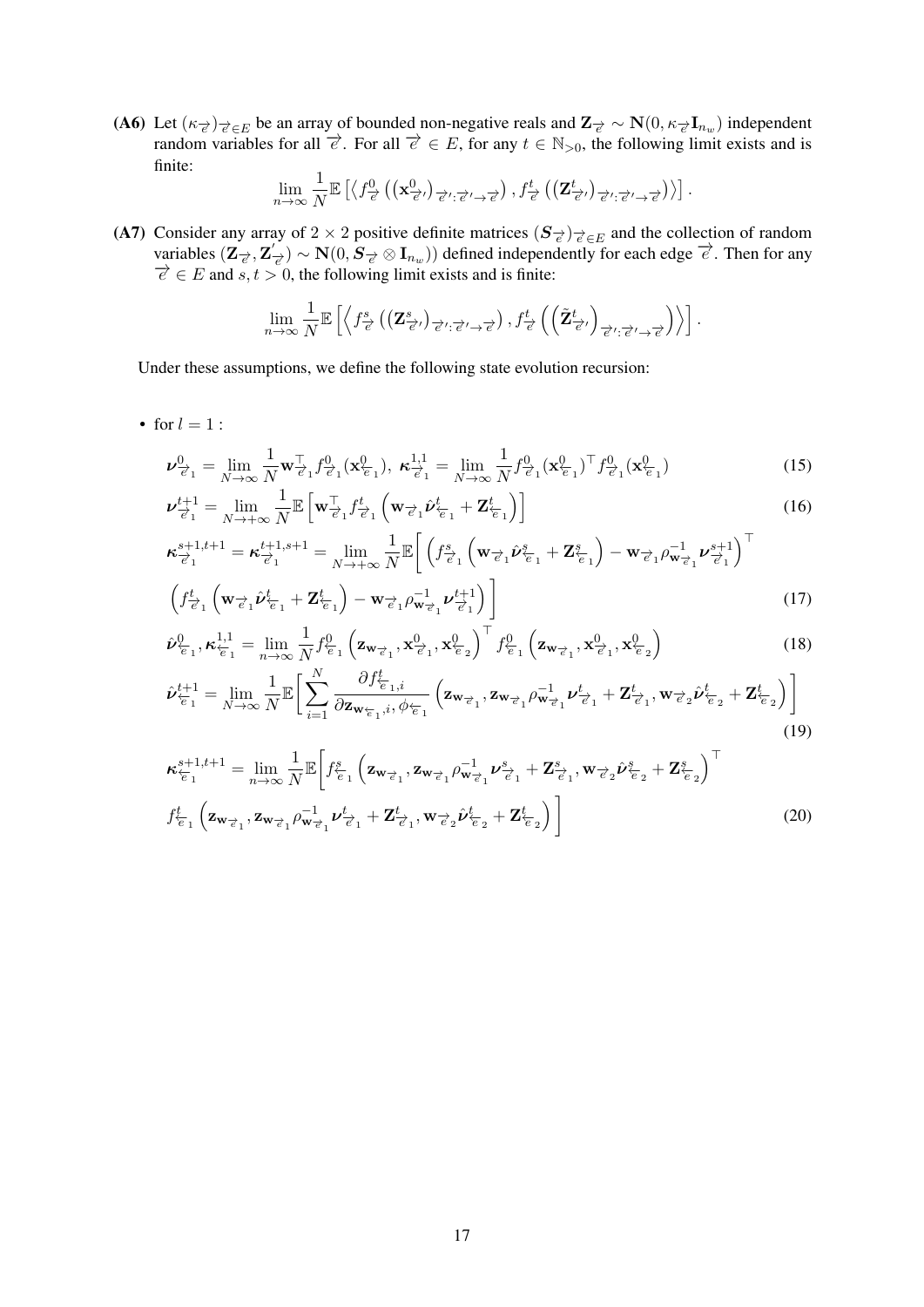• for any  $2 \leq l \leq L - 1$ 

$$
\boldsymbol{\nu}_{\overrightarrow{e}_l}^0 = \lim_{N \to \infty} \frac{1}{N} \mathbf{w}_{\overrightarrow{e}_l}^\top f_{\overrightarrow{e}_l}^0(\mathbf{x}_{\overleftarrow{e}_l}^0), \ \boldsymbol{\kappa}_{\overrightarrow{e}_l}^{1,1} = \lim_{N \to \infty} \frac{1}{N} f_{\overrightarrow{e}_l}^0(\mathbf{x}_{\overleftarrow{e}_l}^0)^\top f_{\overrightarrow{e}_l}^0(\mathbf{x}_{\overleftarrow{e}_l}^0)
$$
(21)

$$
\boldsymbol{\nu}_{\overrightarrow{e}_l}^{t+1} = \lim_{N \to +\infty} \frac{1}{N} \mathbb{E} \left[ \mathbf{w}_{\overrightarrow{e}_l}^{\top} f_{\overrightarrow{e}_l}^t \left( \mathbf{z}_{\mathbf{w}_{\overrightarrow{e}_{l-1}}} \rho_{\mathbf{w}_{\overrightarrow{e}_{l-1}}}^{-1} \boldsymbol{\nu}_{\overrightarrow{e}_{l-1}}^t + \mathbf{Z}_{\overrightarrow{e}_{l-1}}^t, \mathbf{w}_{\overrightarrow{e}_l} \hat{\boldsymbol{\nu}}_{\overleftarrow{e}_l}^t + \mathbf{Z}_{\overleftarrow{e}_l}^t \right) \right] \tag{22}
$$
\n
$$
\boldsymbol{\kappa}_{\overrightarrow{e}_l}^{s+1, t+1} = \boldsymbol{\kappa}_{\overrightarrow{e}_l}^{t+1, s+1} = \lim_{N \to +\infty} \tag{23}
$$

$$
\frac{1}{N} \mathbb{E}\bigg[\left(f_{\vec{e}_l}^s \left(\mathbf{z}_{\mathbf{w}_{\vec{e}_{l-1}}}\rho_{\mathbf{w}_{\vec{e}_{l-1}}}^{-1} \boldsymbol{\nu}_{\vec{e}_{l-1}}^s + \mathbf{Z}_{\vec{e}_{l-1}}^s, \mathbf{w}_{\vec{e}_l}\hat{\boldsymbol{\nu}}_{\vec{e}_l}^s + \mathbf{Z}_{\vec{e}_l}^s\right) - \mathbf{w}_{\vec{e}_l}\rho_{\mathbf{w}_{\vec{e}_l}}^{-1} \boldsymbol{\nu}_{\vec{e}_l}^{s+1}\bigg)^{\top} \left(f_{\vec{e}_l}^t \left(\mathbf{z}_{\mathbf{w}_{\vec{e}_{l-1}}}\rho_{\mathbf{w}_{\vec{e}_{l-1}}}^{-1} \boldsymbol{\nu}_{\vec{e}_{l-1}}^t + \mathbf{Z}_{\vec{e}_{l-1}}^t, \mathbf{w}_{\vec{e}_l}\hat{\boldsymbol{\nu}}_{\vec{e}_l}^t + \mathbf{Z}_{\vec{e}_l}^t\right) - \mathbf{w}_{\vec{e}_l}\rho_{\mathbf{w}_{\vec{e}_l}}^{-1} \boldsymbol{\nu}_{\vec{e}_l}^{t+1}\bigg)^{\top} \tag{24}
$$

$$
\left(J_{\vec{e}_l}^{\perp} \left( \mathbf{z}_{\mathbf{w}_{\vec{e}_{l-1}}} \rho_{\mathbf{w}_{\vec{e}_{l-1}}} \nu_{\vec{e}_{l-1}}^{\perp} + \mathbf{z}_{\vec{e}_{l-1}}^{\perp}, \mathbf{w}_{\vec{e}_{l}} \nu_{\vec{e}_{l}}^{\perp} + \mathbf{z}_{\vec{e}_{l}}^{\perp} \right) - \mathbf{w}_{\vec{e}_{l}} \rho_{\mathbf{w}_{\vec{e}_{l}}} \nu_{\vec{e}_{l}}^{\perp} \right) \tag{24}
$$
\n
$$
\hat{\nu}_{\vec{e}_{l}}^0, \kappa_{\vec{e}_{l}}^{1,1} = \lim_{n \to \infty} \frac{1}{N} f_{\vec{e}_{l}}^0 \left( \mathbf{z}_{\mathbf{w}_{\vec{e}_{l}}}, \mathbf{x}_{\vec{e}_{l+1}}^0 \right)^{\top} f_{\vec{e}_{l}}^0 \left( \mathbf{z}_{\mathbf{w}_{\vec{e}_{l}}}, \mathbf{x}_{\vec{e}_{l}}^0, \mathbf{x}_{\vec{e}_{l+1}}^0 \right) \tag{25}
$$

$$
\hat{\nu}_{\epsilon_l}^{t+1} = \lim_{N \to \infty} \frac{1}{N} \mathbb{E} \bigg[ \sum_{i=1}^N \frac{\partial f_{\epsilon_l, i}^t}{\partial \mathbf{z}_{\mathbf{w}_{\epsilon_l}, i, \phi_{\epsilon_l}}} \left( \mathbf{z}_{\mathbf{w}_{\epsilon_l}, \mathbf{z}_{\mathbf{w}_{\epsilon_l}, \phi_{\epsilon_l}}} \rho_{\mathbf{w}_{\epsilon_l}}^{-1} \nu_{\epsilon_l}^t + \mathbf{Z}_{\epsilon_l, \mathbf{w}_{\epsilon_l}, \phi_{\epsilon_{l+1}}}^t \hat{\nu}_{\epsilon_{l+1}}^t \mathbf{Z}_{\epsilon_{l+1}}^t \right) \bigg]
$$
\n
$$
(26)
$$

$$
\boldsymbol{\kappa}_{\epsilon_l}^{s+1,t+1} = \lim_{n \to \infty} \frac{1}{N} \mathbb{E} \bigg[ f_{\epsilon_l}^s \left( \mathbf{z}_{\mathbf{w}_{\vec{\epsilon}_l}}, \mathbf{z}_{\mathbf{w}_{\vec{\epsilon}_l}} \rho_{\mathbf{w}_{\vec{\epsilon}_l}}^{-1} \boldsymbol{\nu}_{\vec{\epsilon}_l}^s + \mathbf{Z}_{\vec{\epsilon}_l}^s, \mathbf{w}_{\vec{\epsilon}_{l+1}} \hat{\boldsymbol{\nu}}_{\vec{\epsilon}_{l+1}}^s \mathbf{Z}_{\epsilon_{l+1}}^s \right)^\top
$$
  

$$
f_{\epsilon_l}^t \left( \mathbf{z}_{\mathbf{w}_{\vec{\epsilon}_l}}, \mathbf{z}_{\mathbf{w}_{\vec{\epsilon}_l}} \rho_{\mathbf{w}_{\vec{\epsilon}_l}}^{-1} \boldsymbol{\nu}_{\vec{\epsilon}_l}^t + \mathbf{Z}_{\vec{\epsilon}_l}^t, \mathbf{w}_{\vec{\epsilon}_{l+1}} \hat{\boldsymbol{\nu}}_{\vec{\epsilon}_{l+1}}^t \mathbf{Z}_{\epsilon_{l+1}}^t \right) \bigg]
$$
(27)

• for l=L

$$
\nu_{\vec{e}_L}^0 = \lim_{N \to \infty} \frac{1}{N} \mathbf{w}_{\vec{e}_L}^\top f_{\vec{e}_L}^0(\mathbf{x}_{\vec{e}_L}^0), \ \kappa_{\vec{e}_L}^{1,1} = \lim_{N \to \infty} \frac{1}{N} f_{\vec{e}_L}^0(\mathbf{x}_{\vec{e}_L}^0)^\top f_{\vec{e}_L}^0(\mathbf{x}_{\vec{e}_L}^0)
$$
(28)

$$
\nu_{\overrightarrow{e}_L}^{t+1} = \lim_{N \to +\infty} \frac{1}{N} \mathbb{E} \left[ \mathbf{w}_{\overrightarrow{e}_L}^{\top} f_{\overrightarrow{e}_L}^t \left( \mathbf{z}_{\mathbf{w}_{\overrightarrow{e}_{L-1}}} \rho_{\mathbf{w}_{\overrightarrow{e}_{L-1}}}^{-1} \nu_{\overrightarrow{e}_{L-1}}^t + \mathbf{Z}_{\overrightarrow{e}_{L-1}}^t, \mathbf{w}_{\overrightarrow{e}_L} \hat{\nu}_{\overleftarrow{e}_L}^t + \mathbf{Z}_{\overleftarrow{e}_L}^t \right) \right] (29)
$$
  

$$
\kappa_{\overrightarrow{e}_L}^{s+1, t+1} = \kappa_{\overrightarrow{e}_L}^{t+1, s+1} = \lim_{N \to +\infty} (30)
$$

$$
\frac{1}{N} \mathbb{E}\Bigg[\Big(f_{\vec{e}_L}^s \Big(\mathbf{z}_{\mathbf{w}_{\vec{e}_L-1}} \rho_{\mathbf{w}_{\vec{e}_L-1}}^{-1} \nu_{\vec{e}_{L-1}}^s + \mathbf{Z}_{\vec{e}_{L-1}}^s, \mathbf{w}_{\vec{e}_L} \hat{\nu}_{\vec{e}_L}^s + \mathbf{Z}_{\vec{e}_L}^s\Big) - \mathbf{w}_{\vec{e}_L} \rho_{\mathbf{w}_{\vec{e}_L}}^{-1} \nu_{\vec{e}_L}^{s+1}\Bigg)^\top \Big(f_{\vec{e}_L}^t \Big(\mathbf{z}_{\mathbf{w}_{\vec{e}_{L-1}}} \rho_{\mathbf{w}_{\vec{e}_{L-1}}}^{-1} \nu_{\vec{e}_{L-1}}^t + \mathbf{Z}_{\vec{e}_{L-1}}^t, \mathbf{w}_{\vec{e}_L} \hat{\nu}_{\vec{e}_L}^t + \mathbf{Z}_{\vec{e}_L}^t\Big) - \mathbf{w}_{\vec{e}_L} \rho_{\mathbf{w}_{\vec{e}_L}}^{-1} \nu_{\vec{e}_L}^{t+1}\Bigg]\Bigg]
$$
(31)

$$
\left(J_{\vec{e}_L}^1 \left(\mathbf{z}_{\mathbf{w}_{\vec{e}_L-1}} \rho_{\mathbf{w}_{\vec{e}_L-1}} \mathbf{z}_{L-1} + \mathbf{z}_{\vec{e}_L-1}, \mathbf{w}_{\vec{e}_L}^2 \nu_{\vec{e}_L} + \mathbf{z}_{\vec{e}_L}^2\right) - \mathbf{w}_{\vec{e}_L}^2 \rho_{\mathbf{w}_{\vec{e}_L}} \mathbf{z}_{L}^2 J \right]
$$
\n
$$
\hat{\nu}_{\vec{e}_L}^0, \kappa_{\vec{e}_L}^{1,1} = \lim_{n \to \infty} \frac{1}{N} f_{\vec{e}_L}^0 \left(\mathbf{z}_{\mathbf{w}_{\vec{e}_L}}, \mathbf{x}_{\vec{e}_L}^0\right)^T f_{\vec{e}_L}^0 \left(\mathbf{z}_{\mathbf{w}_{\vec{e}_L}}\right)
$$
\n(32)

$$
\hat{\nu}_{\epsilon_L}^{t+1} = \lim_{N \to \infty} \frac{1}{N} \mathbb{E} \bigg[ \sum_{i=1}^N \frac{\partial f_{\epsilon_L, i}^t}{\partial \mathbf{z}_{\mathbf{w}_{\epsilon_L}, i}, \phi_{\epsilon_L}} \left( \mathbf{z}_{\mathbf{w}_{\vec{\epsilon}_L}, \mathbf{z}_{\mathbf{w}_{\vec{\epsilon}_L}} \rho_{\mathbf{w}_{\vec{\epsilon}_L}}^{-1} \nu_{\vec{\epsilon}_L}^t + \mathbf{Z}_{\vec{\epsilon}_L}^t \right) \bigg]
$$
(33)

$$
\boldsymbol{\kappa}_{\overleftarrow{e}_L}^{s+1,t+1} = \lim_{n \to \infty} \frac{1}{N} \mathbb{E} \bigg[ f_{\overleftarrow{e}_L}^s \left( \mathbf{z}_{\mathbf{w}_{\overrightarrow{e}_L}}, \mathbf{z}_{\mathbf{w}_{\overrightarrow{e}_L}} \rho_{\mathbf{w}_{\overrightarrow{e}_L}}^{-1} \boldsymbol{\nu}_{\overrightarrow{e}_L}^s + \mathbf{Z}_{\overrightarrow{e}_L}^s \right)^\top
$$
\n
$$
f_{\overleftarrow{e}_L}^t \left( \mathbf{z}_{\mathbf{w}_{\overrightarrow{e}_L}}, \mathbf{z}_{\mathbf{w}_{\overrightarrow{e}_L}} \rho_{\mathbf{w}_{\overrightarrow{e}_L}}^{-1} \boldsymbol{\nu}_{\overrightarrow{e}_L}^t + \mathbf{Z}_{\overrightarrow{e}_L}^t \right) \bigg] \tag{34}
$$

where, for any  $1 \leq l \leq L$ , the symbol  $\partial \mathbf{z}_{\mathbf{w}_{\vec{e}},i}, \phi_{\vec{e}}$  denotes the partial derivative w.r.t. the argument of  $\phi_{\vec{e}}$ ,  $(\mathbf{Z}_{\vec{e}}^1,\ldots,\mathbf{Z}_{\vec{e}}^t)$  is a centered Gaussian random vector with covariance  $(\kappa_{\vec{e}}^{r,s})_{r,s\leq t}\otimes I_{n_w}$  (and similarly for left-oriented edges), and  $z_{w_{\vec{e}}}$  is distributed according to  $\mathbf{N}(0, \boldsymbol{\rho}_{w_{\vec{e}}})$ .

<span id="page-17-0"></span>**Theorem A.2.** Assume [\(A1\)](#page-15-0)[-\(A7\).](#page-16-0) Define, as above, independently for each  $\vec{e}_l$ ,  $\mathbf{Z}_{\vec{e}_l}^0 = \mathbf{x}_{\vec{e}_l}^0$  and  $(\mathbf{Z}_{\vec{e}_l}^1,\ldots,\mathbf{Z}_{\vec{e}_l}^t)$  a centered Gaussian random vector of covariance  $(\kappa_{\vec{e}_l}^{r,s})_{r,s\leq t}\otimes \mathbf{I}_{n_{l-1}}$ . Then for any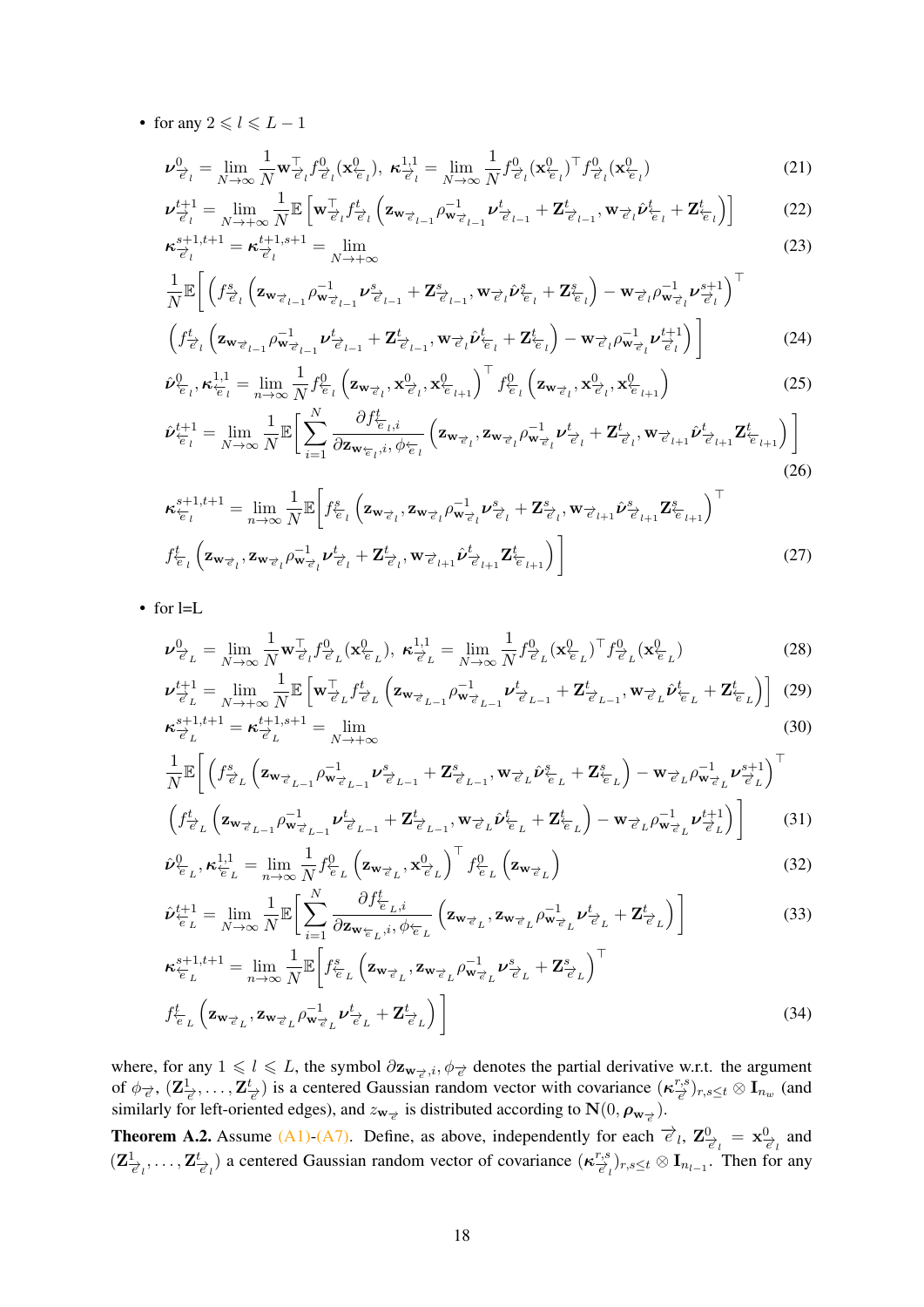sequence of uniformly (in *n*) pseudo-Lipschitz function  $\Phi : (\mathbb{R}^{n_{l-1} \times (t+1)q})^2 \to \mathbb{R}$ , for any  $1 \leq l \leq L$ 

$$
\begin{array}{ll}\Phi\left(\left(\mathbf{x}^s_{\overrightarrow{e}_l}\right)_{0\leq s\leq t},\left(\mathbf{x}^s_{\overleftarrow{e}_{l-1}}\right)_{0\leq s\leq t}\right)\stackrel{\text{P}}{\Leftarrow} \\ \mathbb{E}\bigg[\Phi\bigg(\left(\mathbf{z}_{\mathbf{w}_{\overrightarrow{e}_l}\rho_{\mathbf{w}_{\overrightarrow{e}_l}}\mathbf{v}_{\overrightarrow{e}_l}^s+\mathbf{Z}_{\overrightarrow{e}_{l-1}}^s\right)_{0\leq s\leq t},\left(\mathbf{w}_{\overrightarrow{e}_{l-1}}\hat{\mathbf{v}}_{\overleftarrow{e}_{l-1}}^s+\mathbf{Z}_{\overleftarrow{e}_{l-1}}^s\right)_{0\leq s\leq t}\bigg]\end{array}
$$

In summary, at each time step, the variables associated with right oriented edges  $\mathbf{x}_{\vec{e}_l}$  asymptotically behave as the sum of the ground truth  $w_{\vec{e}_l}$  reweighted by a  $q \times q$  matrix coefficient  $\hat{\nu}_{\vec{e}_l}$  and a  $n_{l-1} \times q$ random matrix with i.i.d. lines  $\mathbf{Z}_{e}$  with  $q \times q$  covariance  $\kappa_{e}$  determined by the function associated to the corresponding left-oriented arrow  $f_{\overline{e}_l}^t$ . Similarly, the variables associated with left oriented edges  $\mathbf{x}_{\overline{e}_l}$ asymptotically behave as the sum of the linear response to the ground truth  $z_{w_{\vec{e}}_l}$  (asymptotic equivalent of  $\mathbf{A}_{\vec{e}_l} \mathbf{w}_{\vec{e}_l}$  reweighted by a  $q \times q$  matrix coefficient  $\nu_{\vec{e}_l}$  and a  $n_l \times q$  random matrix with i.i.d. lines  $\mathbf{Z}_{\overline{e}_l}$  with  $q \times q$  covariance  $\kappa_{\overrightarrow{e}_l}$  determined by the function associated to the corresponding right-oriented arrow  $f_{\overrightarrow{e}_l}^t$ .

*Proof.* This result is a special case of Lemma 2 from [\[Gerbelot and Berthier,](#page-10-3) [2021\]](#page-10-3), with a perturbation where only the left-oriented edges involve an additional dependence on  $A_{\vec{e}}w_{\vec{e}}$ . The required conditions are the same as in [\[Gerbelot and Berthier,](#page-10-3) [2021\]](#page-10-3), barring the subgaussian assumption (A3) which ensures the scaled norm of the  $\mathbf{x}^0_{\vec{e}}, \mathbf{w}_{\vec{e}}$  are finite with high-probability as  $n \to \infty$ .

### <span id="page-18-0"></span>A.3 State evolution for multilayer AMP iterations with random convolutional matrices

The following lemma proves the state evolution equations for a multilayer AMP iteration where the dense Gaussian matrices are replaced with random convolutional ones (MCC from Def[.3.2\)](#page-3-0) with variance 1  $\frac{1}{N}$ , with a vector valued variables, i.e. q=1, and separables non-linearities. We choose the variance as  $\frac{1}{N}$  to follow the notations of [\[Gerbelot and Berthier,](#page-10-3) [2021\]](#page-10-3) for more convenience, recovering the variances of iteration Eq.[\(4\)](#page-5-1) is a straightforward rescaling as done in [\[Berthier et al.,](#page-10-8) [2020\]](#page-10-8) and will be discussed in the next section. Assume  $q = 1$  and that, for any  $t \in \mathbb{N}$  and  $1 \leq l \leq L$ , the functions  $f_{\vec{e}_l}^t$ ,  $f_{\vec{e}_l}^t$  are separable in all their arguments, i.e there exists scalar valued, pseudo-Lipschitz functions  $\sigma_{\overrightarrow{e}_l}^t : \mathbb{R}^2 \to \mathbb{R}, \sigma_{\overleftarrow{e}_l}^t : \mathbb{R}^3 \to \mathbb{R}$  (where  $\sigma_{\overrightarrow{e}_1}^t : \mathbb{R} \to \mathbb{R}, \sigma_{\overleftarrow{e}_L}^t : \mathbb{R}^2 \to \mathbb{R}$ ) such that:

for 
$$
l = 1
$$
, for any  $1 \leq i \leq n_0$ :\n
$$
f_{\overleftarrow{e}_1}^t(\mathbf{x}_{\overleftarrow{e}_1}^t)_i = \sigma_{\overleftarrow{e}_1}^t(x_{\overleftarrow{e}_{1,i}}^t)
$$
\nfor any  $1 \leq l \leq L - 1$ , for any  $1 \leq i \leq n_l$ :\n
$$
f_{\overleftarrow{e}_l}^t\left(\mathbf{A}_{\overrightarrow{e}_l}\mathbf{w}_{\overrightarrow{e}_l}, \mathbf{x}_{\overrightarrow{e}_l}^t, \mathbf{x}_{\overleftarrow{e}_{l+1}}^t\right)_i = \sigma_{\overleftarrow{e}_l}^t\left((\mathbf{A}_{\overrightarrow{e}_l}\mathbf{w}_{\overrightarrow{e}_l})_i, x_{\overleftarrow{e}_{l+1,i}}^t\right)_i\right)
$$
\nfor any  $2 \leq l \leq L$ ,  $1 \leq i \leq n_{l-1}$ :\n
$$
f_{\overrightarrow{e}_l}^t\left(\mathbf{x}_{\overrightarrow{e}_{l-1}}^t, \mathbf{x}_{\overleftarrow{e}_l}^t\right)_i = \sigma_{\overrightarrow{e}_l}^t\left(x_{\overrightarrow{e}_{l-1,i}}^t, x_{\overleftarrow{e}_{l,i}}^t\right)
$$
\nfor l=L, any  $1 \leq i \leq n_L$ :\n
$$
f_{\overleftarrow{e}_L}^t(\mathbf{A}_{\overrightarrow{e}_L}\mathbf{w}_{\overleftarrow{e}_L}, \mathbf{x}_{\overrightarrow{e}_L}^t)_i = \sigma_{\overleftarrow{e}_L}^t((\mathbf{A}_{\overrightarrow{e}_L}\mathbf{w}_{\overleftarrow{e}_L})_i, x_{\overrightarrow{e}_{L,i}}^t)
$$

Define the following scalar SE equations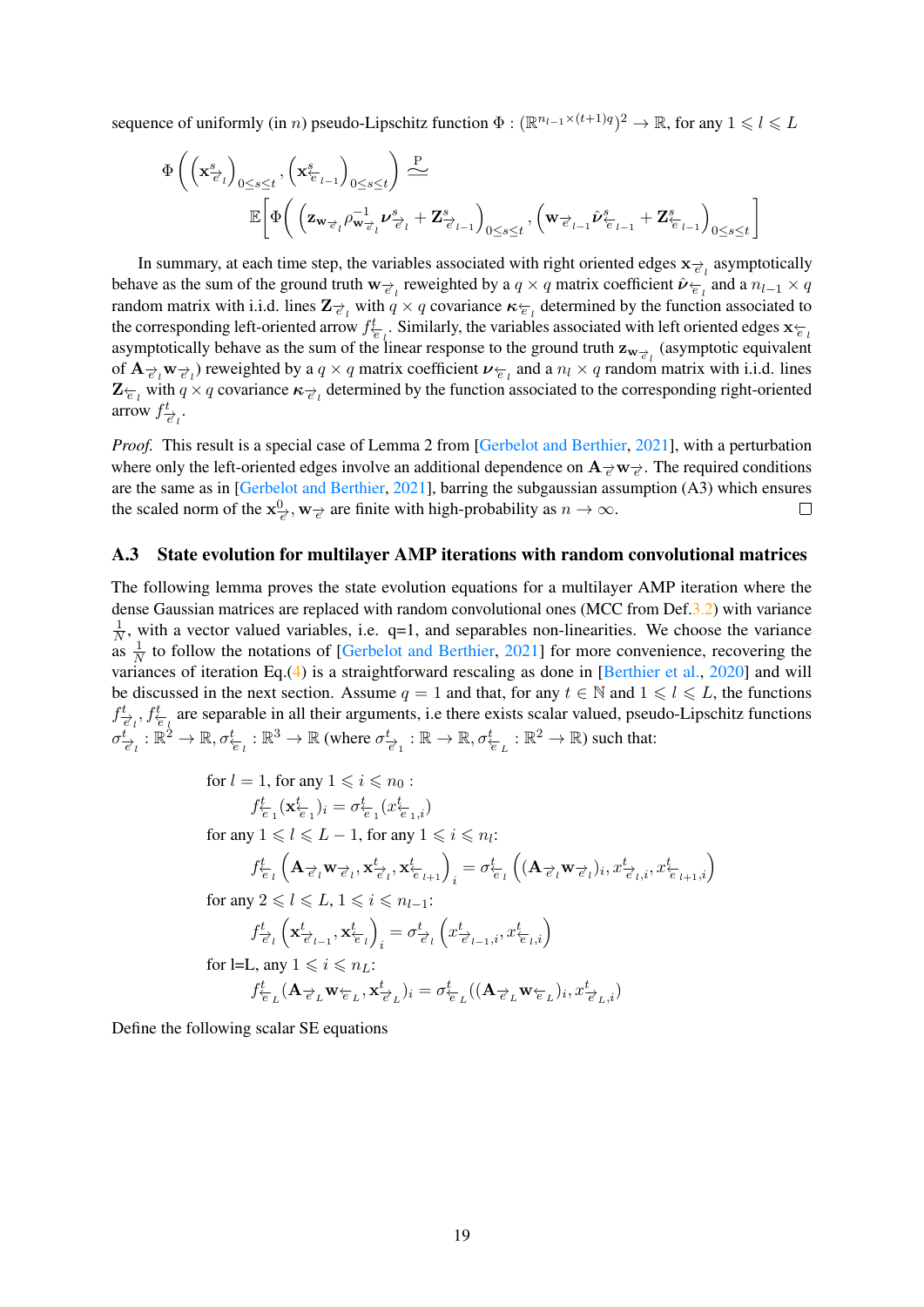• for  $l = 1$ :

$$
\nu_{\vec{e}_1}^0 = \delta_0 \mathbb{E} \left[ w_{\vec{e}_1} \sigma_{\vec{e}_1}^0(x_{\vec{e}_1}^0) \right], \ \kappa_{\vec{e}_1}^{1,1} = \delta_0 \mathbb{E} \left[ \sigma_{\vec{e}_1}^0(x_{\vec{e}_1}^0) \sigma_{\vec{e}_1}^0(x_{\vec{e}_1}^0) \right]
$$
\n
$$
\mu_{\vec{e}_1}^{t+1} \circ \mathbb{E} \left[ w_{\vec{e}_1} \sigma_{\vec{e}_1}^0(x_{\vec{e}_1}^0) \right]
$$
\n
$$
(35)
$$

$$
\nu_{\vec{e}_1}^{t+1} = \delta_0 \mathbb{E} \left[ w_{\vec{e}_1} \sigma_{\vec{e}_1}^t \left( w_{\vec{e}_1} \hat{\nu}_{\vec{e}_1}^t + Z_{\vec{e}_1}^t \right) \right]
$$
(36)

$$
\kappa_{\overrightarrow{e}_1}^{s+1,t+1} = \kappa_{\overrightarrow{e}_1}^{t+1,s+1} = \delta_0 \mathbb{E} \bigg[ \left( \sigma_{\overrightarrow{e}_1}^s \left( w_{\overrightarrow{e}_1} \hat{\nu}_{\overleftarrow{e}_1}^s + Z_{\overleftarrow{e}_1}^s \right) - w_{\overrightarrow{e}_1} \rho_{w_{\overrightarrow{e}_1}}^{-1} \nu_{\overrightarrow{e}_1}^{s+1} \right) \bigg]
$$
\n
$$
\left( \sigma_{\overrightarrow{e}_1}^t \left( w_{\overrightarrow{e}_1} \hat{\nu}_{\overleftarrow{e}_1}^t + Z_{\overleftarrow{e}_1}^t \right) - w_{\overrightarrow{e}_1} \rho_{w_{\overrightarrow{e}_1}}^{-1} \nu_{\overrightarrow{e}_1}^{t+1} \right) \bigg| \tag{37}
$$

$$
\hat{\nu}_{\overleftarrow{e}_1}^0, \kappa_{\overleftarrow{e}_1}^{1,1} = \delta_1 \mathbb{E} \bigg[ \sigma_{\overleftarrow{e}_1}^0 \left( z_{w_{\overrightarrow{e}_1}}, x_{\overrightarrow{e}_1}^0, x_{\overleftarrow{e}_2}^0 \right) \sigma_{\overleftarrow{e}_1}^0 \left( z_{w_{\overrightarrow{e}_1}}, x_{\overrightarrow{e}_1}^0, x_{\overleftarrow{e}_2}^0 \right) \right) \bigg]
$$
(38)

νˆ t+1 ←−e 1 = δ1E ∂σt←−<sup>e</sup> <sup>1</sup>,i ∂zw←−<sup>e</sup> <sup>1</sup> ,i, φ←−<sup>e</sup> <sup>1</sup> zw−→<sup>e</sup> <sup>1</sup> , zw−→<sup>e</sup> <sup>1</sup> ρ −1 <sup>w</sup>−→<sup>e</sup> <sup>1</sup> ν t−→e 1 + Z t−→e 1 , w−→<sup>e</sup> <sup>2</sup> νˆ t←−e 2 + Z t←−e 2 (39) 

$$
\kappa_{\overleftarrow{e}_1}^{s+1,t+1} = \delta_1 \mathbb{E} \left[ \sigma_{\overleftarrow{e}_1}^s \left( z_{w_{\overrightarrow{e}_1}}, z_{w_{\overrightarrow{e}_1}} \rho_{w_{\overrightarrow{e}_1}}^{-1} \nu_{\overrightarrow{e}_1}^s + Z_{\overrightarrow{e}_1}^s, w_{\overrightarrow{e}_2} \hat{\nu}_{\overleftarrow{e}_2}^s + Z_{\overleftarrow{e}_2}^s \right) \right] \right]
$$
\n
$$
\sigma_{\overleftarrow{e}_1}^t \left( z_{w_{\overrightarrow{e}_1}}, z_{w_{\overrightarrow{e}_1}} \rho_{w_{\overrightarrow{e}_1}}^{-1} \nu_{\overrightarrow{e}_1}^t + Z_{\overrightarrow{e}_1}^t, w_{\overrightarrow{e}_2} \hat{\nu}_{\overleftarrow{e}_2}^t + Z_{\overleftarrow{e}_2}^t \right) \right] \tag{40}
$$

• for any  $2 \leq l \leq L - 1$ 

$$
\nu_{\overrightarrow{e}_l}^0 = \delta_{n_{l-1}} \mathbb{E}\bigg[w_{\overrightarrow{e}_l} \sigma_{\overrightarrow{e}_l}^0(x_{\overleftarrow{e}_l}^0)\bigg], \ \kappa_{\overrightarrow{e}_l}^{1,1} = \delta_{n_{l-1}} \mathbb{E}\left[\sigma_{\overrightarrow{e}_l}^0(x_{\overleftarrow{e}_l}^0)\sigma_{\overrightarrow{e}_l}^0(x_{\overleftarrow{e}_l}^0)\right)\right] \tag{41}
$$

$$
\nu_{\vec{e}_l}^{t+1} = \delta_{n_{l-1}} \mathbb{E} \left[ w_{\vec{e}_l} \sigma_{\vec{e}_l}^t \left( z_{w_{\vec{e}_{l-1}}} \rho_{w_{\vec{e}_{l-1}}}^{-1} \nu_{\vec{e}_{l-1}}^t + Z_{\vec{e}_{l-1}}^t, w_{\vec{e}_l} \hat{\nu}_{\vec{e}_l}^t + Z_{\vec{e}_l}^t \right) \right]
$$
(42)  

$$
\kappa_{\vec{e}_l}^{s+1, t+1} = \kappa_{\vec{e}_l}^{t+1, s+1} =
$$
(43)

$$
\delta_{n_{l-1}}\mathbb{E}\bigg[\left(\sigma_{\vec{e}_l}^s\left(z_{w_{\vec{e}_{l-1}}}\rho_{w_{\vec{e}_{l-1}}}^{-1}\nu_{\vec{e}_{l-1}}^s + Z_{\vec{e}_{l-1}}^s, w_{\vec{e}_l}\hat{\nu}_{\vec{e}_l}^s + Z_{\vec{e}_l}^s\right) - w_{\vec{e}_l}\rho_{w_{\vec{e}_l}}^{-1}\nu_{\vec{e}_l}^{s+1}\bigg]
$$

$$
\left(\sigma_{\vec{e}_l}^t \left( z_{w_{\vec{e}_{l-1}}} \rho_{w_{\vec{e}_{l-1}}}^{-1} \nu_{\vec{e}_{l-1}}^t + Z_{\vec{e}_{l-1}}^t, w_{\vec{e}_l} \hat{\nu}_{\vec{e}_l}^t + Z_{\vec{e}_l}^t \right) - w_{\vec{e}_l} \rho_{w_{\vec{e}_l}}^{-1} \nu_{\vec{e}_l}^{t+1} \right) \right]
$$
(44)

$$
\hat{\nu}_{\overleftarrow{e}_l}^0, \kappa_{\overleftarrow{e}_l}^{1,1} = \delta_{n_l} \mathbb{E}\bigg[\sigma_{\overleftarrow{e}_l}^0 \left(z_{w_{\overrightarrow{e}_l}}, x_{\overleftarrow{e}_l}^0, x_{\overleftarrow{e}_{l+1}}^0\right) \sigma_{\overleftarrow{e}_l}^0 \left(z_{w_{\overrightarrow{e}_l}}, x_{\overleftarrow{e}_l}^0, x_{\overleftarrow{e}_{l+1}}^0\right)\right)\right] \tag{45}
$$

$$
\hat{\nu}_{\overleftarrow{e}_l}^{t+1} = \delta_{n_l} \mathbb{E} \bigg[ \frac{\partial \sigma_{\overleftarrow{e}_l,i}^t}{\partial z_{w_{\overleftarrow{e}_l},i}, \phi_{\overleftarrow{e}_l}} \left( z_{w_{\overrightarrow{e}_l}, z_{w_{\overrightarrow{e}_l}} \rho_{w_{\overrightarrow{e}_l}}^{-1} \nu_{\overrightarrow{e}_l}^t + Z_{\overrightarrow{e}_l}^t, w_{\overrightarrow{e}_{l+1}} \hat{\nu}_{\overrightarrow{e}_{l+1}}^t Z_{\overleftarrow{e}_{l+1}}^t \right) \bigg] \tag{46}
$$

$$
\kappa_{\overleftarrow{e}_l}^{s+1,t+1} = \delta_{n_l} \mathbb{E} \bigg[ \sigma_{\overleftarrow{e}_l}^s \left( z_{w_{\overrightarrow{e}_l}}, z_{w_{\overrightarrow{e}_l}} \rho_{w_{\overrightarrow{e}_l}}^{-1} \nu_{\overrightarrow{e}_l}^s + Z_{\overrightarrow{e}_l}^s, w_{\overrightarrow{e}_{l+1}} \hat{\nu}_{\overrightarrow{e}_{l+1}}^s Z_{\overleftarrow{e}_{l+1}}^s \right) \bigg]
$$
\n
$$
\sigma_{\overleftarrow{e}_l}^t \left( z_{w_{\overrightarrow{e}_l}}, z_{w_{\overrightarrow{e}_l}} \rho_{w_{\overrightarrow{e}_l}}^{-1} \nu_{\overrightarrow{e}_l}^t + Z_{\overrightarrow{e}_l}^t, w_{\overrightarrow{e}_{l+1}} \hat{\nu}_{\overrightarrow{e}_{l+1}}^t Z_{\overleftarrow{e}_{l+1}}^t \right) \bigg] \tag{47}
$$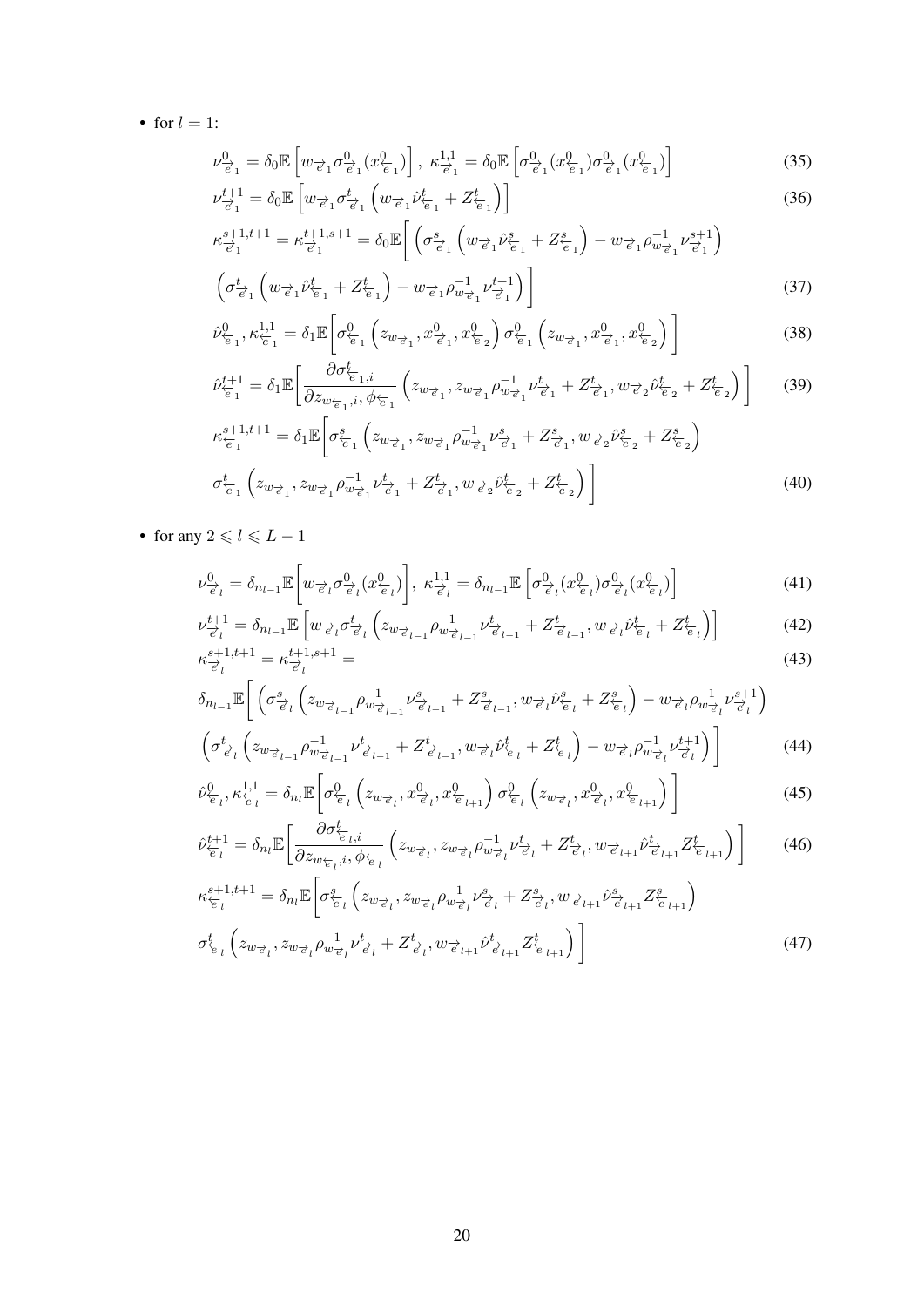• for l=L

$$
\nu_{\vec{e}_L}^0 = \delta_{n_{L-1}} \mathbb{E}\left[w_{\vec{e}_l} \sigma_{\vec{e}_L}^0(x_{\vec{e}_L}^0)\right], \ \kappa_{\vec{e}_L}^{1,1} = \delta_{n_{L-1}} \mathbb{E}\left[\sigma_{\vec{e}_L}^0(x_{\vec{e}_L}^0)\sigma_{\vec{e}_L}^0(x_{\vec{e}_L}^0)\right]
$$
(48)

$$
\nu_{\vec{e}_L}^{t+1} = \delta_{n_{L-1}} \mathbb{E} \left[ w_{\vec{e}_L} \sigma_{\vec{e}_L}^t \left( z_{w_{\vec{e}_{L-1}}} \rho_{w_{\vec{e}_{L-1}}}^{-1} \nu_{\vec{e}_{L-1}}^t + Z_{\vec{e}_{L-1}}^t, w_{\vec{e}_L} \hat{\nu}_{\vec{e}_L}^t + Z_{\vec{e}_L}^t \right) \right]
$$
(49)  

$$
\kappa_{\vec{e}_L}^{s+1,t+1} = \kappa_{\vec{e}_L}^{t+1,s+1} =
$$

$$
\delta_{n_{L-1}}\mathbb{E}\bigg[\left(\sigma_{\vec{e}_L}^s\left(z_{w_{\vec{e}_L-1}}\rho_{w_{\vec{e}_L-1}}^{-1}\nu_{\vec{e}_L-1}^s + Z_{\vec{e}_{L-1}}^s, w_{\vec{e}_L}\hat{\nu}_{\vec{e}_L}^s + Z_{\vec{e}_L}^s\right) - w_{\vec{e}_L}\rho_{w_{\vec{e}_L}}^{-1}\nu_{\vec{e}_L}^{s+1}\bigg) \left(\sigma_{\vec{e}_L}^t\left(z_{w_{\vec{e}_L-1}}\rho_{w_{\vec{e}_L-1}}^{-1}\nu_{\vec{e}_L-1}^t + Z_{\vec{e}_{L-1}}^t, w_{\vec{e}_L}\hat{\nu}_{\vec{e}_L}^t + Z_{\vec{e}_L}^t\right) - w_{\vec{e}_L}\rho_{w_{\vec{e}_L}}^{-1}\nu_{\vec{e}_L}^{t+1}\right)\bigg]
$$
(51)

$$
\hat{\nu}_{\overline{e}_L}^0, \kappa_{\overline{e}_L}^{1,1} = \delta_{n_L} \mathbb{E} \left[ \sigma_{\overline{e}_L}^0 \left( z_{w_{\overline{e}_L}}, x_{\overline{e}_L}^0 \right) \sigma_{\overline{e}_L}^0 \left( z_{w_{\overline{e}_L}} \right) \right]
$$
(52)

$$
\hat{\nu}_{\overleftarrow{e}_L}^{t+1} = \delta_{n_L} \mathbb{E} \bigg[ \frac{\partial \sigma_{\overleftarrow{e}_L,i}^t}{\partial z_{w_{\overleftarrow{e}_L},i}, \phi_{\overleftarrow{e}_L}} \left( z_{w_{\overrightarrow{e}_L}, z_{w_{\overrightarrow{e}_L}} \rho_{w_{\overrightarrow{e}_L}}^{-1} \nu_{\overrightarrow{e}_L}^t + Z_{\overrightarrow{e}_L}^t \right) \bigg] \tag{53}
$$

$$
\kappa_{\overleftarrow{e}_L}^{s+1,t+1} = \delta_{n_L} \mathbb{E} \bigg[ \sigma_{\overleftarrow{e}_L}^s \left( z_{w_{\overrightarrow{e}_L}}, z_{w_{\overrightarrow{e}_L}} \rho_{w_{\overrightarrow{e}_L}}^{-1} \nu_{\overrightarrow{e}_L}^s + Z_{\overrightarrow{e}_L}^s \right) \bigg]
$$
\n
$$
\sigma_{\overleftarrow{e}_L}^t \left( z_{w_{\overrightarrow{e}_L}}, z_{w_{\overrightarrow{e}_L}} \rho_{w_{\overrightarrow{e}_L}}^{-1} \nu_{\overrightarrow{e}_L}^t + Z_{\overrightarrow{e}_L}^t \right) \bigg]
$$
\n
$$
(54)
$$

<span id="page-20-0"></span>**Lemma A.3.** Under the assumptions of section [A.3,](#page-18-0) define, as above, independently for each  $\vec{e}_l$ ,  $Z_{\vec{e}_l}^0 = x_{\vec{e}_l}^0$  and  $(Z_{\vec{e}_l}^1, \ldots, Z_{\vec{e}_l}^t)$  a centered Gaussian random vector of covariance  $(\kappa_{\vec{e}_l}^{r,s})_{r,s \le t}$  (and similarly for left-oriented edges). Then for any  $1 \leq l \leq L$ , for any sequence of uniformly (in n) pseudo-Lipschitz function  $\Phi_l : (\mathbb{R}^{n_{l-1} \times (t+1)})^2 \to \mathbb{R}$ 

$$
\Phi\left(\left(\mathbf{x}^s_{\overrightarrow{e}_l}\right)_{0\leq s\leq t}, \left(\mathbf{x}^s_{\overleftarrow{e}_l}\right)_{0\leq s\leq t, \overleftarrow{e}_{l-1}\in \overleftarrow{E}}\right) \xrightarrow{\mathbf{P}} \\\mathbb{E}\left[\Phi\left(\left(z_{w_{\overrightarrow{e}_l}}\rho_{w_{\overrightarrow{e}_l}}^{-1}\nu_{\overrightarrow{e}_l}^s + Z_{\overrightarrow{e}_l}^s\right)_{0\leq s\leq t, \overleftarrow{e}_l\in \overleftarrow{E}}, \left(w_{\overrightarrow{e}_{l-1}}\hat{\nu}_{\overleftarrow{e}_{l-1}}^s + Z_{\overleftarrow{e}_{l-1}}^s\right)_{0\leq s\leq t}\right)\right]
$$

*Proof.* Consider the following iteration, corresponding to the algorithm presented in the previous section Eq.[\(56\)](#page-21-0) with  $q = 1$  indexed on the same graph as above, but where the matrices  $A_{\vec{e}_l}$  are replaced with random convolutional ones, denoted  $\hat{\mathbf{A}}_{\overrightarrow{e}_l}$  such that

$$
\forall \vec{e} \in \vec{E} \; \hat{\mathbf{A}}_{\vec{e}_l} \sim \mathcal{M}(D_{\vec{e}_l}, P_{\vec{e}_l}, k_{\vec{e}_l}, q_{\vec{e}_l}) \tag{55}
$$

where  $\mathbf{A}_{\vec{e}_l} \in \mathbb{R}^{D_{\vec{e}_l} q_{\vec{e}_l} \times P_{\vec{e}_l} q_{\vec{e}_l}}$ , and we remind that we chose variances of  $1/N$ . Since we assume that  $q = 1$ , thus the Onsager terms are scalars, which we denote with lowercase letters  $b^t_{\vec{e}}$ . The corresponding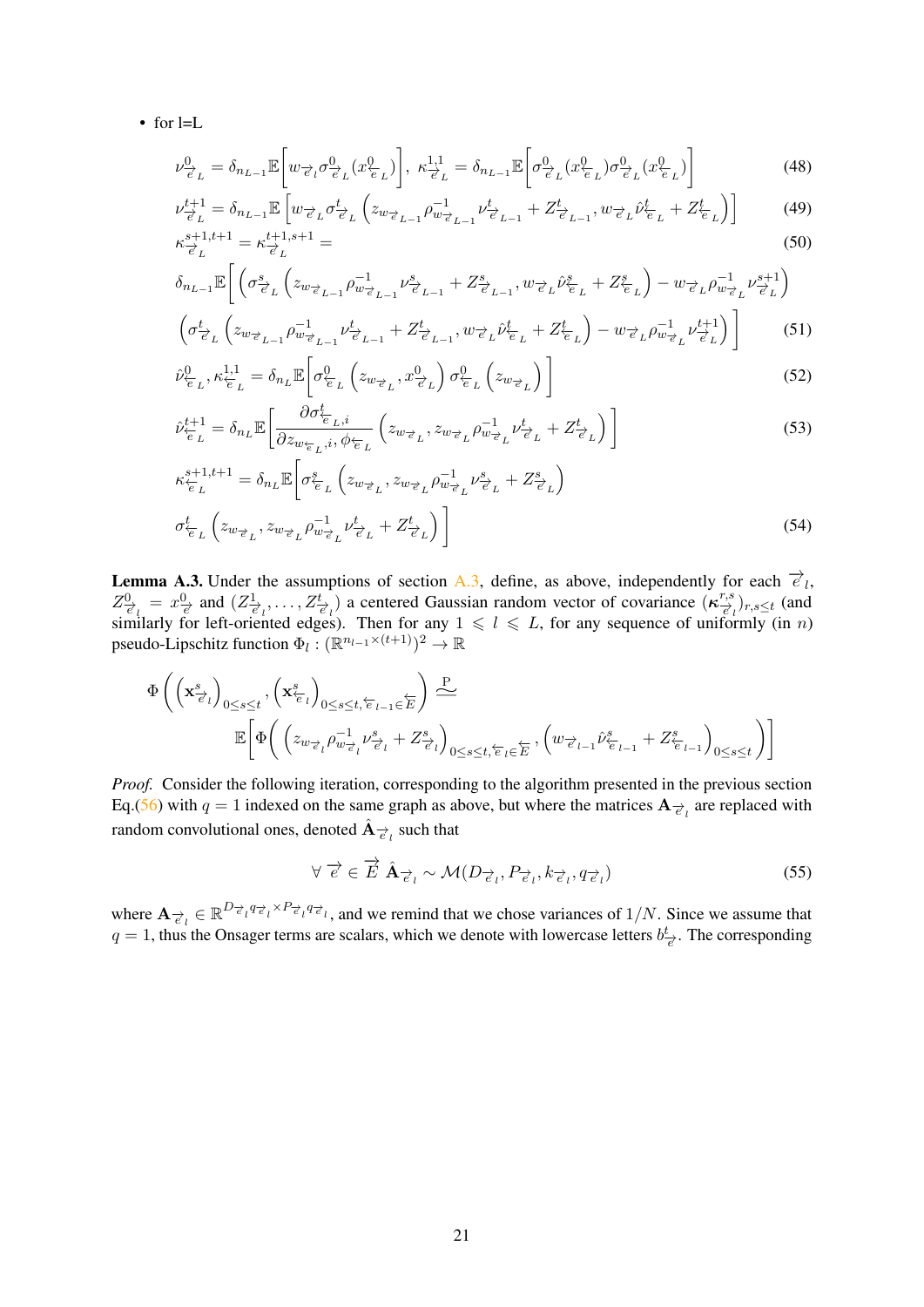iteration then reads:

$$
\mathbf{x}_{\overline{e_1}}^{t+1} = \hat{\mathbf{A}}_{\overline{e_1}} \mathbf{m}_{\overline{e_1}}^t - b_{\overline{e_1}}^t \mathbf{m}_{\overline{e_1}}^{t-1},
$$
\n
$$
\mathbf{m}_{\overline{e_1}}^t = f_{\overline{e_1}}^t \left( \mathbf{x}_{\overline{e_1}}^t \right),
$$
\n
$$
\mathbf{x}_{\overline{e_1}}^{t+1} = \hat{\mathbf{A}}_{\overline{e_1}}^{\top} \mathbf{m}_{\overline{e_1}}^t - b_{\overline{e_1}}^t \mathbf{m}_{\overline{e_1}}^{t-1},
$$
\n
$$
\mathbf{m}_{\overline{e_1}}^t = f_{\overline{e_1}}^t \left( \hat{\mathbf{A}}_{\overline{e_1}} \mathbf{w}_{\overline{e_1}}, \mathbf{x}_{\overline{e_1}}^t, \mathbf{x}_{\overline{e_2}}^t \right),
$$
\n
$$
\mathbf{x}_{\overline{e_2}}^{t+1} = \hat{\mathbf{A}}_{\overline{e_2}} \mathbf{m}_{\overline{e_2}}^t - b_{\overline{e_2}}^t \mathbf{m}_{\overline{e_2}}^{t-1},
$$
\n
$$
\mathbf{m}_{\overline{e_2}}^t = f_{\overline{e_2}}^t \left( \mathbf{x}_{\overline{e_1}}^t, \mathbf{x}_{\overline{e_2}}^t \right),
$$
\n
$$
\mathbf{x}_{\overline{e_2}}^{t+1} = \hat{\mathbf{A}}_{\overline{e_2}}^{\top} \mathbf{m}_{\overline{e_2}}^t - b_{\overline{e_2}}^t \mathbf{m}_{\overline{e_2}}^{t-1},
$$
\n
$$
\mathbf{m}_{\overline{e_2}}^t = f_{\overline{e_2}}^t \left( \hat{\mathbf{A}}_{\overline{e_2}} \mathbf{w}_{\overline{e_2}}^t, \mathbf{x}_{\overline{e_2}}^t \right),
$$
\n(56)

$$
\begin{aligned} \mathbf{x}_{\overrightarrow{e_L}}^{t+1} &= \hat{\mathbf{A}}_{\overrightarrow{e_L}} \mathbf{m}_{\overrightarrow{e_L}}^t - b_{\overrightarrow{e_L}}^t \mathbf{m}_{\overleftarrow{e_L}}^{t-1}\,,\\ \mathbf{m}_{\overrightarrow{e_L}}^t &= f_{\overrightarrow{e_L}}^t \left(\mathbf{x}_{\overrightarrow{e}_{L-1}}^t, \mathbf{x}_{\overleftarrow{e_L}}^t\right)\,,\\ \mathbf{x}_{\overleftarrow{e_L}}^{t+1} &= \hat{\mathbf{A}}_{\overrightarrow{e_L}}^\top \mathbf{m}_{\overleftarrow{e_L}}^t - b_{\overleftarrow{e_L}}^t \mathbf{m}_{\overrightarrow{e_L}}^{t-1}\,,\\ \mathbf{m}_{\overleftarrow{e_L}}^t &= f_{\overleftarrow{e_L}}^t \left(\hat{\mathbf{A}}_{\overrightarrow{e}_L} \mathbf{w}_{\overrightarrow{e}_L}, \mathbf{x}_{\overleftarrow{e_L}}^t\right)\right. \end{aligned}
$$

<span id="page-21-0"></span>. . .

Then, according to Lemma [4.3,](#page-7-1) for any  $1 \leq l \leq L$ , there exists a pair of orthogonal matrices  $\mathbf{U}_{\vec{e}_l} \in \mathbb{R}^{D_{\vec{e}_l} q_{\vec{e}_l} \times D_{\vec{e}_l} q_{\vec{e}_l}}$ ,  $\mathbf{V}_{\vec{e}_l} \in \mathbb{R}^{P_{\vec{e}_l} q_{\vec{e}_l} \times P_{\vec{e}_l} q_{\vec{e}_l}}$  such that  $\hat{\mathbf{A}}_{\vec{e}_l} = \mathbf{U}_{\vec{e}_l} \tilde{\mathbf{A}}_{\vec{e}_l} \mathbf{V}_{\vec{e}_l}^\top$  and  $\tilde{\mathbf{A}}_{\vec{e$  $\lceil$  $PP_{\overrightarrow{e}_l},q_{\overrightarrow{e}_l}$  $\Big)^{i-1} \, {\bf Q}_{\overrightarrow{e}_l}$  $\lceil \frac{q_{\overrightarrow{e}}}{k} \rceil$  $\sum_{i=1}^{n_e}$ , where  $\mathbf{Q}_{\vec{e}_l} \in \mathbb{R}^{D_{\vec{e}_l} \times P_{\vec{e}_l} q_{\vec{e}_l}}$  is composed of  $q_{\vec{e}_l}$  blocks of size  $D_{\vec{e}_l} \times P_{\vec{e}_l}$ , denoted  $\mathbf{Q}_{\overrightarrow{e}_l}^j$ , verifying

- for any  $1 \leqslant j \leqslant k_{\overrightarrow{e}}, \mathbf{Q}_{\overrightarrow{e}}^{j}$  has i.i.d.  $\mathcal{N}(0, \frac{1}{N})$  $\frac{1}{N}$ ) elements
- for any  $k_{\vec{e}} < j \leqslant q_{\vec{e}}$ , all elements of  $\mathbf{Q}_{\vec{e}}^j$  are zero.

In the preceding definition of  $\tilde{\mathbf{A}}_{\vec{\epsilon}_l}, \mathbf{Q}_{\vec{\epsilon}_l}$  is understood as a vector of size  $\mathbb{R}^{P_{\vec{\epsilon}} q_{\vec{\epsilon}}}$  with elements in  $\mathbb{R}^{D_{\vec{\epsilon}}}$ , such that the permutation matrix  $\mathcal{P}_{P_{\vec{e}},q_{\vec{e}}}$  shifts blocks of size  $D_{\vec{e}} \times P_{\vec{e}}$ , yielding

$$
\tilde{\mathbf{A}}_{\vec{\epsilon}} = \begin{bmatrix}\n\mathbf{Q}_{\vec{\epsilon}_{l}}^{(1)} & \mathbf{Q}_{\vec{\epsilon}_{l}}^{(2)} & \cdots & \mathbf{Q}_{\vec{\epsilon}_{l}}^{(k_{\vec{\epsilon}})} \\
\mathbf{Q}_{\vec{\epsilon}_{l}}^{(1)} & \mathbf{Q}_{\vec{\epsilon}_{l}}^{(2)} & \cdots & \mathbf{Q}_{\vec{\epsilon}_{l}}^{(k_{\vec{\epsilon}})} \\
\vdots & \vdots & \ddots & \vdots \\
\mathbf{Q}_{\vec{\epsilon}_{l}}^{(2)} & \mathbf{Q}_{\vec{\epsilon}_{l}}^{(3)} & \cdots & \mathbf{Q}_{\vec{\epsilon}_{l}}^{(k_{\vec{\epsilon}})}\n\end{bmatrix} \qquad (57)
$$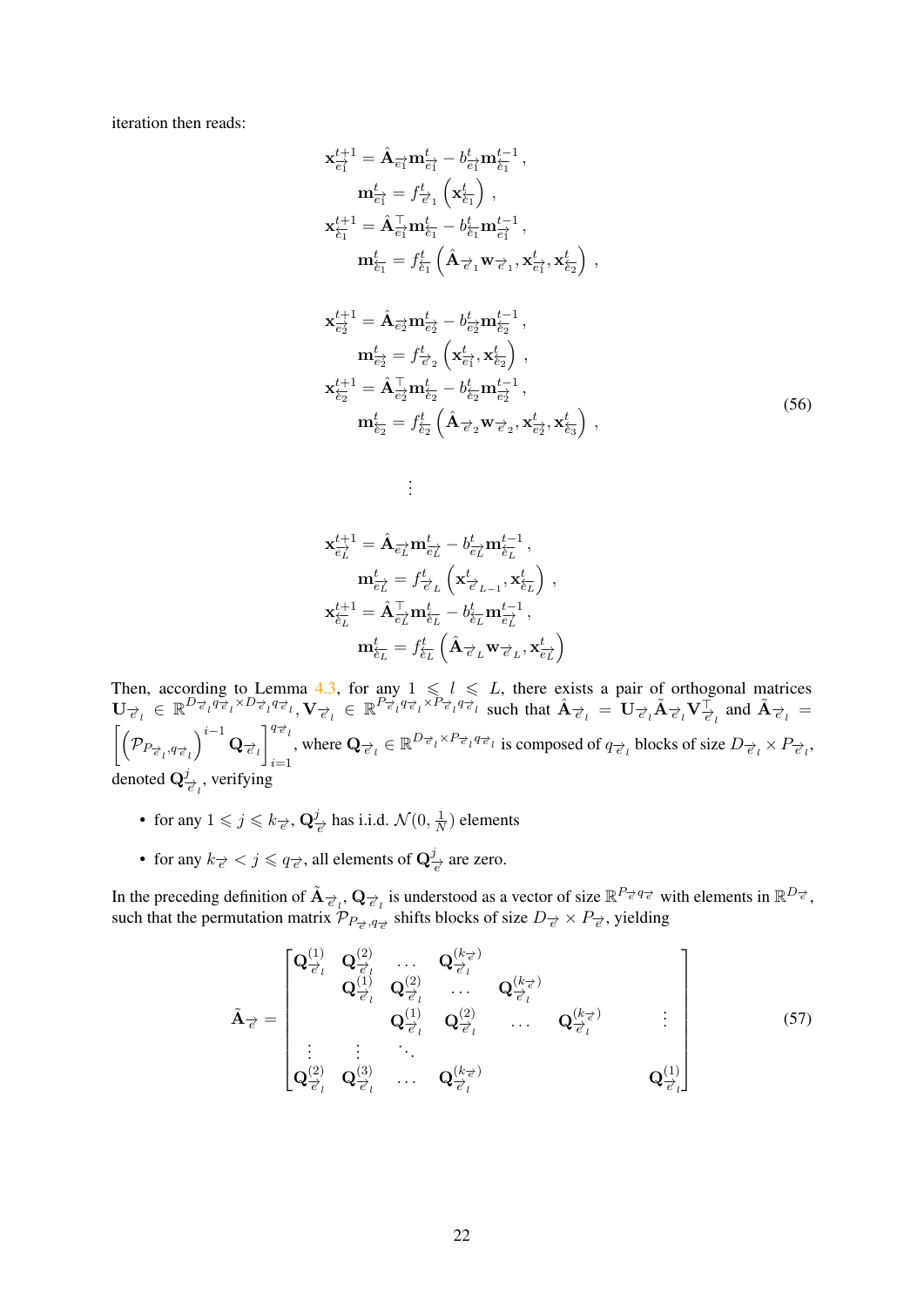The iteration then reads

$$
\mathbf{x}_{\vec{e}1}^{t+1} = \mathbf{U}_{\vec{e}_1} \tilde{\mathbf{A}}_{\vec{e}_1} \mathbf{V}_{\vec{e}_1}^{\top} \mathbf{m}_{\vec{e}_1}^t - b_{\vec{e}_1}^t \mathbf{m}_{\vec{e}_1}^{t-1},
$$
\n
$$
\mathbf{m}_{\vec{e}_1}^t = f_{\vec{e}_1}^t \left( \mathbf{x}_{\vec{e}_1}^t \right),
$$
\n
$$
\mathbf{x}_{\vec{e}_1}^{t+1} = \mathbf{V}_{\vec{e}_1} \tilde{\mathbf{A}}_{\vec{e}_1}^{\top} \mathbf{U}_{\vec{e}_1}^{\top} \mathbf{m}_{\vec{e}_1}^t - b_{\vec{e}_1}^t \mathbf{m}_{\vec{e}_1}^{t-1},
$$
\n
$$
\mathbf{m}_{\vec{e}_1}^t = f_{\vec{e}_1}^t \left( \mathbf{U}_{\vec{e}_1} \tilde{\mathbf{A}}_{\vec{e}_1} \mathbf{V}_{\vec{e}_1}^{\top} \mathbf{w}_{\vec{e}_1}, \mathbf{x}_{\vec{e}_1}^t, \mathbf{x}_{\vec{e}_2}^t \right),
$$
\n
$$
\mathbf{x}_{\vec{e}_2}^{t+1} = \mathbf{U}_{\vec{e}_2} \tilde{\mathbf{A}}_{\vec{e}_2} \mathbf{V}_{\vec{e}_2}^{\top} \mathbf{m}_{\vec{e}_2}^t - b_{\vec{e}_2}^t \mathbf{m}_{\vec{e}_2}^{t-1},
$$
\n
$$
\mathbf{m}_{\vec{e}_2}^t = f_{\vec{e}_2}^t \left( \mathbf{x}_{\vec{e}_1}^t, \mathbf{x}_{\vec{e}_2}^t \right),
$$
\n
$$
\mathbf{x}_{\vec{e}_2}^{t+1} = \mathbf{V}_{\vec{e}_2} \tilde{\mathbf{A}}_{\vec{e}_2}^{\top} \mathbf{U}_{\vec{e}_2}^{\top} \mathbf{m}_{\vec{e}_2}^t - b_{\vec{e}_2}^t \mathbf{m}_{\vec{e}_2}^{t-1},
$$
\n
$$
\mathbf{m}_{\vec{e}_2}^t = f_{
$$

$$
\label{eq:3.1} \begin{aligned} \mathbf{x}_{\overrightarrow{e_L}}^{t+1} &= \mathbf{U}_{\overrightarrow{e}_L}\tilde{\mathbf{A}}_{\overrightarrow{e}_L}\mathbf{V}_{\overrightarrow{e}_L}^\top \mathbf{m}_{\overrightarrow{e_L}}^t - b_{\overrightarrow{e_L}}^t \mathbf{m}_{\overleftarrow{e_L}}^{t-1}\,,\\ \mathbf{m}_{\overrightarrow{e_L}}^t &= f_{\overrightarrow{e}_L}^t\left(\mathbf{x}_{\overrightarrow{e}_{L-1}}^t,\mathbf{x}_{\overleftarrow{e_L}}^t\right)\,,\\ \mathbf{x}_{\overleftarrow{e_L}}^{t+1} &= \mathbf{V}_{\overrightarrow{e}_L}\tilde{\mathbf{A}}_{\overrightarrow{e}_L}^\top \mathbf{U}_{\overrightarrow{e}_L}^\top \mathbf{m}_{\overleftarrow{e_L}}^t - b_{\overleftarrow{e_L}}^t \mathbf{m}_{\overrightarrow{e_L}}^{t-1}\,,\\ \mathbf{m}_{\overleftarrow{e_L}}^t &= f_{\overleftarrow{e_L}}^t\left(\mathbf{U}_{\overrightarrow{e}_L}\tilde{\mathbf{A}}_{\overrightarrow{e}_L}\mathbf{V}_{\overrightarrow{e}_L}^\top \mathbf{w}_{\overrightarrow{e}_L},\mathbf{x}_{\overleftarrow{e_L}}^t\right)\right. \end{aligned}
$$

. . .

Since we will not be making any change of variable on the  $w_{\vec{e}_l}$ , we will keep the  $A_{\vec{e}_l}$  notation for the quantities related to the planted model. Define, for any  $1 \leq l \leq L$  and any  $t \in \mathbb{N}$ :

$$
\tilde{\mathbf{x}}_{\vec{e}_l} = \mathbf{U}_{\vec{e}_l}^{\top} \mathbf{x}_{\vec{e}_l} \qquad \tilde{\mathbf{x}}_{\vec{e}_l} = \mathbf{V}_{\vec{e}_l}^{\top} \mathbf{x}_{\vec{e}_l}
$$
\n
$$
\tilde{\mathbf{m}}_{\vec{e}_l}^t = \mathbf{V}_{\vec{e}_l}^{\top} \mathbf{m}_{\vec{e}_l}^t \qquad \tilde{\mathbf{m}}_{\vec{e}_l}^t = \mathbf{U}_{\vec{e}_l}^{\top} \mathbf{m}_{\vec{e}_l}^t
$$
\n
$$
\tilde{f}_{\vec{e}_1}^t (\tilde{\mathbf{x}}_{\vec{e}_1}^t) = \mathbf{V}_{\vec{e}_1}^{\top} f_{\vec{e}_1}^t \left( \mathbf{V}_{\vec{e}_1} \tilde{\mathbf{x}}_{\vec{e}_1}^t \right)
$$
\n
$$
\tilde{f}_{\vec{e}_1}^t (\hat{\mathbf{A}}_{\vec{e}_1} \mathbf{w}_{\vec{e}_1}, \tilde{\mathbf{x}}_{\vec{e}_1}^t, \tilde{\mathbf{x}}_{\vec{e}_2}^t) = \mathbf{U}_{\vec{e}_1}^{\top} f_{\vec{e}_1}^t (\hat{\mathbf{A}}_{\vec{e}_1} \mathbf{w}_{\vec{e}_1}, \mathbf{U}_{\vec{e}_1} \tilde{\mathbf{x}}_{\vec{e}_1}^t, \mathbf{V}_{\vec{e}_2} \tilde{\mathbf{x}}_{\vec{e}_2}^t)
$$
\n
$$
\tilde{f}_{\vec{e}_2}^t (\tilde{\mathbf{x}}_{\vec{e}_1}^t, \tilde{\mathbf{x}}_{\vec{e}_2}^t) = \mathbf{V}_{\vec{e}_2}^{\top} f_{\vec{e}_2}^t ( \mathbf{U}_{\vec{e}_1} \tilde{\mathbf{x}}_{\vec{e}_1}^t, \mathbf{V}_{\vec{e}_2} \tilde{\mathbf{x}}_{\vec{e}_2}^t )
$$
\n
$$
\tilde{f}_{\vec{e}_2}^t (\hat{\mathbf{A}}_{\vec{e}_1} \tilde{\mathbf{x}}_{\vec{e}_2} \mathbf{w}_{\vec{e}_2}, \tilde{\math
$$

$$
\begin{split} &\tilde{f}_{\overrightarrow{e}_L}^t\left(\tilde{\mathbf{x}}_{\overrightarrow{e}_{L-1}}^t,\tilde{\mathbf{x}}_{\overleftarrow{e}_L}^t\right)=\mathbf{V}_{\overrightarrow{e}_L}^\top f_{\overrightarrow{e}_L}^t\left(\mathbf{U}_{\overrightarrow{e}_{L-1}}\tilde{\mathbf{x}}_{\overrightarrow{e}_{L-1}}^t,\mathbf{V}_{\overrightarrow{e}_L}\tilde{\mathbf{x}}_{\overleftarrow{e}_L}^t\right)\\ &\tilde{f}_{\overleftarrow{e}_L}^t\left(\hat{\mathbf{A}}_{\overrightarrow{e}_L}\mathbf{w}_{\overrightarrow{e}_L},\tilde{\mathbf{x}}_{\overleftarrow{e}_L}^t\right)=\mathbf{U}_{\overrightarrow{e}_L}^\top f_{\overleftarrow{e}_L}^t\left(\mathbf{U}_{\overrightarrow{e}_L}\tilde{\mathbf{A}}_{\overrightarrow{e}_L}\mathbf{V}_{\overrightarrow{e}_L}\mathbf{w}_{\overrightarrow{e}_L},\mathbf{U}_{\overrightarrow{e}_L}\tilde{\mathbf{x}}_{\overleftarrow{e}_L}^t\right\}\right) \end{split}
$$

. . .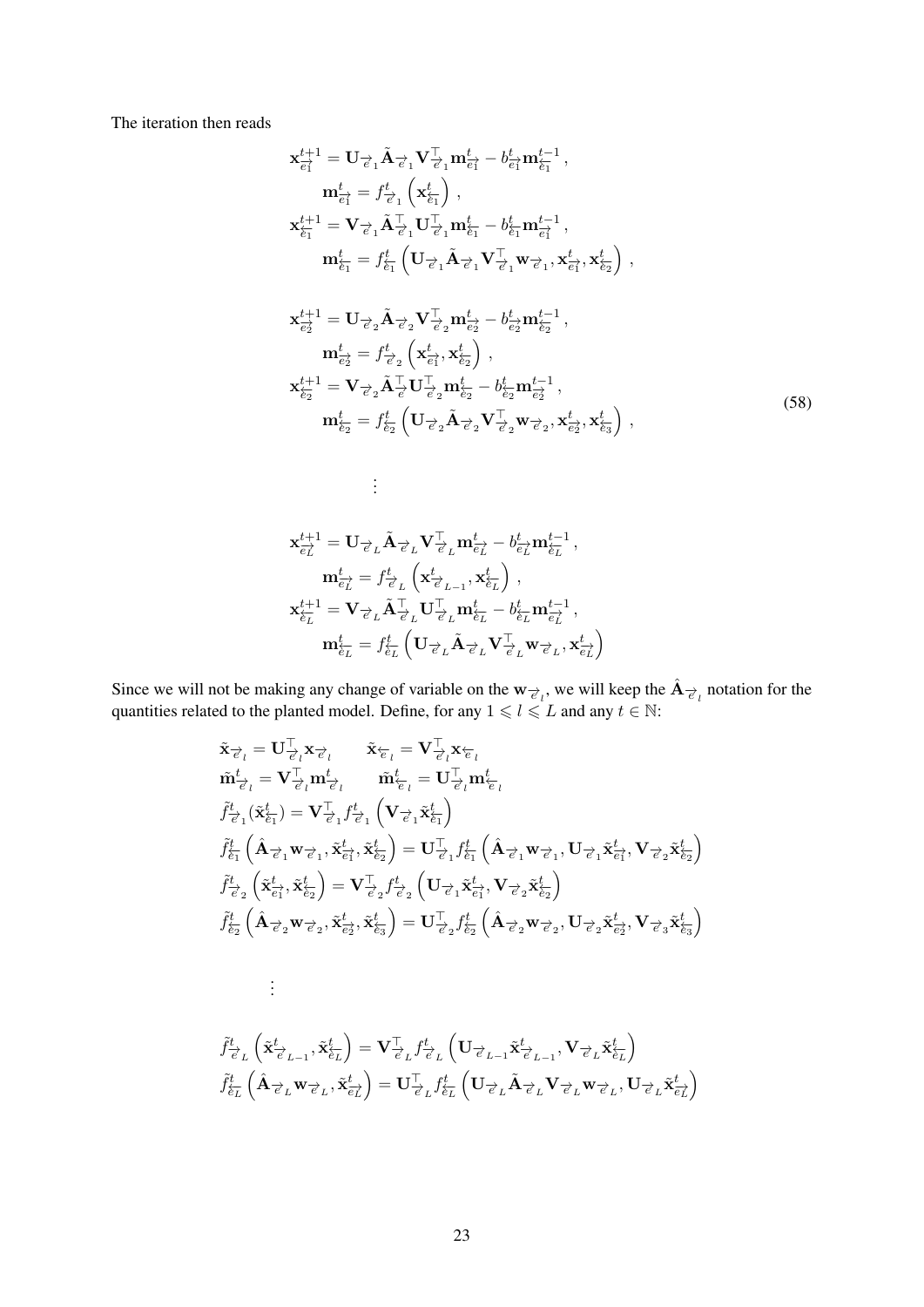Using the orthogonality of the permutation matrices  $U_{\vec{e}}, V_{\vec{e}},$  the iteration may be rewritten

$$
\tilde{\mathbf{x}}_{\hat{e}_{1}}^{t+1} = \tilde{\mathbf{A}}_{\vec{e}_{1}} \tilde{\mathbf{m}}_{\hat{e}_{1}}^{t} - b_{\hat{e}_{1}}^{t} \tilde{\mathbf{m}}_{\hat{e}_{1}}^{t-1}, \n\tilde{\mathbf{m}}_{\hat{e}_{1}}^{t} = \tilde{f}_{\vec{e}_{1}}^{t} (\tilde{\mathbf{x}}_{\hat{e}_{1}}^{t}), \n\tilde{\mathbf{x}}_{\hat{e}_{1}}^{t+1} = \tilde{\mathbf{A}}_{\vec{e}_{1}}^{\top} \tilde{\mathbf{m}}_{\hat{e}_{1}}^{t} - b_{\hat{e}_{1}}^{t} \tilde{\mathbf{m}}_{\hat{e}_{1}}^{t-1}, \n\tilde{\mathbf{m}}_{\hat{e}_{1}}^{t} = \tilde{f}_{\hat{e}_{1}}^{t} (\hat{\mathbf{A}}_{\vec{e}_{1}} \mathbf{w}_{\vec{e}_{1}}, \tilde{\mathbf{x}}_{\hat{e}_{1}}^{t}, \tilde{\mathbf{x}}_{\hat{e}_{2}}^{t}), \n\tilde{\mathbf{x}}_{\hat{e}_{2}}^{t+1} = \tilde{\mathbf{A}}_{\vec{e}_{2}} \tilde{\mathbf{m}}_{\vec{e}_{2}}^{t} - b_{\hat{e}_{2}}^{t} \tilde{\mathbf{m}}_{\hat{e}_{2}}^{t-1}, \n\tilde{\mathbf{m}}_{\hat{e}_{2}}^{t} = \tilde{f}_{\vec{e}_{2}}^{t} (\tilde{\mathbf{x}}_{\hat{e}_{1}}^{t}, \tilde{\mathbf{x}}_{\hat{e}_{2}}^{t}), \n\tilde{\mathbf{x}}_{\hat{e}_{2}}^{t+1} = \tilde{\mathbf{A}}_{\vec{e}_{1}}^{\top} \tilde{\mathbf{m}}_{\hat{e}_{2}}^{t} - b_{\hat{e}_{2}}^{t} \tilde{\mathbf{m}}_{\hat{e}_{2}}^{t-1}, \n\tilde{\mathbf{x}}_{\hat{e}_{2}}^{t+1} = \tilde{\mathbf{A}}_{\vec{e}_{1}}^{\top} \tilde{\mathbf{m}}_{\hat{e}_{2}}^{t} - b_{\hat{e}_{2}}^{t} \tilde{\mathbf{m}}_{\hat{e}_{2}}^{t-1}, \n\tilde{\mathbf{m}}_{\
$$

$$
\begin{aligned} \tilde{\mathbf{x}}_{\overrightarrow{e_L}}^{t+1} &= \tilde{\mathbf{A}}_{\overrightarrow{e_L}}\tilde{\mathbf{m}}_{\overrightarrow{e_L}}^t - b_{\overrightarrow{e_L}}^t\tilde{\mathbf{m}}_{\overleftarrow{e_L}}^{t-1}\,,\\ \tilde{\mathbf{m}}_{\overrightarrow{e_L}}^t &= \tilde{f}_{\overrightarrow{e_L}}^t\left(\tilde{\mathbf{x}}_{\overrightarrow{e_{L-1}}}, \tilde{\mathbf{x}}_{\overleftarrow{e_L}}^t\right)\,,\\ \tilde{\mathbf{x}}_{\overleftarrow{e_L}}^{t+1} &= \tilde{\mathbf{A}}_{\overrightarrow{e_L}}^\top\tilde{\mathbf{m}}_{\overleftarrow{e_L}}^t - b_{\overleftarrow{e_L}}^t\tilde{\mathbf{m}}_{\overrightarrow{e_L}}^{t-1}\,,\\ \tilde{\mathbf{m}}_{\overleftarrow{e_L}}^t &= \tilde{f}_{\overleftarrow{e_L}}^t\left(\hat{\mathbf{A}}_{\overrightarrow{e_L}}\mathbf{w}_{\overrightarrow{e_L}}, \tilde{\mathbf{x}}_{\overrightarrow{e_L}}^t\right)\right. \end{aligned}
$$

<span id="page-23-0"></span>. . .

Recall, for any  $1 \leq l \leq L$ , the dimensions  $\tilde{\mathbf{A}}_{\vec{\epsilon}_l} \in \mathbb{R}^{D_{\vec{\epsilon}_l} q_{\vec{\epsilon}_l} \times P_{\vec{\epsilon}_l} q_{\vec{\epsilon}_l}}$  and  $\tilde{f}_{\vec{\epsilon}_l}^t(...) \in \mathbb{R}^{P_{\vec{\epsilon}_l} q_{\vec{\epsilon}_l}}$ . Consider then

$$
\tilde{f}^{t}_{\vec{e}_l}(\ldots) = \begin{bmatrix} \left(\tilde{f}^{t}_{\vec{e}_l}\right)^{(1)}(\ldots) \\ \vdots \\ \left(\tilde{f}^{t}_{\vec{e}_l}\right)^{(q_{\vec{e}_l})}(\ldots) \end{bmatrix}
$$
\n(60)

where, for any  $1 \le k \le q_{\vec{e}_l}$ ,  $(\tilde{f}_{\vec{e}_l}^t)^{(k)}(\ldots) \in \mathbb{R}^{P_{\vec{e}}}$ . The product  $\tilde{A}_{\vec{e}_l} \tilde{f}_{\vec{e}_l}^t(\ldots) \in \mathbb{R}^{D_{\vec{e}_l} q_{\vec{e}_l}}$  then reads, using the circulant structure of  $\tilde{A}_{\vec{e}_l}$ 

$$
\begin{bmatrix}\n\mathbf{Q}_{\overrightarrow{e}_l}^{(1)} & \mathbf{Q}_{\overrightarrow{e}_l}^{(2)} & \cdots & \mathbf{Q}_{\overrightarrow{e}_l}^{(k_{\overrightarrow{e}})} & \\
 & \mathbf{Q}_{\overrightarrow{e}_l}^{(1)} & \mathbf{Q}_{\overrightarrow{e}_l}^{(2)} & \cdots & \mathbf{Q}_{\overrightarrow{e}_l}^{(k_{\overrightarrow{e}})} & \\
 & & \mathbf{Q}_{\overrightarrow{e}_l}^{(1)} & \mathbf{Q}_{\overrightarrow{e}_l}^{(2)} & \cdots & \mathbf{Q}_{\overrightarrow{e}_l}^{(k_{\overrightarrow{e}})} & \\
\vdots & \vdots & \ddots & \vdots & \vdots & \vdots & \vdots \\
\mathbf{Q}_{\overrightarrow{e}_l}^{(2)} & \mathbf{Q}_{\overrightarrow{e}_l}^{(3)} & \cdots & \mathbf{Q}_{\overrightarrow{e}_l}^{(k_{\overrightarrow{e}})} & \\
 & & & \mathbf{Q}_{\overrightarrow{e}_l}^{(1)}\n\end{bmatrix}\n\begin{bmatrix}\n(\tilde{f}_{\overrightarrow{e}_l}^t)^{(1)}(\cdots) \\
(\tilde{f}_{\overrightarrow{e}_l}^t)^{(q_{\overrightarrow{e}_l}^t)}(\cdots)\n\end{bmatrix}
$$
\n(61)

$$
= \left[ \left( \left( \mathcal{P}_{P_{\vec{e}_l}, q_{\vec{e}_l}} \right)^{i-1} \mathbf{Q}_{\vec{e}_l} \right) \tilde{f}_{\vec{e}_l}^t (\ldots) \right]_{i=1}^{q_{\vec{e}_l}}
$$
(62)

$$
= \left[ \sum_{j=1}^{n-1} \mathbf{Q}_{\vec{e}_l}^{(j)} (\tilde{f}_{\vec{e}_l}^t)^{(\lfloor j+n-2 \rfloor_{q_{\vec{e}_l}}+1)} (\dots) \right]_{n=1}^{\binom{n-1}{t}} \tag{63}
$$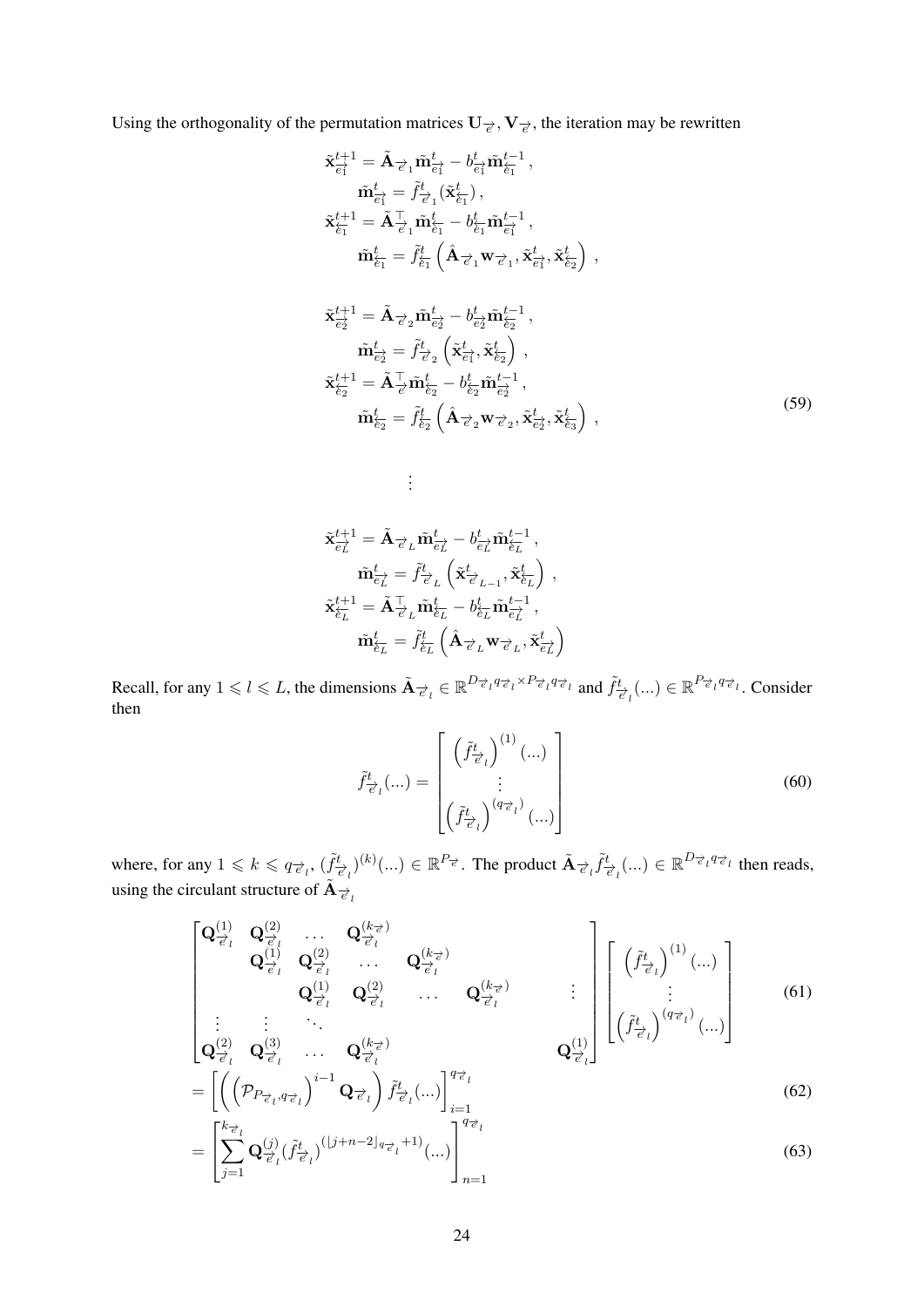where the notation  $\lfloor \cdot \rfloor_{q_{\vec{e}_l}}$  denotes the modulo  $q_{\vec{e}_l}$ , i.e. the remainder of the euclidian division by  $q_{\vec{e}_l}$ . Now define

$$
\tilde{F}_{\vec{e}_l}^t(\ldots) = \begin{bmatrix} \left[ \left( \mathcal{P}_{P_{\vec{e}_l}, q_{\vec{e}_l}} \right)^{1-i} \left[ (\tilde{f}_{\vec{e}_l}^t)^{(1)} \ldots (\tilde{f}_{\vec{e}_l}^t)^{(q_{\vec{e}_l})} \right] \right]_{i=1}^{k_{\vec{e}_l}} \in \mathbb{R}^{P_{\vec{e}_l} k_{\vec{e}_l} \times q_{\vec{e}_l}} \\ \left[ 0_{P_{\vec{e}_l}} \ldots 0_{P_{\vec{e}_l}} \right]_{j=1}^{q_{\vec{e}_l} - k_{\vec{e}_l}} \end{bmatrix} \in \mathbb{R}^{P_{\vec{e}_l} k_{\vec{e}_l} \times q_{\vec{e}_l}} \tag{64}
$$

and the matrix  $\tilde{Q}_{\vec{e}_l} \in \mathbb{R}^{D_{\vec{e}_l} q_{\vec{e}_l} \times P_{\vec{e}_l} q_{\vec{e}_l}}$  is a dense Gaussian matrix with i.i.d. elements. Then

$$
\tilde{\mathbf{Q}}_{\vec{e}_l} \tilde{F}_{\vec{e}_l}^t(\ldots) = \begin{bmatrix} \sum_{j=1}^{k_{\vec{e}_l}} \mathbf{Q}_{\vec{e}_l}^{(j)} (\tilde{f}_{\vec{e}_l}^t)^{\lfloor j-1 \rfloor_{q_{\vec{e}_l}}} + 1}(\ldots) & \ldots & \sum_{j=1}^{k_{\vec{e}_l}} (\mathbf{Q}_{\vec{e}_l}^{(j)}) (\tilde{f}_{\vec{e}_l}^t)^{\lfloor j+q_{\vec{e}_l}-2 \rfloor_{q_{\vec{e}_l}}} + 1}(\ldots) \\ \ldots & \ldots & \ldots \\ \vdots & \ldots & \ldots \end{bmatrix}
$$
\n
$$
\in \mathbb{R}^{D_{\vec{e}_l} q_{\vec{e}_l} \times q_{\vec{e}_l}}
$$

where each . . . is an identical copy of the first  $D_{\vec{e}_l} \times q_{\vec{e}_l}$  block, for a total of  $k_{\vec{e}_l}$  blocks. This means the  $D_{\vec{e}_l} q_{\vec{e}_l}$  output of the product  $\tilde{A}_{\vec{e}_l} f_{\vec{e}_l}^t$  (...) may be rewritten as a  $D_{\vec{e}_l} \times q_{\vec{e}_l}$  matrix (copied  $k_{\vec{e}_l}$  times) resulting from the product of a dense Gaussian matrix with i.i.d. elements and a matrix valued function  $\tilde{F}^t_{\vec{e}_l}$  which verifies the same regularity conditions as  $f^t_{\vec{e}_l}$ . Note that, owing to the separability assumption, we may use any permutation of the  $(\tilde{f}^t_{\vec{e}_l})^{(i)}, 1 \leq i \leq q_{\vec{e}_l}$  and will thus drop the permutations to write

$$
\tilde{F}^{t}_{\overrightarrow{e}_l}(\ldots) = \begin{bmatrix} \left[ (\tilde{f}^{t}_{\overrightarrow{e}_l})^{(1)} \cdots (\tilde{f}^{t}_{\overrightarrow{e}_l})^{(q_{\overrightarrow{e}_l})} \right]_{i=1}^{k_{\overrightarrow{e}_l}} \in \mathbb{R}^{P_{\overrightarrow{e}_l} k_{\overrightarrow{e}_l} \times q_{\overrightarrow{e}_l}} \\ \left[ 0_{P_{\overrightarrow{e}_l}} \cdots 0_{P_{\overrightarrow{e}_l}} \right]_{j=1}^{q_{\overrightarrow{e}_l} - k_{\overrightarrow{e}_l}} \end{bmatrix} \in \mathbb{R}^{P_{\overrightarrow{e}_l} q_{\overrightarrow{e}_l} \times q_{\overrightarrow{e}_l}} \qquad (65)
$$

Similarly, for products of the form  $(\tilde{A}_{\vec{e}_l})^{\top} \tilde{f}_{\overleftarrow{e}_l}^t(...) \in \mathbb{R}^{P_{\vec{e}_l} q_{\vec{e}_l}}$ , we may write:

$$
\begin{bmatrix}\n\mathbf{Q}_{\overrightarrow{e}_l}^{(1)} & \mathbf{Q}_{\overrightarrow{e}_l}^{(2)} & \dots & \mathbf{Q}_{\overrightarrow{e}_l}^{(k_{\overrightarrow{e}_l})} \\
\mathbf{Q}_{\overrightarrow{e}_l}^{(1)} & \mathbf{Q}_{\overrightarrow{e}_l}^{(2)} & \dots & \mathbf{Q}_{\overrightarrow{e}_l}^{(k_{\overrightarrow{e}_l})} \\
\vdots & \vdots & \ddots & \vdots \\
\mathbf{Q}_{\overrightarrow{e}_l}^{(2)} & \mathbf{Q}_{\overrightarrow{e}_l}^{(3)} & \dots & \mathbf{Q}_{\overrightarrow{e}_l}^{(k_{\overrightarrow{e}_l})}^{(k_{\overrightarrow{e}_l})} \\
\vdots & \vdots & \ddots & \vdots \\
\mathbf{Q}_{\overrightarrow{e}_l}^{(2)} & \mathbf{Q}_{\overrightarrow{e}_l}^{(3)} & \dots & \mathbf{Q}_{\overrightarrow{e}_l}^{(k_{\overrightarrow{e}_l})}^{(k_{\overrightarrow{e}_l})} \\
\end{bmatrix}^{\top} \begin{bmatrix}\n(\tilde{f}_{\overleftarrow{e}_l}^{t})^{(1)}(\dots) \\
(\tilde{f}_{\overleftarrow{e}_l}^{t})^{(1)}(\dots)\n\end{bmatrix} (66)\n\end{bmatrix}
$$
\n
$$
=\left[\n\left(\left(\mathcal{P}_{P_{\overrightarrow{e}_l},q_{\overrightarrow{e}_l}}\right)^{i-1}\n\begin{bmatrix}\n(\mathbf{Q}_{\overrightarrow{e}_l}^{(1)})^\top(0\dots0)(\mathbf{Q}_{\overrightarrow{e}_l}^{(k_{\overrightarrow{e}_l})})^\top\dots(\mathbf{Q}_{\overrightarrow{e}_l}^{(2)})^\top\n\end{bmatrix}\right]\tilde{f}_{\overleftarrow{e}_l}^{t}(\dots)\right]_{i=1}^{q_{\overrightarrow{e}_l}}
$$
\n(67)

Then, using once again the separability assumption, we may define:

$$
\tilde{F}_{\overleftarrow{e}_l}^t(\ldots) = \begin{bmatrix} \left[ (\tilde{f}_{\overleftarrow{e}_l}^t)^{(1)} \cdots (\tilde{f}_{\overleftarrow{e}_l}^t)^{(q_{\overleftarrow{e}_l})} \right]_{i=1}^{k_{\overrightarrow{e}_l}} \in \mathbb{R}^{D_{\overrightarrow{e}_l} k_{\overrightarrow{e}_l} \times q_{\overrightarrow{e}_l}} \right] \\ \left[ 0_{D_{\overrightarrow{e}_l}} \cdots 0_{D_{\overrightarrow{e}_l}} \right] \end{bmatrix} \in \mathbb{R}^{D_{\overrightarrow{e}_l} q_{\overrightarrow{e}_l} \times q_{\overrightarrow{e}_l}} \qquad (68)
$$

such that the term  $\tilde{\mathbf{Q}}_{\vec{\epsilon}_l}^{\top} \tilde{F}_{\vec{\epsilon}_l}^t(...)$  also contains  $k_{\vec{\epsilon}_l}$  copies of a  $P_{\vec{\epsilon}_l} \times q_{\vec{\epsilon}_l}$  block containing the  $q_{\vec{\epsilon}_l}$  blocks of size  $P_{\vec{e}_l}$  of the original  $P_{\vec{e}_l} q_{\vec{e}_l}$  vector  $\tilde{A}^{\top}_{\vec{e}_l} \tilde{f}_{\vec{e}_l} (\ldots)$ . The iterates of the sequences defined by Eq.[\(59\)](#page-23-0)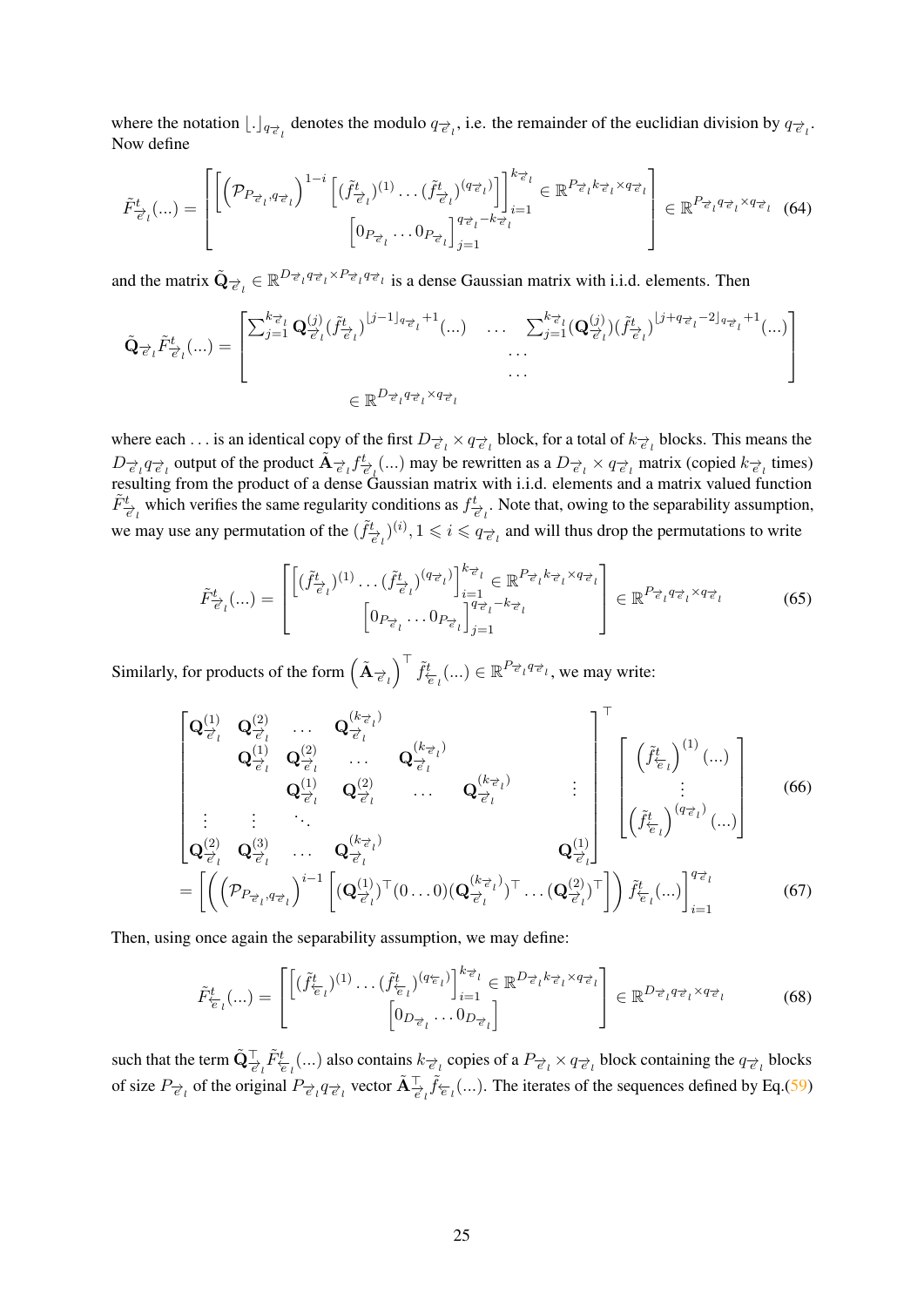may then be rewritten as a subset of the lines of the following matrix valued iteration, i.e.:

$$
\tilde{\mathbf{X}}_{\overline{e_{1}^{\dagger}}}^{t+1} = \tilde{\mathbf{Q}}_{\overline{e_{1}}}\tilde{\mathbf{M}}_{\overline{e_{1}^{\dagger}}}^{t} - b_{\overline{e_{1}^{\dagger}}}^{t}\tilde{\mathbf{M}}_{\overline{e_{1}^{\dagger}}}^{t-1}, \n\tilde{\mathbf{M}}_{\overline{e_{1}^{\dagger}}}^{t} = \tilde{F}_{\overline{e_{1}^{\dagger}}}^{t}(\tilde{\mathbf{X}}_{\overline{e_{1}^{\dagger}}}^{t}), \n\tilde{\mathbf{X}}_{\overline{e_{1}^{\dagger}}}^{t+1} = \tilde{\mathbf{Q}}_{\overline{e_{1}^{\dagger}}}\tilde{\mathbf{M}}_{\overline{e_{1}^{\dagger}}}^{t} - b_{\overline{e_{1}^{\dagger}}}\tilde{\mathbf{M}}_{\overline{e_{1}^{\dagger}}}^{t-1}, \n\tilde{\mathbf{M}}_{\overline{e_{1}^{\dagger}}}^{t} = \tilde{F}_{\overline{e_{1}^{\dagger}}}^{t}(\tilde{\mathbf{Q}}_{\overline{e_{1}^{\dagger}}}\mathbf{W}_{\overline{e_{1}^{\dagger}}}, \tilde{\mathbf{X}}_{\overline{e_{1}^{\dagger}}})^{\dagger}, \n\tilde{\mathbf{X}}_{\overline{e_{2}^{\dagger}}}^{t+1} = \tilde{\mathbf{Q}}_{\overline{e_{2}^{\dagger}}}\tilde{\mathbf{M}}_{\overline{e_{2}^{\dagger}}}^{t} - b_{\overline{e_{2}^{\dagger}}}\tilde{\mathbf{M}}_{\overline{e_{2}^{\dagger}}}^{t-1}, \n\tilde{\mathbf{M}}_{\overline{e_{2}^{\dagger}}}^{t} = \tilde{F}_{\overline{e_{2}^{\dagger}}}^{t}(\tilde{\mathbf{X}}_{\overline{e_{1}^{\dagger}}}^{t}, \tilde{\mathbf{X}}_{\overline{e_{2}^{\dagger}}}^{t}), \n\tilde{\mathbf{X}}_{\overline{e_{2}^{\dagger}}}^{t+1} = \tilde{\mathbf{Q}}_{\overline{e_{1}^{\dagger}}}\tilde{\mathbf{M}}_{\overline{e_{2}^{\
$$

$$
\begin{aligned} \tilde{\mathbf{X}}_{\overrightarrow{e_L}}^{t+1} &= \tilde{\mathbf{Q}}_{\overrightarrow{e}_L} \tilde{\mathbf{M}}_{\overrightarrow{e_L}}^{t} - b_{\overrightarrow{e_L}}^{t} \tilde{\mathbf{M}}_{\overleftarrow{e_L}}^{t-1}\,,\\ \tilde{\mathbf{M}}_{\overrightarrow{e_L}}^{t} &= \tilde{F}_{\overrightarrow{e}_L}^{t}\left(\tilde{\mathbf{X}}_{\overrightarrow{e}_{L-1}}^{t}, \tilde{\mathbf{X}}_{\overleftarrow{e_L}}^{t}\right)\,,\\ \tilde{\mathbf{X}}_{\overleftarrow{e_L}}^{t+1} &= \tilde{\mathbf{Q}}_{\overrightarrow{e}_L}^\top \tilde{\mathbf{M}}_{\overleftarrow{e_L}}^{t} - b_{\overleftarrow{e_L}}^{t} \tilde{\mathbf{M}}_{\overrightarrow{e_L}}^{t-1}\,,\\ \tilde{\mathbf{M}}_{\overleftarrow{e_L}}^{t} &= \tilde{F}_{\overleftarrow{e_L}}^{t}\left(\tilde{\mathbf{Q}}_{\overrightarrow{e}_L} \mathbf{W}_{\overrightarrow{e}_L}, \tilde{\mathbf{X}}_{\overrightarrow{e_L}}^{t}\right)\right. \end{aligned}
$$

. . .

where each  $W_{\vec{e}_l}$  contains  $k_{\vec{e}_l}$  copies of the initial w $_{\vec{e}_l}$  reorganised into matrices as described above. The dimensions of the variables are Note that at this point we have almost reached an iteration verifying the structure of that appearing in Theorem [A.2,](#page-17-0) except the Onsager term isn't, a priori, the correct one. Consider the following iteration, where we replaced the original, scalar Onsager terms with the correct, matrix-valued ones:

$$
\tilde{\mathbf{X}}_{\overline{e_{1}^{\prime}}}^{t+1} = \tilde{\mathbf{Q}}_{\overline{e_{1}}}\tilde{\mathbf{M}}_{\overline{e_{1}^{\prime}}}^{t} - \tilde{\mathbf{M}}_{\overline{e_{1}^{\prime}}}^{t-1} \left( \tilde{\mathbf{b}}_{\overline{e_{1}^{\prime}}}^{t} \right)^{\top}, \n\tilde{\mathbf{M}}_{\overline{e_{1}^{\prime}}}^{t} = \tilde{F}_{\overline{e_{1}^{\prime}}}^{t} (\tilde{\mathbf{X}}_{\overline{e_{1}}^{\prime}}^{t}), \n\tilde{\mathbf{X}}_{\overline{e_{1}^{\prime}}}^{t+1} = \tilde{\mathbf{Q}}_{\overline{e_{1}^{\prime}}}^{\top} \tilde{\mathbf{M}}_{\overline{e_{1}^{\prime}}}^{t} - \tilde{\mathbf{M}}_{\overline{e_{1}^{\prime}}}^{t-1} \left( \tilde{\mathbf{b}}_{\overline{e_{1}^{\prime}}}^{t} \right)^{\top}, \n\tilde{\mathbf{M}}_{\overline{e_{1}}}^{t} = \tilde{F}_{\overline{e_{1}}}^{t} \left( \tilde{\mathbf{Q}}_{\overline{e_{1}^{\prime}}} \mathbf{W}_{\overline{e_{1}^{\prime}}}, \tilde{\mathbf{X}}_{\overline{e_{1}^{\prime}}}^{t} \right), \n\tilde{\mathbf{X}}_{\overline{e_{2}^{\prime}}}^{t+1} = \tilde{\mathbf{Q}}_{\overline{e_{2}^{\prime}}} \tilde{\mathbf{M}}_{\overline{e_{2}^{\prime}}}^{t} - \tilde{\mathbf{M}}_{\overline{e_{2}^{\prime}}}^{t-1} \left( \tilde{\mathbf{b}}_{\overline{e_{2}^{\prime}}}^{t} \right)^{\top}, \n\tilde{\mathbf{M}}_{\overline{e_{2}^{\prime}}}^{t} = \tilde{F}_{\overline{e_{2}^{\prime}}}^{t} \left( \tilde{\mathbf{X}}_{\overline{e_{1}^{\prime}}}^{t}, \tilde{\mathbf{X}}_{\overline{e_{2}^{\prime}}}^{t} \right), \n\tilde{\mathbf{X}}_{\overline{e_{2}^{\prime}}}^{t+1} = \tilde{\mathbf{Q}}_{\
$$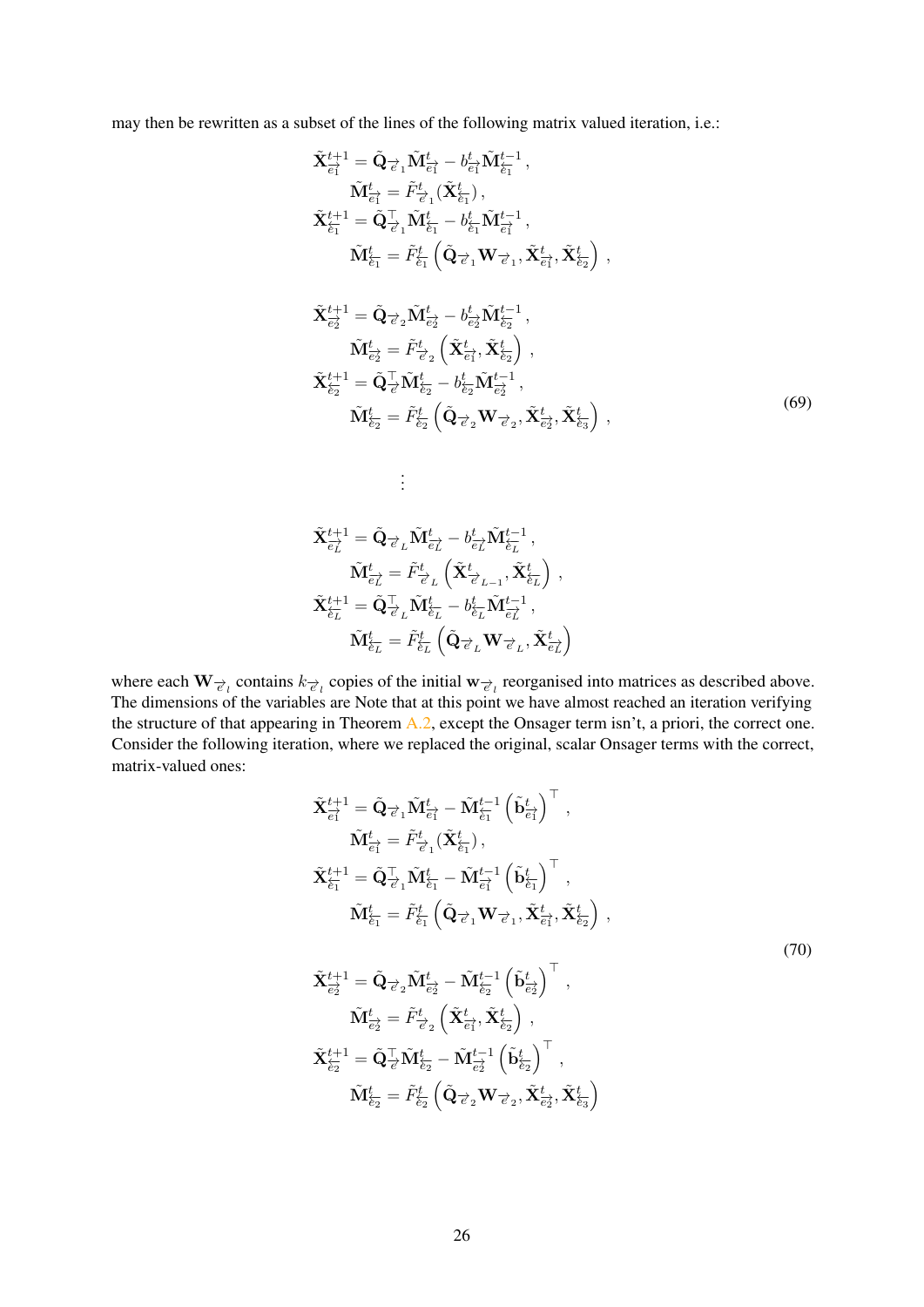$$
\tilde{\mathbf{X}}_{\overrightarrow{e_{L}}}^{t+1} = \tilde{\mathbf{Q}}_{\overrightarrow{e}_{L}} \tilde{\mathbf{M}}_{\overrightarrow{e_{L}}}^{t} - \tilde{\mathbf{M}}_{\overleftarrow{e_{L}}}^{t-1} \left( \tilde{\mathbf{b}}_{\overrightarrow{e_{L}}}^{t} \right)^{\top}, \n\tilde{\mathbf{M}}_{\overrightarrow{e_{L}}}^{t} = \tilde{F}_{\overrightarrow{e}_{L}}^{t} \left( \tilde{\mathbf{X}}_{\overrightarrow{e}_{L-1}}^{t} , \tilde{\mathbf{X}}_{\overleftarrow{e_{L}}}^{t} \right), \n\tilde{\mathbf{X}}_{\overleftarrow{e_{L}}}^{t+1} = \tilde{\mathbf{Q}}_{\overrightarrow{e}_{L}}^{\top} \tilde{\mathbf{M}}_{\overleftarrow{e_{L}}}^{t} - \tilde{\mathbf{M}}_{\overrightarrow{e_{L}}}^{t-1} \left( \tilde{\mathbf{b}}_{\overleftarrow{e_{L}}}^{t} \right)^{\top}, \n\tilde{\mathbf{M}}_{\overleftarrow{e_{L}}}^{t} = \tilde{F}_{\overleftarrow{e_{L}}}^{t} \left( \tilde{\mathbf{Q}}_{\overrightarrow{e}_{L}} \mathbf{W}_{\overrightarrow{e}_{L}}, \tilde{\mathbf{X}}_{\overrightarrow{e_{L}}}^{t} \right) \right)
$$
\n(71)

where, for any  $\overrightarrow{e} \in \overrightarrow{E}$  and any  $t \in \mathbb{N}$  for the right oriented edges

$$
\mathbf{b}^t_{\overrightarrow{e}_l} = \frac{1}{N} \sum_{i=1}^{n_{l-1}} \frac{\partial \widetilde{F}^t_{\overrightarrow{e}_l,i}}{\partial \mathbf{X}_{\overleftarrow{e}_l,i}} \left( \left( \mathbf{X}^t_{\overrightarrow{e}'_l} \right)_{\overrightarrow{e}'_l:\overrightarrow{e}'_l \to \overrightarrow{e}_l} \right) \qquad \in \mathbb{R}^{q_{\overrightarrow{e}_l} \times q_{\overrightarrow{e}_l}}.
$$

. . .

and left oriented edges

$$
\mathbf{b}^t_{\overleftarrow{e}_l} = \frac{1}{N} \sum_{i=1}^{n_l} \frac{\partial \tilde{F}^t_{\overleftarrow{e}_{l,i}}}{\partial \mathbf{X}_{\overrightarrow{e}_l,i}} \left( \tilde{\mathbf{Q}}_{\overrightarrow{e}_l} \mathbf{W}_{\overrightarrow{e}_l}, \left( \mathbf{X}^t_{\overleftarrow{e}'_l} \right)_{\overleftarrow{e}'_l : \overleftarrow{e}'_l \rightarrow \overleftarrow{e}_l} \right) \right) \qquad \in \mathbb{R}^{q_{\overleftarrow{e}_l} \times q_{\overleftarrow{e}_l}}.
$$

Using the separability assumption, we can simplify this expression. To take a concrete example, consider  $\tilde{F}^t_{\vec{e}_2}(\tilde{\mathbf{X}}_{\vec{e}_1}^t, \tilde{\mathbf{X}}_{\vec{e}_2}^t)$ . Let's start with the dimensions. Recall

$$
\tilde{f}_{\vec{e}_2}^t\left(\tilde{\mathbf{x}}_{\vec{e}_1}^t, \tilde{\mathbf{x}}_{\vec{e}_2}^t\right) \in \mathbb{R}^{P_{\vec{e}_2}q_{\vec{e}_2}} = \mathbf{V}_{\vec{e}_2}^\top f_{\vec{e}_2}^t\left(\mathbf{U}_{\vec{e}_1} \tilde{\mathbf{x}}_{\vec{e}_1}^t, \mathbf{V}_{\vec{e}_2} \tilde{\mathbf{x}}_{\vec{e}_2}^t\right)
$$
(72)

where 
$$
\tilde{\mathbf{x}}_{\vec{e}_1}^t \in \mathbb{R}^{D_{\vec{e}_1} q_{\vec{e}_1}} = \mathbb{R}^{P_{\vec{e}_2} q_{\vec{e}_2}}
$$
 and  $\tilde{\mathbf{x}}_{\vec{e}_2}^t \in \mathbb{R}^{P_{\vec{e}_2} q_{\vec{e}_2}}$  (73)

using the separability assumption, we may write

$$
\forall 1 \leqslant i \leqslant P_{\overrightarrow{e}_2} q_{\overrightarrow{e}_2} \tag{74}
$$

$$
\left(f_{\vec{e}_2}^t \left(\mathbf{U}_{\vec{e}_1} \tilde{\mathbf{x}}_{\vec{e}_1}^t, \mathbf{V}_{\vec{e}_2} \tilde{\mathbf{x}}_{\vec{e}_2}^t\right)\right)_i = \sigma_{\vec{e}_2}^t \left(\left(\mathbf{U}_{\vec{e}_1} \tilde{\mathbf{x}}_{\vec{e}_1}^t\right)_i, \left(\mathbf{V}_{\vec{e}_2} \tilde{\mathbf{x}}_{\vec{e}_2}^t\right)_i\right)
$$
(75)

And

$$
\tilde{F}_{\vec{e}_2}^t \left( \tilde{\mathbf{X}}_{\vec{e}_1}^t, \tilde{\mathbf{X}}_{\vec{e}_2}^t \right) \in \mathbb{R}^{P_{\vec{e}_2} q_{\vec{e}_2} \times q_{\vec{e}_2}} \tag{76}
$$

where 
$$
\tilde{\mathbf{X}}_{\overrightarrow{e}_1}^t \mathbb{R}^{P_{\overrightarrow{e}_2} q_{\overrightarrow{e}_2} \times q_{\overrightarrow{e}_2}} \text{ and } \tilde{\mathbf{X}}_{\overleftarrow{e}_2}^t \in \mathbb{R}^{P_{\overrightarrow{e}_2} q_{\overrightarrow{e}_2} \times q_{\overrightarrow{e}_2}}
$$
(77)

$$
\tilde{F}^t_{\vec{e}_2} \left( \tilde{\mathbf{X}}^t_{\vec{e}_1}, \tilde{\mathbf{X}}^t_{\vec{e}_2} \right) = \begin{bmatrix} \left[ (\tilde{f}^t_{\vec{e}_l})^{(1)} (\tilde{\mathbf{x}}^{t,(1)}_{\vec{e}_1}, \tilde{\mathbf{x}}^{t,(1)}_{\vec{e}_2}) \dots (\tilde{f}^t_{\vec{e}_l})^{(q_{\vec{e}_l})} (\tilde{\mathbf{x}}^{t,(q_{\vec{e}_l})}_{\vec{e}_1}, \tilde{\mathbf{x}}^{t,(q_{\vec{e}_l})}_{\vec{e}_2}) \right]_{i=1}^{k_{\vec{e}_2}} \right] & (78)
$$

$$
= \left[ (\tilde{g}_{\vec{e}_l}^t)^{(1)} (\tilde{\mathbf{x}}_{\vec{e}_1}^{t,(1)}, \tilde{\mathbf{x}}_{\vec{e}_2}^{t,(1)}) \dots (\tilde{g}_{\vec{e}_l}^t)^{(q_{\vec{e}_l})} (\tilde{\mathbf{x}}_{\vec{e}_1}^{t,(q_{\vec{e}_l})}, \tilde{\mathbf{x}}_{\vec{e}_2}^{t,(q_{\vec{e}_l})}) \right]_{i=1}^{q_{\vec{e}_2}} \tag{79}
$$

where each  $\tilde{\mathbf{x}}_{\overleftarrow{e}_2}^{t,(i)} \in \mathbb{R}^{P_{\overrightarrow{e}_2}q_{\overrightarrow{e}_2}}$ . Recall that, for any  $1 \leq i \leq Pk$ ,  $\tilde{F}_{\overrightarrow{e}_2,i}^t : \mathbb{R}^{q_{\overrightarrow{e}_2}} \to \mathbb{R}^{q_{\overrightarrow{e}_2}}$ . Then, for any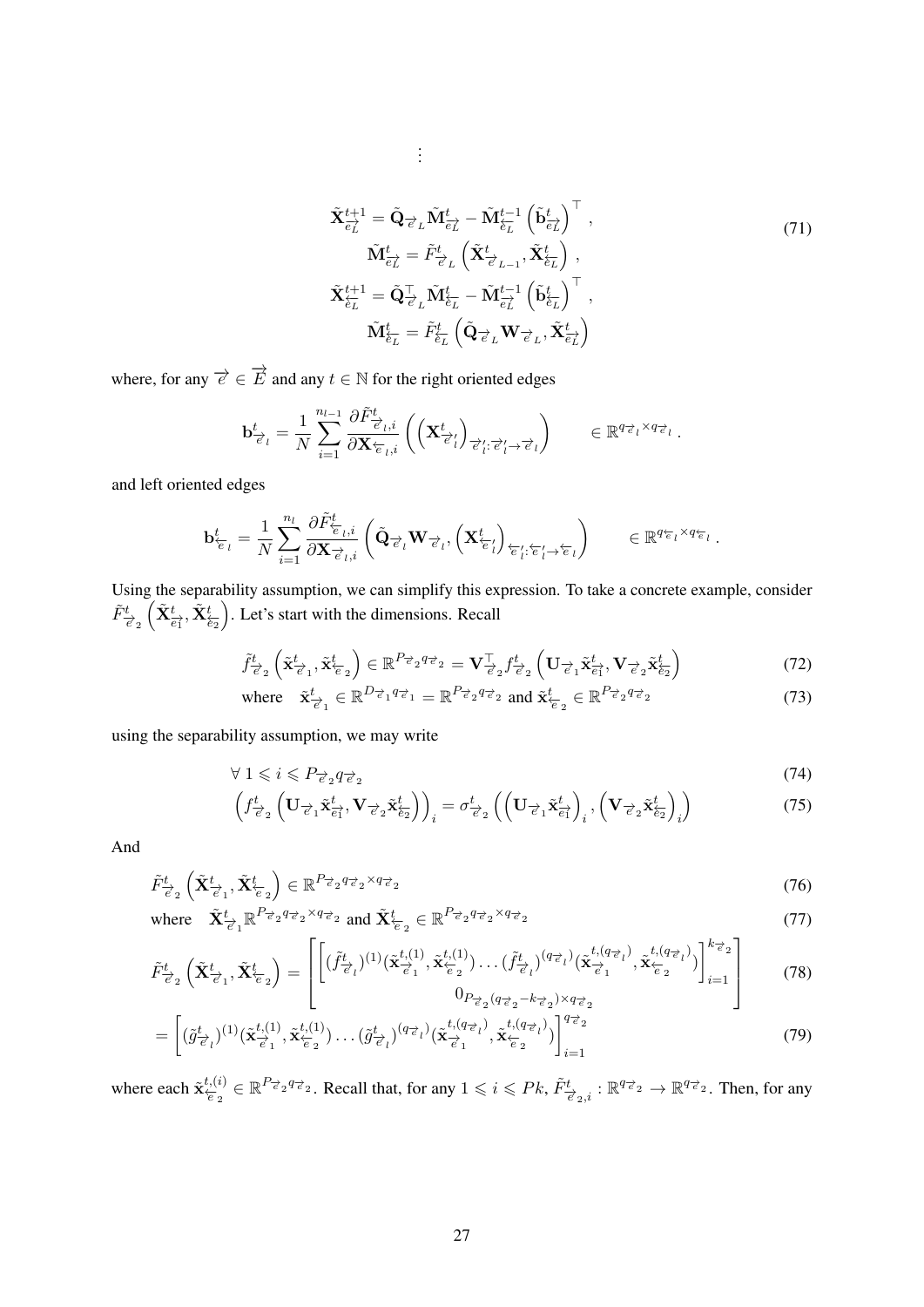$1 \leqslant k, l \leqslant q_{\overrightarrow{e}_2}$ 

$$
\left(\tilde{\mathbf{b}}_{\vec{\epsilon}_{2}}^{t}\right)_{k,l} = \frac{1}{N} \sum_{i=1}^{P_{\vec{\epsilon}_{2}} q_{\vec{\epsilon}_{2}}}\frac{\partial \tilde{F}_{\vec{\epsilon}_{2},i,k}^{t}}{\partial \mathbf{X}_{\vec{\epsilon}_{2},i,l}} \left(\tilde{\mathbf{X}}_{\vec{\epsilon}_{1}}^{t}, \tilde{\mathbf{X}}_{\vec{\epsilon}_{2}}^{t}\right)
$$
\n(80)

$$
=\frac{1}{N}\sum_{i=1}^{P_{\vec{e}_2}q_{\vec{e}_2}}\frac{\partial(\tilde{g}_{\vec{e}_2,i}^t)^{(k)}}{\partial \tilde{\mathbf{x}}_{\vec{e}_2,i}^{(l)}}(\tilde{\mathbf{x}}_{\vec{e}_1}^{t,(k)},\tilde{\mathbf{x}}_{\vec{e}_2}^{t,(k)})
$$
(81)

$$
= \frac{1}{N} \sum_{i=1}^{P_{\vec{e}_2} q_{\vec{e}_2}} \frac{\partial}{\partial \tilde{\mathbf{x}}_{\vec{e}_2}^{t,(l)}} \mathbf{V}_{\vec{e}_2}^{\mathsf{T}} (g_{\vec{e}_2}^t)^{(k)} \left( \mathbf{U}_{\vec{e}_1} \tilde{\mathbf{x}}_{\vec{e}_1}^{t,(l)}, \mathbf{V}_{\vec{e}_2} \tilde{\mathbf{x}}_{\vec{e}_2}^{t,(l)} \right) \tag{82}
$$

$$
= \frac{1}{N} \text{Tr} \left( \mathbf{V}_{\vec{e}_2}^{\top} \mathcal{J}_{(g_{\vec{e}_2}^t)^{(k)}} \left( \mathbf{U}_{\vec{e}_1} \tilde{\mathbf{x}}_{\vec{e}_1}^{t,(l)}, \mathbf{V}_{\vec{e}_2} \tilde{\mathbf{x}}_{\vec{e}_2}^{t,(l)} \right) \mathbf{V}_{\vec{e}_2} \right) \delta_{k,l}
$$
(83)

$$
= \frac{1}{N} \text{Tr} \left( \mathcal{J}_{(g_{\vec{e}_2})} \left( \mathbf{U}_{\vec{e}_1} \tilde{\mathbf{x}}_{\vec{e}_1}^t, \mathbf{V}_{\vec{e}_2} \tilde{\mathbf{x}}_{\vec{e}_2}^t \right) \right) \delta_{k,l} \tag{84}
$$

$$
= \frac{1}{N} \sum_{i=1}^{P_{\vec{e}_2} q_{\vec{e}_2}} (\sigma^t)'_{\vec{e}_2} \left( \left( \mathbf{U}_{\vec{e}_1} \tilde{\mathbf{x}}_{\vec{e}_1}^t \right)_i, \left( \mathbf{V}_{\vec{e}_2} \tilde{\mathbf{x}}_{\vec{e}_2}^t \right)_i \right) \delta_{k,l} \tag{85}
$$

where we wrote  $\mathcal{J}_{(g_{\vec{e}_2}^t)^{(k)}}$  the  $N \times N$  Jacobian matrix of the function  $(g_{\vec{e}_2}^t)^{(k)} : \mathbb{R}^N \to \mathbb{R}^N$ . Using [\[Berthier et al.,](#page-10-8) [2020\]](#page-10-8) corollary 2, the Onsager term can be replaced by any estimator based on the asymptotically Gaussian iterates converging, in the high-dimensional limit, to the correct expectation. The adaptation to the graph framework of [\[Gerbelot and Berthier,](#page-10-3) [2021\]](#page-10-3) is immediate (see the proof in [\[Berthier et al.,](#page-10-8) [2020\]](#page-10-8) and corresponding comment in [\[Gerbelot and Berthier,](#page-10-3) [2021\]](#page-10-3)). Using the permutation invariance of the Gaussian distribution, we can therefore replace each element of the matrix the Onsager term with

$$
\frac{1}{P_{\vec{e}_2} q_{\vec{e}_2}} \sum_{i=1}^{P_{\vec{e}_2} q_{\vec{e}_2}} (\sigma^t)'_{\vec{e}_2} \left( \left( \tilde{\mathbf{x}}_{\vec{e}_1}^t \right)_i, \left( \tilde{\mathbf{x}}_{\vec{e}_2}^t \right)_i \right) \delta_{k,l} \tag{86}
$$

which amounts to

$$
\tilde{\mathbf{b}}_{\vec{e}_2}^t = b_{\vec{e}_2}^t \mathbf{I}_{q_{\vec{e}_2} \times q_{\vec{e}_2}} \tag{87}
$$

We therefore obtain an exact reformulation of the initial MLAMP iteration with convolutional matrices in terms of a subset (first line of size  $P_{\vec{e}_l} \times q_{\vec{e}_l}$  for right oriented edges and  $D_{\vec{e}_l} \times q_{\vec{e}_l}$  for left-oriented variables) of the variables of a matrix-valued iteration with dense Gaussian matrices verifying the SE equations. Isolating the aforementioned first lines, recalling that the SE equations prescribes i.i.d. lines in the asymptotically Gaussian fields, we recover that, for any  $1 \leq l \leq L$ , the variable  $\mathbf{x}_{\vec{e}_l} \in \mathbb{R}^{P_{\vec{e}_l} q_{\vec{e}_l}}$ is composed of  $q_{\vec{e}_l}$  copies of block of size  $P_{\vec{e}_l}$  with i.i.d. Gaussian elements distributed according to the SE equations [\(A.3\)](#page-18-0). The distribution of the variables associated to left-oriented edges is obtained similarly. Note that, from a finite size point of view, the effect of  $D_{\vec{e}_l}, P_{\vec{e}_l}$  is different from that of  $q_{\vec{e}_l}$ : the former results in subGaussian concentration i.e. exponential in the dimension, while the latter only represents copies (and not i.i.d. samples), and thus only has an averaging effect. This is observed in simulations.

 $\Box$ 

### A.4 Bayes-optimal MLAMP with random convolutional matrices

In this section, we specialize the equations obtained in the previous section to the Bayes-optimal MLAMP iteration of the main body of the paper. Several functions are reminded for convenience. Consider the MLAMP iteration outlined in section  $3.3$ . The scalar updates described in Eq.[\(4\)](#page-5-1) can be rewritten as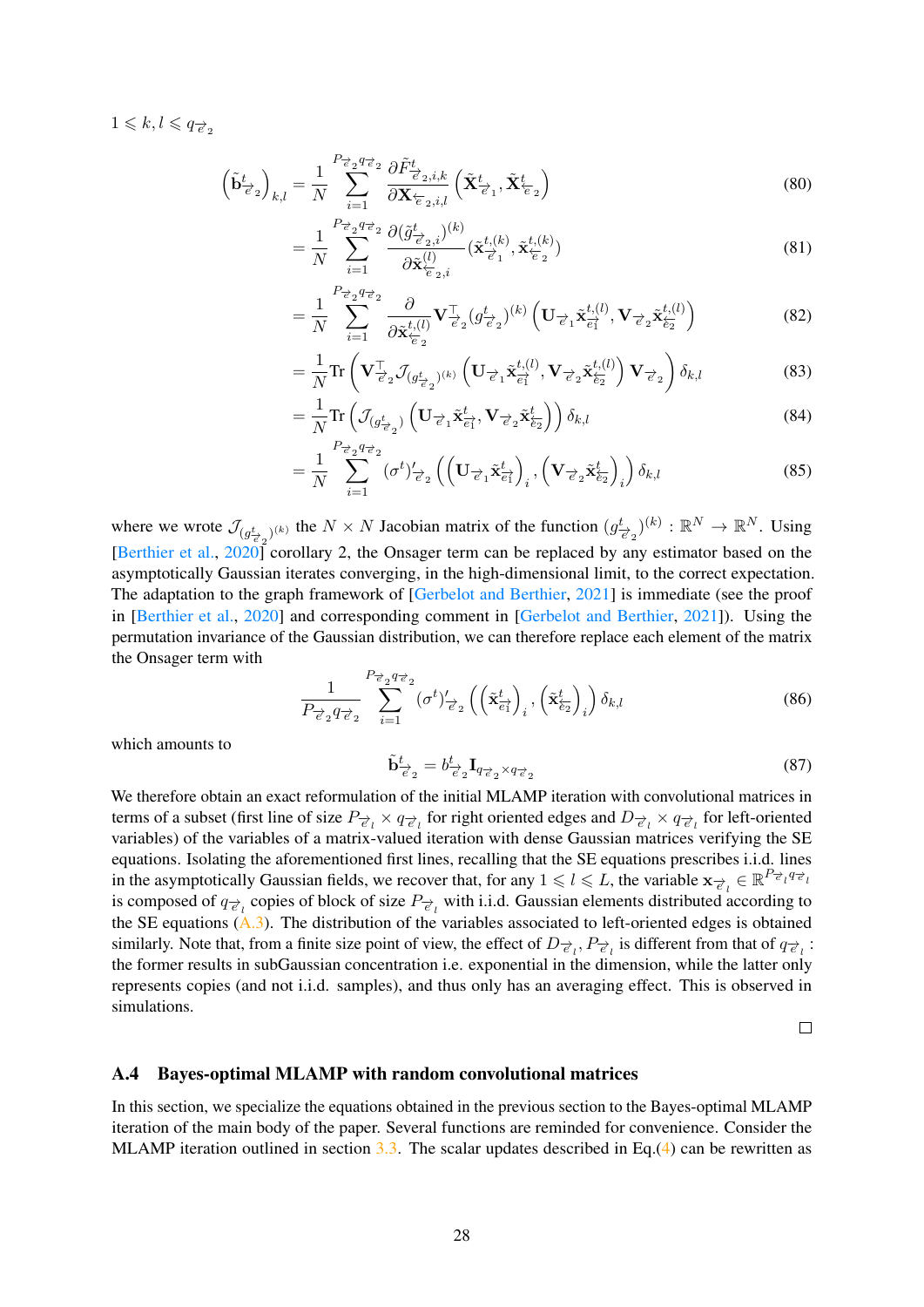vector-valued updates as follows, for any  $t \in \mathbb{N}$ , and any  $0 \le l \le L$ :

$$
\boldsymbol{\omega}^{(l)}(t) = \mathbf{W}^{(l)}\hat{\mathbf{h}}^{(l)}(t) - V^{(l)}(t)\mathbf{g}^{(l)}(t-1)
$$
\n(88)

$$
\mathbf{B}^{(l)}(t) = \left(\mathbf{W}^{(l)}\right)^{\top} \mathbf{g}^{(l)}(t) - \hat{V}^{(l)}(t)\hat{\mathbf{h}}(t).
$$
 (89)

To define the update functions and terms  $V^{(l)}$ ,  $\hat{V}^{(l)}$ , the following partition functions were introduced.

• for  $l = 1$ 

$$
\mathcal{Z}^{(1)}\left(y, V^{(1)}, \omega^{(1)}\right) = \frac{1}{\sqrt{2\pi V^{(1)}}} \int dz P_{out}^{(1)}(y|z) e^{-\frac{(z-\omega^{(1)})^2}{2V^{(1)}}}
$$
(90)

• for any  $2 \leq l \leq L - 1$ :

$$
\mathcal{Z}^{(l)}\left(A^{(l-1)}, B^{(l-1)}, V^{(l)}, \omega^{(l)}\right) = \frac{1}{\sqrt{2\pi V^{(l)}}} \int dh dz P_{out}^{(l)}(h|z) e^{-\frac{1}{2}A^{(l-1)}h^2 + B^{(l-1)}h} e^{-\frac{(z-\omega^{(l)})^2}{2V^{(l)}}}
$$
(91)

• for  $l = L$ 

$$
\mathcal{Z}^{(L)}(A^{(L)}, B^{(L)}) = \int dh P_X(h) e^{-\frac{1}{2}A^{(L)}h^2 + B^{(L)}h}
$$
\n(92)

We then define the layer-dependent, time-dependent, scalar update functions  $f^{(l),t}, \tilde{f}^{(l),t}$ 

$$
\forall (B, \omega) \in \mathbb{R}^2
$$

$$
f^{(1),t}(\omega) = \partial_{\omega} \log \mathcal{Z}^{(1)}\left(y, V^{(1)}(t), \omega\right)
$$
(93)

$$
f^{(l),t}(B,\omega) = \partial_{\omega} \log \mathcal{Z}^{(l)}\left(A^{(l-1)}(t), B, V^{(l)}(t), \omega\right) 2 \leq l \leq L \tag{94}
$$

$$
\tilde{f}^{(l),t}(B,\omega) = \partial_B \log \mathcal{Z}^{(l+1)}\left(A^{(l)}(t-1), B, V^{(l+1)}(t-1), \omega\right) \; 1 \leq l \leq L - 1 \tag{95}
$$

$$
\tilde{f}^{(L,t)}(B) = \partial_B \log \mathcal{Z}^{(L+1)}\left(A^{(L)}(t-1), B\right),\tag{96}
$$

and their corresponding separable, vector valued counterparts  $f^{(l)}$ ,  $\tilde{f}^{(l)}$ , which leads to the following iteration

$$
\boldsymbol{\omega}^{(l)}(t) = \mathbf{W}^{(l)} \tilde{\mathbf{f}}^{(l),t} (\mathbf{B}^{(l),t-1}, \boldsymbol{\omega}^{(l+1),t-1}) - V^{(l)}(t) \mathbf{f}^{(l),t-1} (\mathbf{B}^{(l-1),t-1}, \boldsymbol{\omega}^{(l),t-1})
$$
(97)

$$
\mathbf{B}^{(l)}(t) = \left(\mathbf{W}^{(l)}\right)^{\top} \mathbf{f}^{(l),t}(\mathbf{B}^{(l-1),t},\omega^{(l),t}) - \hat{V}^{(l)}(t)\tilde{\mathbf{f}}^{(l),t}(\mathbf{B}^{(l),t-1},\omega^{(l+1),t-1}), \tag{98}
$$

where the Onsager terms  $V^{(l),t}$  and  $\hat{V}^{(l),t}$  reduce to, using the separability of the update functions,

$$
V^{(l),t} = \frac{1}{n_l} \sum_{i=1}^{n_{l-1}} \partial_B \tilde{f}^{(l),t} (B_i^{(l),t-1}, \omega_i^{(l+1),t-1})
$$
(99)

$$
\hat{V}^{(l),t} = \frac{1}{n_l} \sum_{j=1}^{n_l} \partial_{\omega} f^{(l),t} (B_j^{(l-1),t}, \omega_j^{(l),t}) = -A^{(l),t}
$$
\n(100)

We now show that the update functions defined above are Lipschitz continuous and increasing, thus ensuring that the integrals are well defined through positivity of the parameters  $V, \hat{V}$ .

**Lemma A.4.** For any  $1 \leq l \leq L$ , and any  $t \in \mathbb{N}$ , the functions  $f^{(l),t}, \tilde{f}^{(l),t}$  are Lipschitz continuous in B,  $\omega$ . Furthermore, the functions  $f^{(l),t}$ ,  $\tilde{f}^{(l),t}$  are respectively decreasing in  $\omega$  and increasing in B. As a consequence, the variance terms  $A^{(l),t}$  and  $V^{(l),t}$  are strictly positive.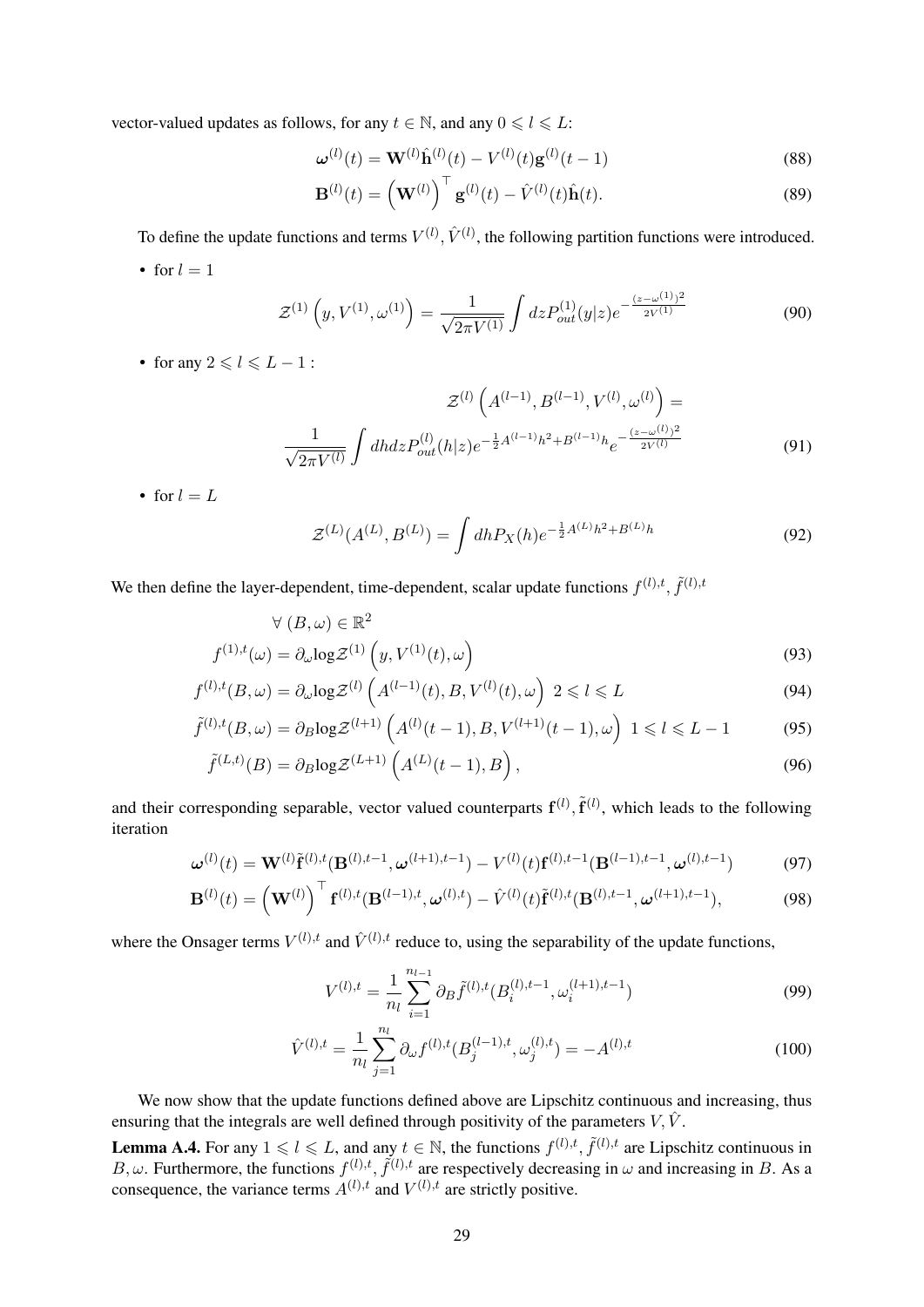*Proof.* Recall the partition function, omitting the layer index since all regularity assumptions are the same for all layers and time indices,

$$
\mathcal{Z}(A, B, V, \omega) := \frac{1}{\sqrt{2\pi V}} \int P(h \mid z) \exp\left(Bh - \frac{1}{2}Ah^2 - \frac{(z - \omega)^2}{2V}\right) dh \, dz \tag{101}
$$

recalling  $p(h|z) = \int p(\xi) \delta(h - f_{\xi}(z)) d\xi$ , integrating in h yields

$$
\mathcal{Z}(A, B, V, \omega) := \frac{1}{\sqrt{2\pi V}} \int P(\xi) \exp\left(Bf_{\xi}(z) - \frac{1}{2}Af_{\xi}(z)^2 - \frac{(z - \omega)^2}{2V}\right) d\xi dz \tag{102}
$$

Starting with  $\tilde{f}$ , we can straightforwardly verify the conditions to apply the dominated convergence theorem and differentiate under the integral to obtain

$$
\partial_B \tilde{f}(B,\omega) = \partial_B^2 \log \left( \mathcal{Z}(A, B, V, \omega) \right)
$$
  
= 
$$
\frac{1}{(\sqrt{2\pi V}\mathcal{Z}(A, B, V, \omega))^2} \left( \int P(\xi) f_{\xi}^2(z) \exp \left( B f_{\xi}(z) - \frac{1}{2} A f_{\xi}(z)^2 - \frac{(z - \omega)^2}{2V} \right) d\xi dz \times
$$
  

$$
\int P(\xi) \exp \left( B f_{\xi}(z) - \frac{1}{2} A f_{\xi}(z)^2 - \frac{(z - \omega)^2}{2V} \right) d\xi dz -
$$
  

$$
\left( \int P(\xi) f_{\xi}(z) \exp \left( B f_{\xi}(z) - \frac{1}{2} A f_{\xi}(z)^2 - \frac{(z - \omega)^2}{2V} \right) d\xi dz \right)^2 \right) \ge 0 \quad (103)
$$

where the positivity comes from the Cauchy-Schwarz inequality and positivity of the term  $P(\xi)$  exp  $\left(Bf_{\xi}(z) - \frac{1}{2}Af_{\xi}(z)^2 - \frac{1}{2}Af_{\xi}(z)^2\right)$ Turning to  $f$ , we complete the square in the variable  $h$  to obtain

$$
\mathcal{Z}(A, B, V, \omega) := \frac{\exp\left(\frac{B^2}{2A}\right)}{\sqrt{2\pi V}} \int P(\xi) \exp\left(-\frac{A}{2}\left(f_{\xi}(z) - \frac{B}{A}\right)^2\right) \exp\left(-\frac{(z - \omega)^2}{2V}\right) d\xi dz \quad (104)
$$

and differentiating under the integral yields

$$
f(B,\omega) = \partial_{\omega} \log \left( \mathcal{Z}(A,B,V,\omega) \right) \tag{105}
$$

$$
= \frac{1}{V} \left( \frac{\int P(\xi) z \exp\left(-\frac{A}{2} \left(f_{\xi}(z) - \frac{B}{A}\right)^2\right) \exp\left(-\frac{(z - \omega)^2}{2V}\right) d\xi dz}{\left(\int P(\xi) \exp\left(-\frac{A}{2} \left(f_{\xi}(z) - \frac{B}{A}\right)^2\right) \exp\left(-\frac{(z - \omega)^2}{2V}\right) d\xi dz\right)} - \omega \right) \tag{106}
$$

where the term  $\int P(\xi) z \exp\left(-\frac{A}{2}\left(f_{\xi}(z) - \frac{B}{A}\right)^2\right) \exp\left(-\frac{(z-\omega)^2}{2V}\right)$  $2V$  $\Big)$  dξ dz  $\frac{1}{\left(\int P(\xi) \exp\left(-\frac{A}{2}\left(f_{\xi}(z)-\frac{B}{A}\right)^2\right) \exp\left(-\frac{(z-\omega)^2}{2V}\right) d\xi dz\right)}$  is the conditional mean of the distribution  $\int P(\xi) \exp \left(-\frac{A}{2} \left(f_{\xi}(z) - \frac{B}{A}\right)^2\right) \exp \left(-\frac{(z-\omega)^2}{2V}\right)$  $\big)_{d\xi}$ 

 $2V$ with density  $\frac{1}{\left(\int P(\xi) \exp\left(-\frac{A}{2}\left(f_{\xi}(z)-\frac{B}{A}\right)^2\right) \exp\left(-\frac{(z-\omega)^2}{2V}\right) d\xi dz\right)}$ . The Lipschitz property is straightforward to verify using the polynomial bound assumption on the activation functions and the inverse exponential factors.  $\Box$ 

In the Bayes-optimal MLAMP, see [\[Manoel et al.,](#page-11-4) [2017\]](#page-11-4), the planted vectors  $w_{\vec{e}_l}$  are chosen as independently distributed as the asymptotic SE representation of the output of the previous layer, and are therefore Lipschitz transforms of subGaussian random variables, and thus are also subgaussian. Using the permuation invariance of the Gaussian distribution, the quantities  $z_{\vec{e}_l} = \hat{A}_{\vec{e}_l}$  remain Gaussian. We can therefore apply the result of Lemma  $A.3$  to this iteration and obtain that iterates of Eq.[\(4\)](#page-5-1) verify the SE equations from Lemma [A.3](#page-20-0) with the corresponding update functions. Furthermore, in the Bayes optimal case, the Nishimori conditions, see e.g. [\[Krzakala et al.,](#page-11-5) [2012\]](#page-11-5), allow to only keep the parameters  $v_{\vec{e}_l}$ ,  $\hat{v}_{\vec{e}_l}$  to describe the distribution of of the iterates, recovering the equations of Theorem [4.2.](#page-7-0) Finally, the rescaling of the variances to go from the factors  $\delta_l$  to the  $\beta_l$  of the main can be done by rescaling each non-linearity  $f_{\vec{e}_l}^t$  by  $\sqrt{N/n_{l-1}}$  (and similary for the  $f_{\vec{e}_l}^t$  with  $\sqrt{N/n_l}$ ) as done in [\[Javanmard and](#page-11-6) [Montanari,](#page-11-6) [2013;](#page-11-6) [Berthier et al.,](#page-10-8) [2020\]](#page-10-8).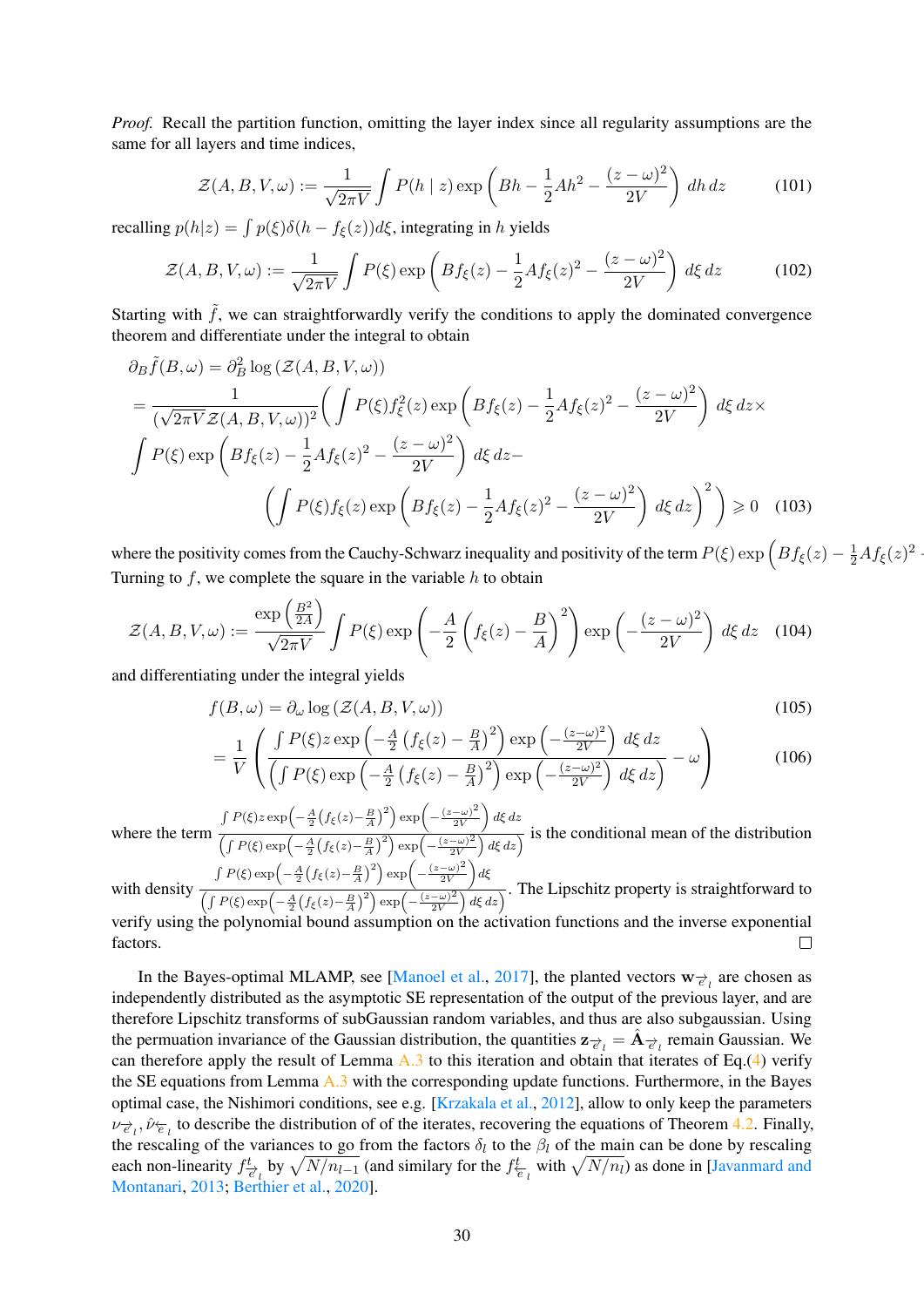<span id="page-30-2"></span>

Figure 6: Replica of Figure [1](#page-1-0) for  $q = 10$  and  $P = 10000$ . (left) Compressive sensing  $y_0 = Wx_0 + \zeta$  for noise  $\zeta_i \sim \mathcal{N}(0, 10^{-4})$  and signal prior  $x_0 \sim \rho \mathcal{N}(0, 1) + (1 - \rho)\delta(x)$ , where  $W \in \mathbb{R}^{Dq \times Pq}$  has varying aspect ratio  $\beta = D/P$ . Crosses correspond to AMP evaluations for  $W \sim \text{MCC}(D, P, q, k)$  according to Definition [3.2,](#page-3-0) averaged over 10 independent trials. Lines show the state evolution predictions when  $W_{ij} \sim \mathcal{N}(0, 1/Pq)$ . The system size is  $P = 10000$ ,  $q = 10$ ,  $k = 3$ , where  $\beta$  and  $D = \beta P$  vary. (right) AMP iterates at  $\rho = 0.25$  and  $\beta$  near the recovery transition.

# <span id="page-30-1"></span>B Fast MCC-vector Products

Here is a simple sketch of an algorithm for multiplying  $M \sim \text{MCC}(D, P, q, k)$  with a vector  $v \in \mathbb{R}^{Pq}$ that runs in time  $O(DPq \log q)$ . If  $k \gg \log q$ , this improves on the runtime required by a simple sparse matrix-vector product. We use Matlab index notation for matrix and vector coordinates, for example  $M[i : j, k] = [M_{rk} : r = i \dots j]$ , and we write shorthand  $M_{ij}$  for  $M[i, j]$ .

```
Algorithm 1: O(DPq \log q) time algorithm for MCC-vector products
   Data: matrix M \sim \text{MCC}(D, P, q, k), vector v \in \mathbb{R}^{Pq}Initialize s \in \mathbb{R}^{Dq} the zero vector;
  for i = 1 \ldots D do
       for j = 1 \dots P do
            C_{ij} \leftarrow M[qi:q(i+1), qj:q(j+1)];\omega_{ij} = C_{ij}[0, 0:k];\hat{\omega}_{ij} = \text{FFT}(w_{ij});\hat{v}_j = \text{FFT}(v[qj, q(j+1)];\hat{s}_i = \hat{\omega}_{ij} * \hat{v}_j;s[q_i : q(i + 1)] = IFFT(\hat{s}_i);
```
# C Additional Experiments

#### <span id="page-30-0"></span>C.1 Sparse Compressive Sensing

We observe empirically that in the sparse compressive sensing task of Figure [1,](#page-1-0) the relative sizes of  $(D, P)$  and q have little impact on the performance of the corresponding AMP iteration. In Figure [6,](#page-30-2) we show a replica of this figure with  $q = 10$  and  $P = 10000$ . Despite a significant difference between the relative sizes of these parameters, the AMP iterations behave largely the same.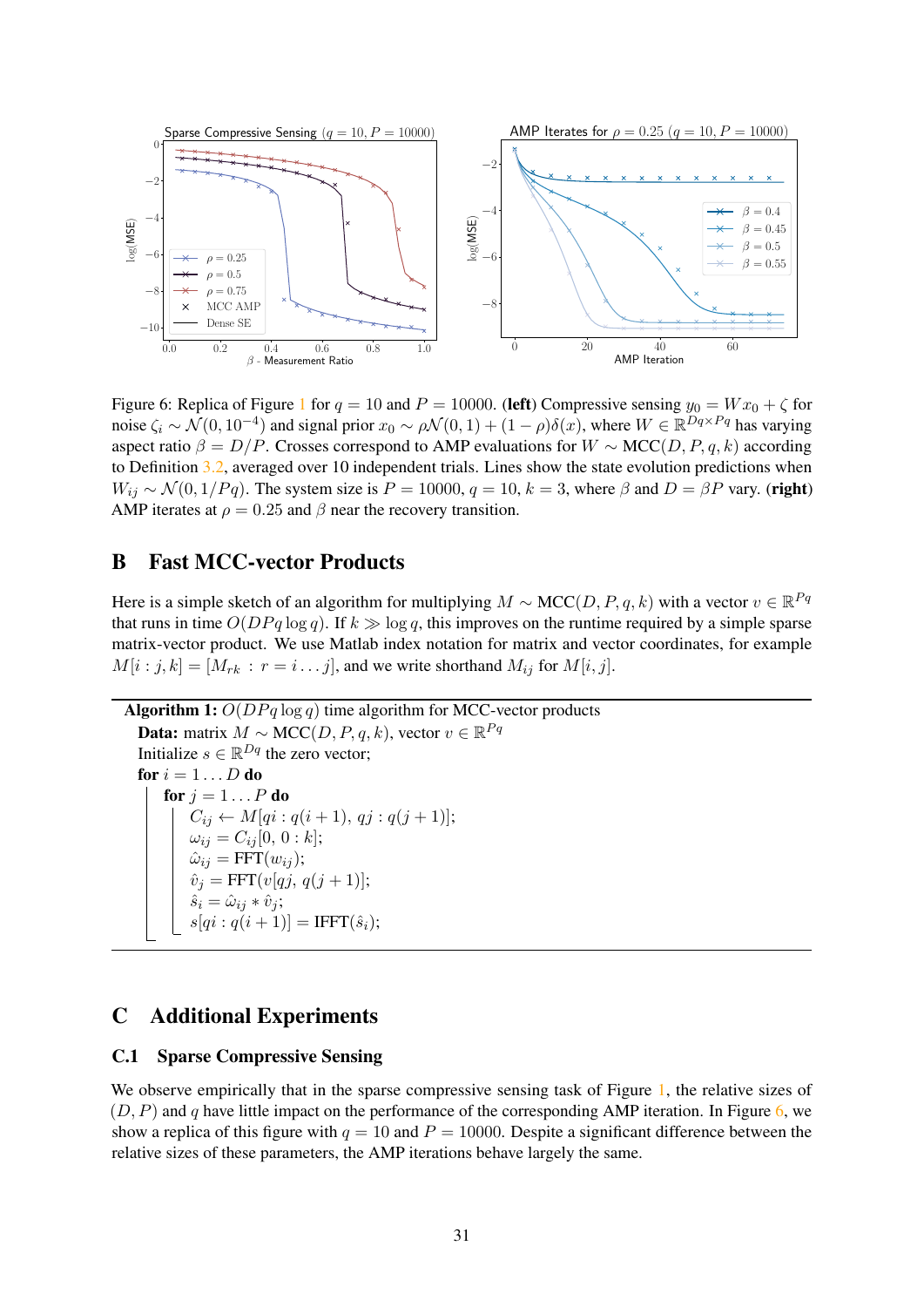<span id="page-31-2"></span>

Figure 7: Replica of Figure [1](#page-1-0) using Tree-AMP [\[Baker et al.,](#page-10-5) [2020\]](#page-10-5), a compositional VAMP type algorithm, for  $q = 10$  and  $P = 100$ . (left) Compressive sensing  $y_0 = W x_0 + \zeta$  for noise  $\zeta_i \sim \mathcal{N}(0, 10^{-4})$  and signal prior  $x_0 \sim \rho \mathcal{N}(0, 1) + (1 - \rho) \delta(x)$ , where  $W \in \mathbb{R}^{Dq \times Pq}$  has varying aspect ratio  $\beta = D/P$ . Crosses correspond to AMP evaluations for  $W \sim \text{MCC}(D, P, q, k)$  according to Definition [3.2,](#page-3-0) averaged over 30 independent trials. Lines show the state evolution predictions when  $W_{ij} \sim \mathcal{N}(0, 1/Pq)$ . The system size is  $P = 100$ ,  $q = 10$ ,  $k = 3$ , where  $\beta$  and  $D = \beta P$  vary. (right) AMP iterates at  $\rho = 0.25$ and  $\beta$  near the recovery transition.

### <span id="page-31-0"></span>C.2 Empirical Results for Vector-AMP Algorithms

We observe that a similar equivalence property as Theorem [4.2](#page-7-0) holds for algorithms based on the VAMP framework [\[Schniter et al.,](#page-12-2) [2016;](#page-12-2) [Fletcher et al.,](#page-10-4) [2018;](#page-10-4) [Baker et al.,](#page-10-5) [2020\]](#page-10-5). Previously, state evolution has been proven for such algorithms when their sensing matrices are drawn from a right-orthogonallyinvariant ensemble. While the random MCC ensemble does not satisfy this property, we show in Figure [7](#page-31-2) a comparison between empirical VAMP performance and the corresponding SE predictions for dense matrices, which are almost identical.

### <span id="page-31-1"></span>D Structured Convolutions and Non-separable Denoising

Our proof uses a relatively simple version of spatial coupling, leaving avenues for potential generalizations. Spatially coupled sensing matrices typically consist of a block structured matrix whose blocks are i.i.d. Gaussian with different variances, as in (for instance) [\[Krzakala et al.,](#page-11-5) [2012;](#page-11-5) [Barbier et al.,](#page-10-10) [2015\]](#page-10-10). As a model, consider  $\tilde{M}_{sp}$  of the following form, with variances  $\kappa \in \mathbb{R}^{q \times q}_+$ ,

$$
\tilde{M}_{sp} = \begin{bmatrix}\n\kappa_{11}A_{11} & \kappa_{12}A_{12} & \cdots & \kappa_{1q}A_{1q} \\
\kappa_{21}A_{21} & \ddots & & \vdots \\
\vdots & & & \kappa_{qq}A_{qq}\n\end{bmatrix}.
$$

As a result of Lemma [4.3,](#page-7-1) a given MCC matrix M is equivalent to  $\tilde{M}$  corresponding to the case where  $\kappa$ is a convolutional matrix according to Definition [3.1,](#page-3-1) with filter  $\omega = [1 \ 1 \dots 1] \in \mathbb{R}^k$ . One avenue to extend our results is to consider general M where  $\kappa$  is any circulant matrix. Inverting the permutation lemma, this corresponds to MCC matrices whose convolutional blocks have filters with independent non-isotropic coordinates, as in the following definition, which may be viewed as a simple model for structured convolutional filters.